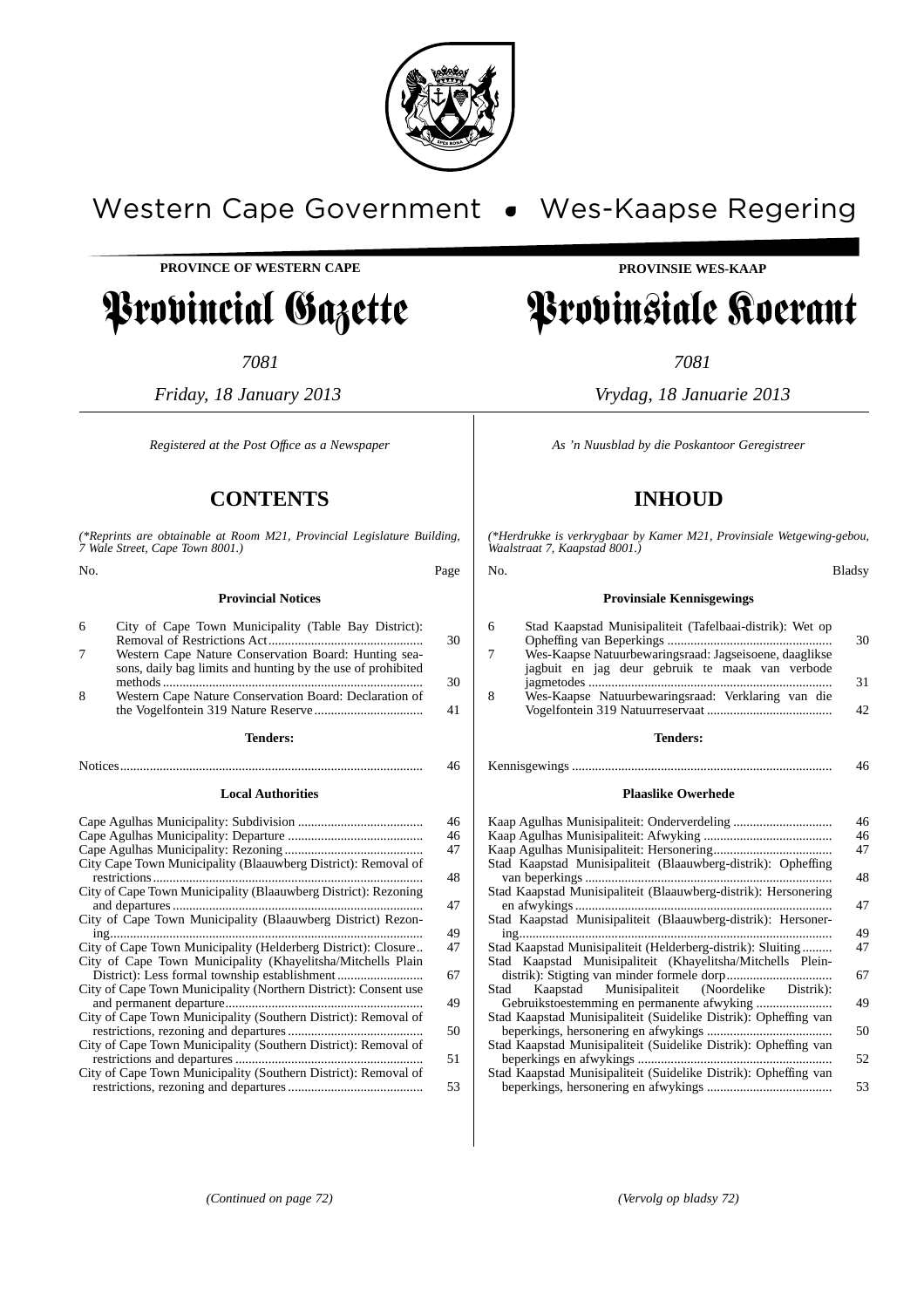#### **PROVINCIAL NOTICES**

The following Provincial Notices are published for general information.

ADV. B. GERBER, DIRECTOR-GENERAL

Provincial Building, Wale Street, Cape Town.

## P.N. 6/2013 18 January 2013

# CITY OF CAPE TOWN

#### (TABLE BAY DISTRICT)

#### REMOVAL OF RESTRICTIONS ACT, 1967 (ACT 84 OF 1967)

Notice is hereby given that the Minister for Local Government, Environmental Affairs and Development Planning, properly designated as competent authority in terms of paragraph  $\overline{a}$  of State President Proclamation No. 160 of 31 October 1994, in terms of section 2(1) of the Removal of Restrictions Act, 1967 (Act 84 of 1967), and on application by the owners of Erf 3837, Milnerton, removes conditions B.I. (b) and B.I. (c) and amends condition B.I. (a), contained in Deed of Transfer No. T. 72807 of 2008 to read as follows:

Condition B.I. (a). ''That this erf be used for residential and/or office purposes only, provided that having obtained the written consent of the Local Authority, such use shall not exclude the erf being used for erection thereon of a special building.''

#### **PROVINSIALE KENNISGEWINGS**

Die volgende Provinsiale Kennisgewings word vir algemene inligting gepubliseer.

ADV. B. GERBER, DIREKTEUR-GENERAAL

Provinsiale-gebou, Waalstraat, Kaapstad.

P.K. 6/2013 18 Januarie 2013

#### STAD KAAPSTAD

#### (TAFELBAAI DISTRIK)

#### WET OP OPHEFFING VAN BEPERKINGS, 1967 (WET 84 VAN 1967)

Kennis geskied hiermee dat die Minister van Plaaslike Bestuur, Omgewingsake en Ontwikkelingsbeplanning, behoorlik aangewys as bevoegde gesag ingevolge paragraaf (a) van Staats President Proklamasie Nr. 160 van 31 Oktober 1994, kragtens artikel 2(1) van die Wet op Opheffing van Beperkings, 1967 (Wet 84 van 1967), en op aansoek van die eienaars van Erf 3837, Milnerton, hef woorvaardes B.I. (b) en B.I. (c) en wysig voorwaarde B.I. (a) vervat in Transportakte Nr. T. 72807 van 2008 om soos volg te lees:

Voorwaarde B.I. (a) ''That this erf be used for residential and/or office purposes only, provided that having obtained the written consent of the Local Authority, such use shall not exclude the erf being used for erection thereon of a special building.''

P.N. 7/2013 18 January 2013

#### **WESTERN CAPE NATURE CONSERVATION BOARD**

# NATURE CONSERVATION ORDINANCE, 1974

#### (ORDINANCE 19 OF 1974)

#### **WESTERN CAPE PROVINCE:**

#### HUNTING SEASONS, DAILY BAG LIMITS AND HUNTING BY THE USE OF PROHIBITED HUNTING

#### **METHODS**

Notice is hereby given in terms of sections 78 and 79 of the Nature Conservation Ordinance, 1974 (Ordinance 19 of 1974), that for the year 2013 the hunting seasons and the daily bag limits are, as set out in the third and fourth columns, respectively, of the Schedule hereto in the areas and in respect of the species of wild animals mentioned in the first and second columns, respectively, of the said Schedule. The operation of section 29 of the said Ordinance is suspended to the extent specified in the fifth column of the said Schedule in the areas and in respect of the species of wild animals and for the periods of the year 2013 indicated opposite any such suspension in the first, second and third columns, respectively, of the said Schedule.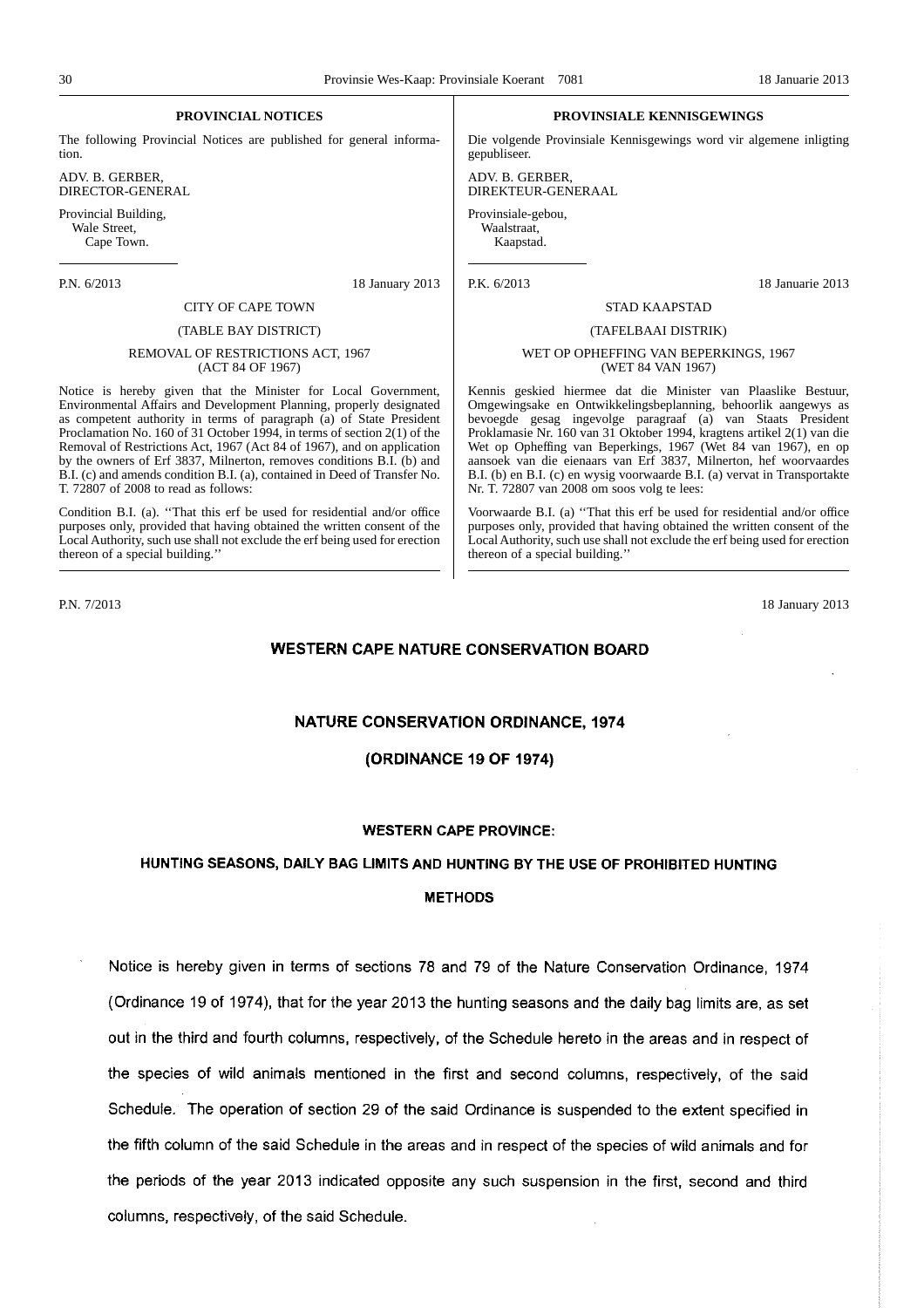P.K. 7/2013 18 Januarie 2013

# **WES-KAAPSE NATUURBEWARINGSRAAD**

#### **ORDONNANSIE OP NATUURBEWARING, 1974**

# (ORDONNANSIE 19 VAN 1974)

#### **WES-KAAP PROVINSIE:**

# JAGSEISOENE, DAAGLIKSE JAGBUIT EN JAG DEUR GEBRUIK TE MAAK VAN VERBODE JAGMETODES

Kennis geskied hiermee in terme van artikel 78 en 79 van die Ordonnansie op Natuurbewaring, 1974 (Ordonnansie 19 van 1974), dat vir die jaar 2013 die jagseisoene en die daaglikse jagbuit vasgestel is, soos onderskeidelik uiteengesit in die derde en vierde kolom van die Bylae hiervan, in die gebiede en ten opsigte van die spesies wilde diere onderskeidelik genoem in die eerste en tweede kolom van gemelde Bylae. Die toepassing van artikel 29 van gemelde Ordonnansie wat in die vyfde kolom van gemelde Bylae gespesifiseer word is opgeskort in die gebiede en ten opsigte van die spesies wilde diere en vir die tydperke van die jaar 2013 wat teenoor sodanige opskorting onderskeidelik in die eerste, tweede en derde kolom van gemelde Bylae aangedui word.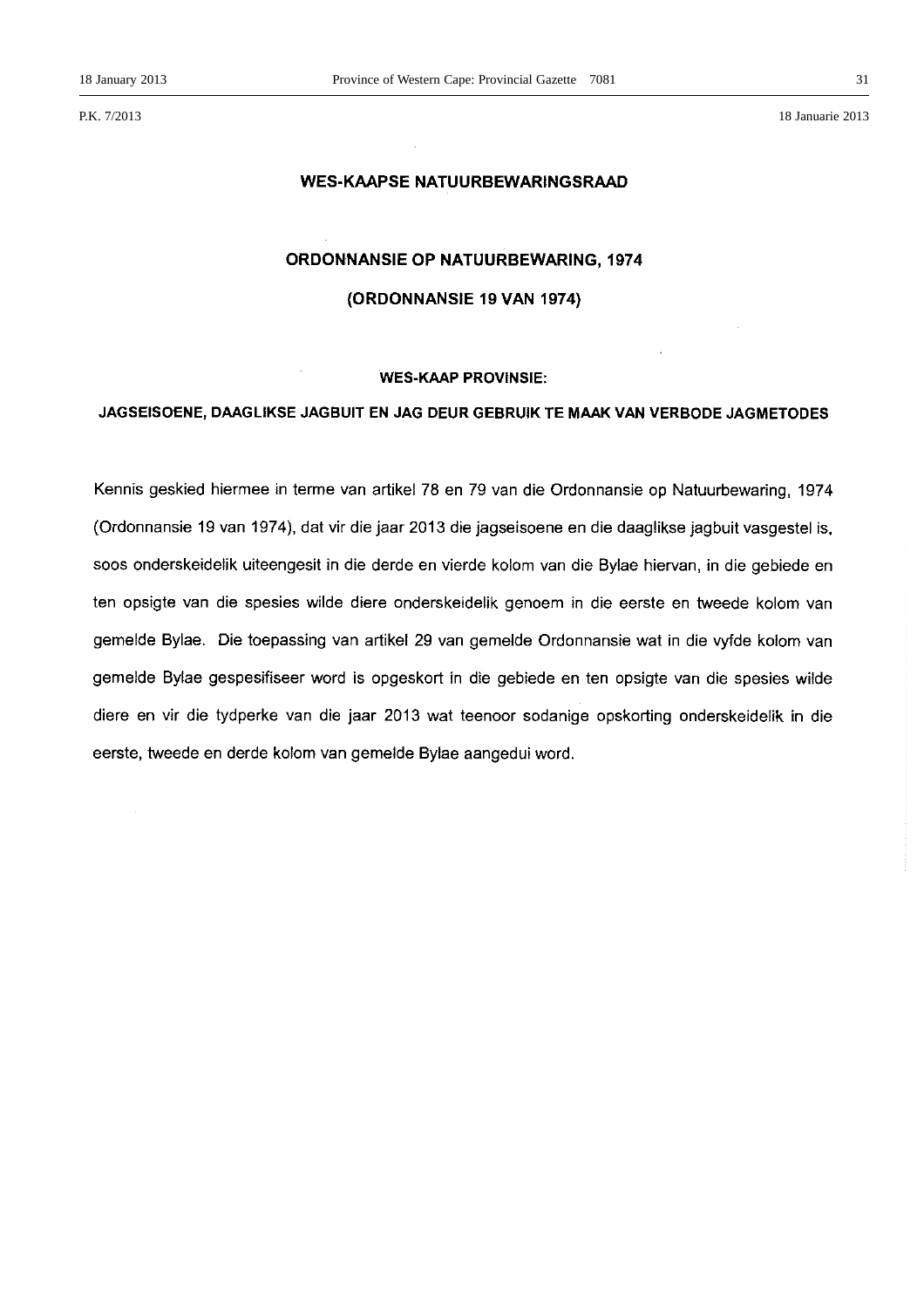# Implementation Guideline for bow-hunting in the Western Cape Province: December 2011

# Introduction

In terms of section 29(i) of the Western Cape Nature Conservation Ordinance, No. 19 of 1974 ("the Ordinance"), hunting a wild animal in the Western Cape Province by means of a bow and arrow is a prohibited hunting method. CapeNature, however, accepts that the bow-hunting industry is growing and there is a demand for hunting opportunities to practise this growing sport. In addition to the growth in the industry, the technological development of bow-hunting equipment has radically increased the effectiveness of bow-hunting.

Furthermore, the National Environmental Management: Biodiversity Act, No. 10 of 2004: Norms and Standards for hunting methods in South Africa ("Norms and Standards") makes provision for hunting by means of a bow and arrow.  $ln$ accordance with this, CapeNature, therefore, is suspending the provisions of section 29(i) of the Nature Conservation Ordinance in the annual hunting notice subject to the provisions of the Norms and Standards.

# **Guiding Principles**

Bow-hunting in the Western Cape Province is guided by the following principles, namely:

- $(a)$ ecologically sustainable utilisation of natural resources to maintain viable populations of indigenous species and their environments;
- $(b)$ encouraging co-operation between landowners, bow-hunters, related industries and local communities in managing the off-take of indigenous species within limits that are not detrimental to the survival of the species;
- promoting the development of the competence and responsibility of bow- $(c)$ hunters:
- $(d)$ promoting responsible bow-hunting; and
- ensuring that this practice is realistic, implementable and understandable.  $(e)$

# **Applicability**

These principles and minimum requirements are applicable to all bow-hunting on private land within the Western Cape Province. Bow-hunting is also, amongst others, subject to hunting licenses or permits, hunting seasons, daily bag limits and written permissions as stipulated in the Ordinance.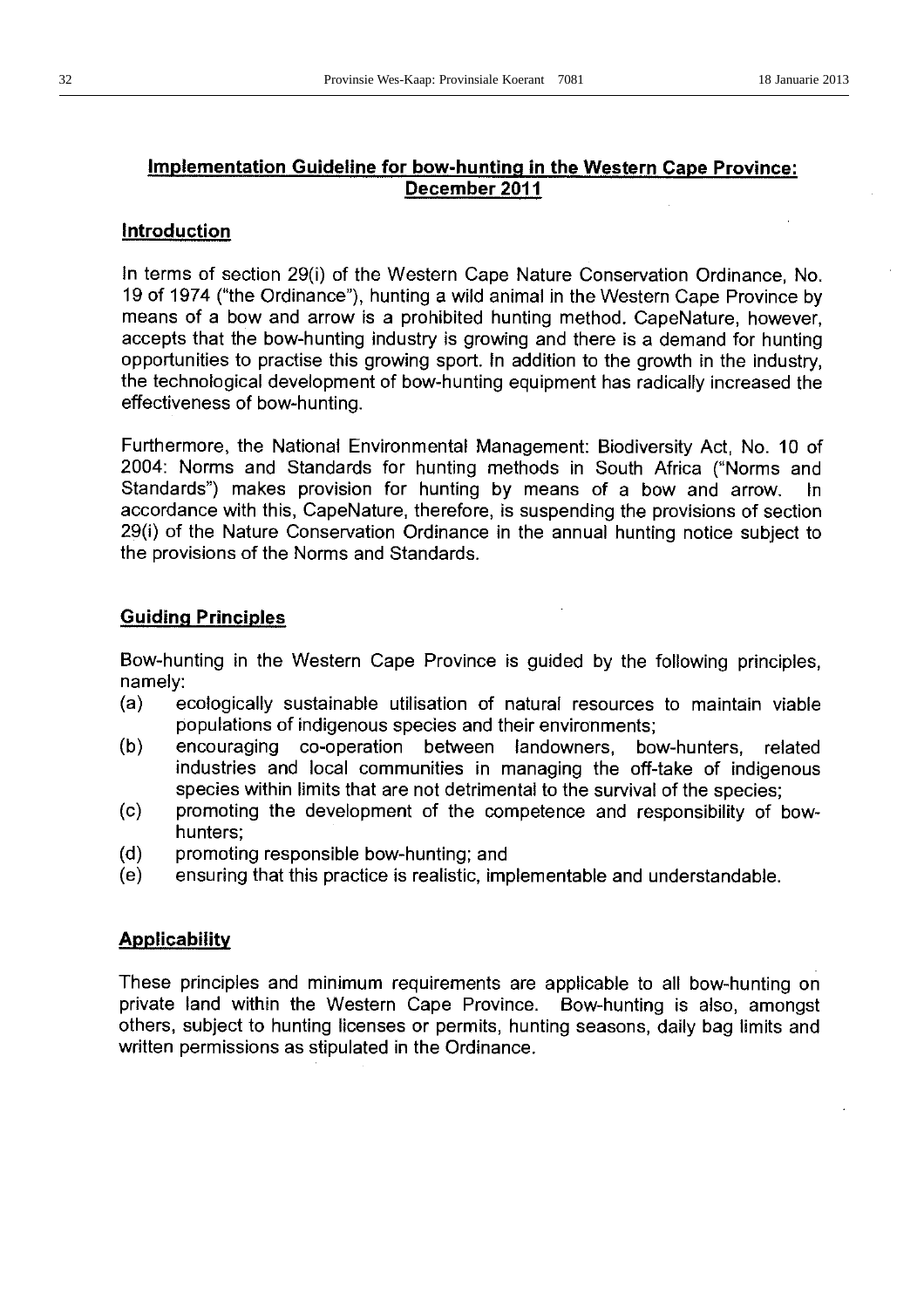# **Permissible bows for bow-hunting**

Only bows that are stipulated in the Norms and Standards may be used to hunt in the Western Cape Province.

# Minimum requirements for bow-hunting

- $(1)$ The minimum requirements to hunt specific categories of wild or alien animals by means of bow and arrow are the following-
- For wild or alien animals of a small size, including gamebirds, small  $(a)$ carnivores, hares, hyraxes, rabbits and pygmy antelope, the-
- $(i)$ kinetic energy should not be less than 30ft/lbs; and
- $(ii)$ arrow weight should not be less than 300 grains;
- $(b)$ For wild or alien animals of medium size, including reedbuck, impala, blesbok, warthog, bushpig, springbuck and nyala, the-
- $(i)$ kinetic energy should not be less than 50ft/lbs; and
- $(ii)$ arrow weight should not be less than 380 grains;
- $(c)$ For wild or alien animals of large size, including wildebeest, kudu, gemsbok, zebra, waterbuck, sable and hartebeest, the-
- $(i)$ kinetic energy should not be less than 60ft/lbs; and
- $(ii)$ arrow weight should not be less than 415 grains;
- $(d)$ Cape buffalo, the
- $(i)$ kinetic energy should not be less than 80ft/lbs; and
- $(ii)$ arrow weight should not be less than 750 grains; and
- $(e)$ Giraffe, the-
- $(i)$ kinetic energy should not be less than 90ft/lbs; and
- $(ii)$ arrow weight should not be less than 750 grains.
- $(2)$ In addition to the requirements contemplated in sub-paragraph (1) the following conditions apply with regards to the use of mechanical broad heads:
- $(a)$ for species contemplated in sub-paragraphs  $(1)(a)$ ,  $(1)(b)$  and  $(1)(c)$ , 5% additional kinetic energy is required;
- $(b)$ broad heads must have at least two cutting edges; and
- $(c)$ the minimum permitted arrow length is 50cm.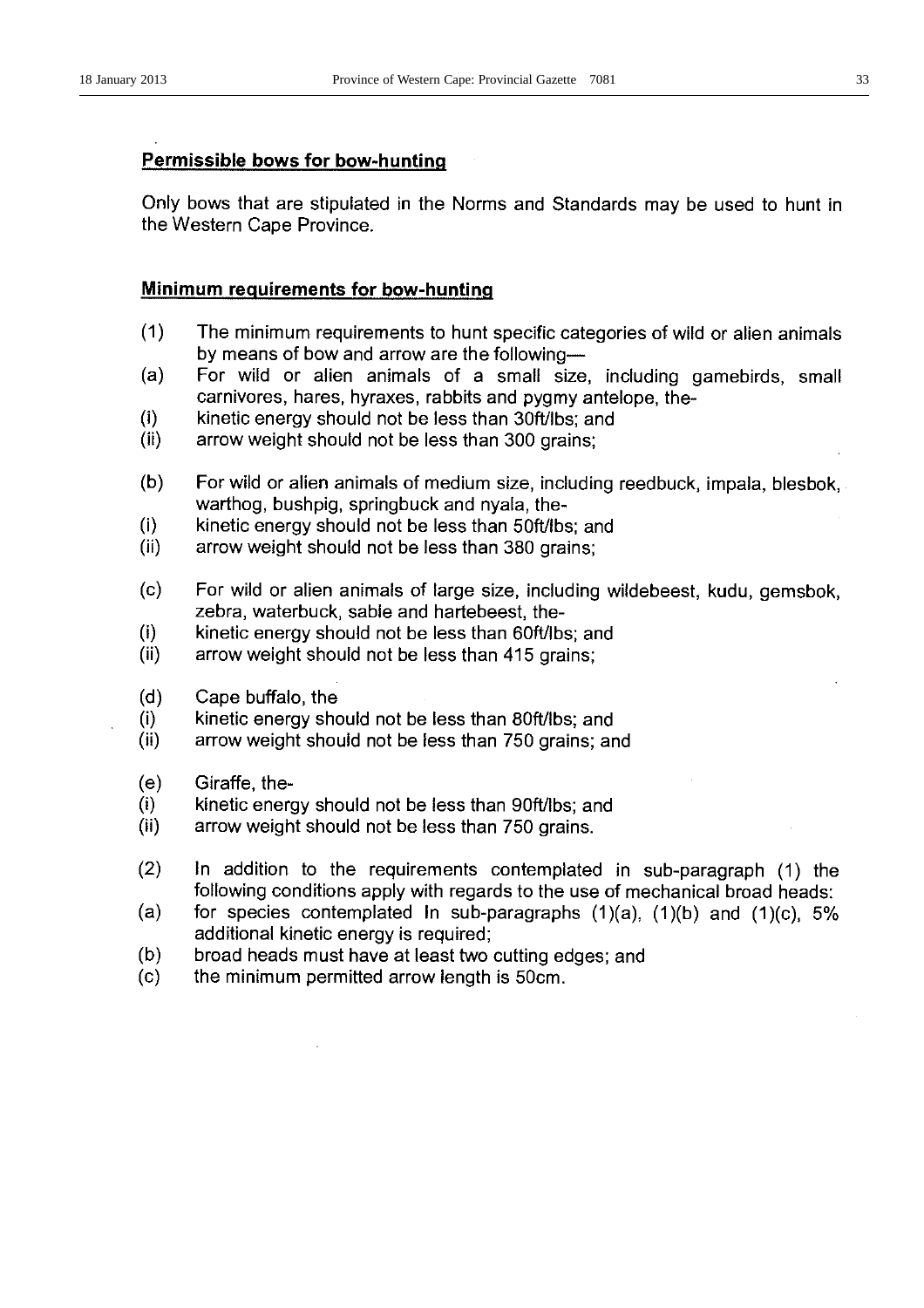# **Implementation and enforcement**

Only bows and arrows permissible and meeting the minimum requirements for bowhunting in terms of the Norms and Standards may be used.

Only species listed in the annual hunting notice for which section 29(i) has been suspended may be hunted with a bow and arrow.

The use of any other equipment (e.g. crossbows etc.) or method, which does not comply with or conform to the requirements as set out in the Norms and Standards are not exempt.

Over and above the animals already listed in the Norms and Standards the following definitions apply as a guideline:

ANIMALS OF SMALL SIZE = Any animal with an adult body weight (live) of 20kg or less

ANIMALS OF MEDIUM SIZE = Any animal with an adult body weight (live) of  $20kg - 100kg$ 

ANIMALS OF LARGE SIZE = Any animal with an adult body weight (live) of 100kg and heavier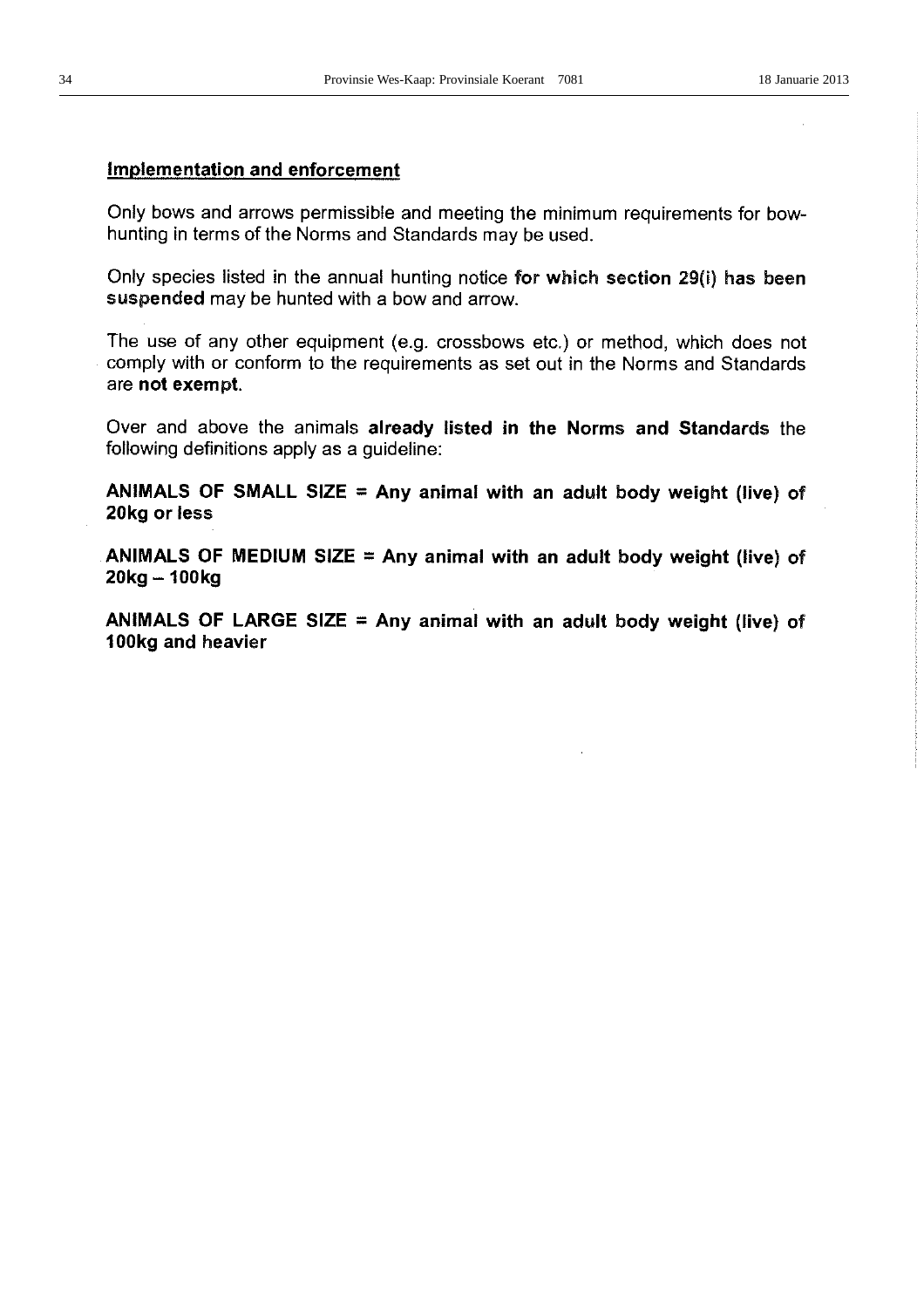| (1)                                                         | (2)                                                                                                | ----<br>(3)                                                                                          | (4)                    | (5)                                                               |
|-------------------------------------------------------------|----------------------------------------------------------------------------------------------------|------------------------------------------------------------------------------------------------------|------------------------|-------------------------------------------------------------------|
| Area                                                        | Species                                                                                            | Hunting season<br>and/or period<br>during which<br>prohibited hunting<br>methods may be<br>practised | Daily bag<br>limits    | Extent to which<br>section 29 is<br>suspended                     |
| Whole Western Cape<br>(a)<br>Province excluding all         | Blesbok (Damaliscus pygargus<br>phillipsi)                                                         |                                                                                                      | Unlimited              |                                                                   |
| rural and urban areas<br>situated in the Cape<br>Peninsula. | Impala (Aepyceros melampus<br>melamous)                                                            |                                                                                                      | Unlimited<br>Unlimited |                                                                   |
|                                                             | Gemsbok (Oryx gazella)                                                                             |                                                                                                      |                        |                                                                   |
|                                                             | Springbok (Antidorcas<br>marsupialis)                                                              | 1 January to<br>31 December                                                                          | 10                     | "Paragraph (i) -<br>Bow-and-Arrow -<br>Conditional and            |
|                                                             | Blue wildebeest (Connochaetes<br>taurinus)                                                         |                                                                                                      | Unlimited              | subject to<br>compliance with<br>paragraphs 6 & 7                 |
|                                                             | Black wildebeest (Connochaetes<br>gnou)                                                            |                                                                                                      | Unlimited              | of the "National<br>Norms and<br>Standards for<br>Hunting Methods |
|                                                             | Fallow deer (Cervus dama)<br>Nyala (Tragelaphus angasii)                                           |                                                                                                      | Unlimited              | in South Africa,<br>2011" (as<br>published in                     |
|                                                             |                                                                                                    |                                                                                                      | Unlimited              | Government                                                        |
|                                                             | Waterbuck (Kobus<br>ellipsiprymnus ellipsiprymnus)                                                 |                                                                                                      | Unlimited              | Notice No. 456 of<br>27 May 2011) and                             |
|                                                             | Warthog (Phacochoerus<br>africanus sundevallii)                                                    |                                                                                                      | Unlimited              | CapeNature's<br>"Implementation<br>Guideline for bow              |
|                                                             | Mountain reedbuck (Redunca<br>fulvorufula)                                                         | 1 June to<br>31 August                                                                               | $\overline{2}$         | hunting in the<br>Western Cape<br>Province,<br>December 2011".    |
|                                                             | <b>Bushpig (Potamochoerus</b><br>larvatus koiropotamus)                                            | 1 January to<br>31 December                                                                          | $\overline{c}$         |                                                                   |
|                                                             | Vervet monkey (Cercopithecus<br>pygerythrus))<br>Baboon (Papio ursinus)                            | 1 January to<br>31 December                                                                          | $\overline{2}$         |                                                                   |
|                                                             |                                                                                                    |                                                                                                      |                        |                                                                   |
|                                                             | Rock dassie (Procavia capensis)                                                                    | 1 January to<br>31 December                                                                          | 5                      |                                                                   |
|                                                             | Hares (Lepus spp.) and Rabbits<br>(Pronolagus spp.) (excluding<br>Riverine rabbit - Bunogalus sp.) | 1 January to<br>31 December<br>)                                                                     | 1                      |                                                                   |
|                                                             | Common Quail (Coturnix<br>coturnix)                                                                | 1 May to<br>31 August                                                                                | 5                      |                                                                   |
|                                                             | Helmeted Guineafowl (Numida<br>meleagris)<br>Red-knobbed Coot (Fulica<br>cristata)                 | 1 January to<br>31 December                                                                          | 10 each                |                                                                   |

# **SCHEDULE**

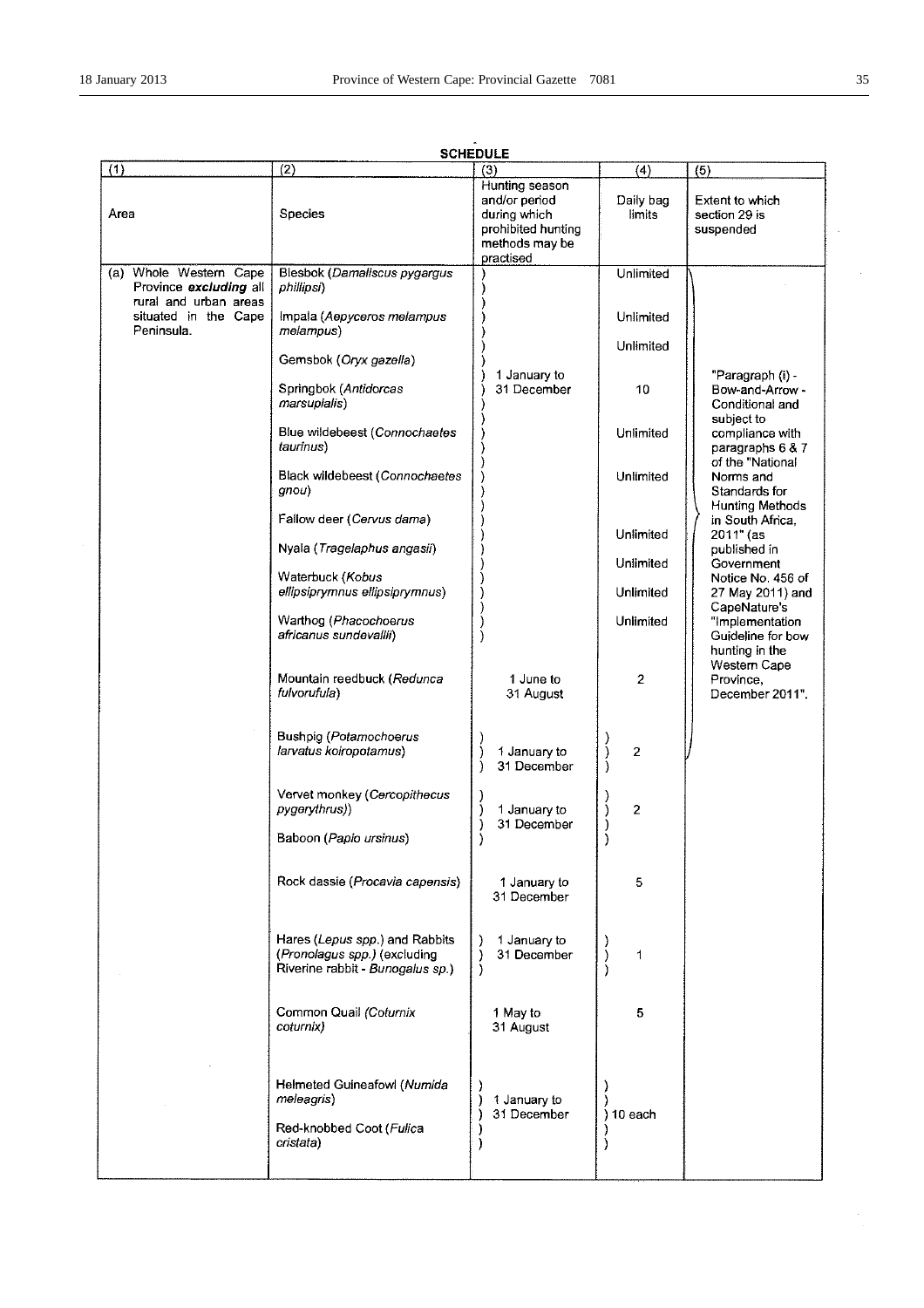$\hat{\mathcal{A}}$ 

|                                    | Speckled Pigeon (Columba<br>guinea)<br>Red-eyed Dove (Streptopelia<br>semitorquata)<br>Laughing Dove (Streptopelia<br>senegalensis)<br>Cape Turtle Dove (Streptopelia<br>capicola)                                                        | 1 January to<br>31 December | 40<br>in all |  |
|------------------------------------|-------------------------------------------------------------------------------------------------------------------------------------------------------------------------------------------------------------------------------------------|-----------------------------|--------------|--|
|                                    | Egyptian Goose (Alopochen<br>aegyptiacus)                                                                                                                                                                                                 | 1 January to<br>31 December | 10           |  |
|                                    | Spur-winged Goose<br>(Plectropterus gambensis)                                                                                                                                                                                            | 1 January to<br>31 December | 3            |  |
|                                    | Yellow-billed Duck (Anas<br>undulata)<br>Red-billed Teal (Anas<br>erythrorhyncha)<br>South African Shelduck (Tadorna<br>cana)<br>Cape Teal (Anas capensis)<br>Cape Shoveler (Anas smithii)<br>Southern Pochard (Netta<br>erythrophthalma) | 1 January to<br>30 June     | 10<br>in all |  |
| (b) Whole Western Cape<br>Province | Grey-winged Francolin<br>(Scleroptila africanus)<br>Red-winged Francolin<br>(Scleroptila levaillantii)<br>Cape Spurfowl (Pternistis<br>capensis)<br>Red-necked Spurfowl (Pternistis<br>afer)                                              | 1 May to 31 July            | 6 in all     |  |

 $\sim$ 

 $\hat{\boldsymbol{\beta}}$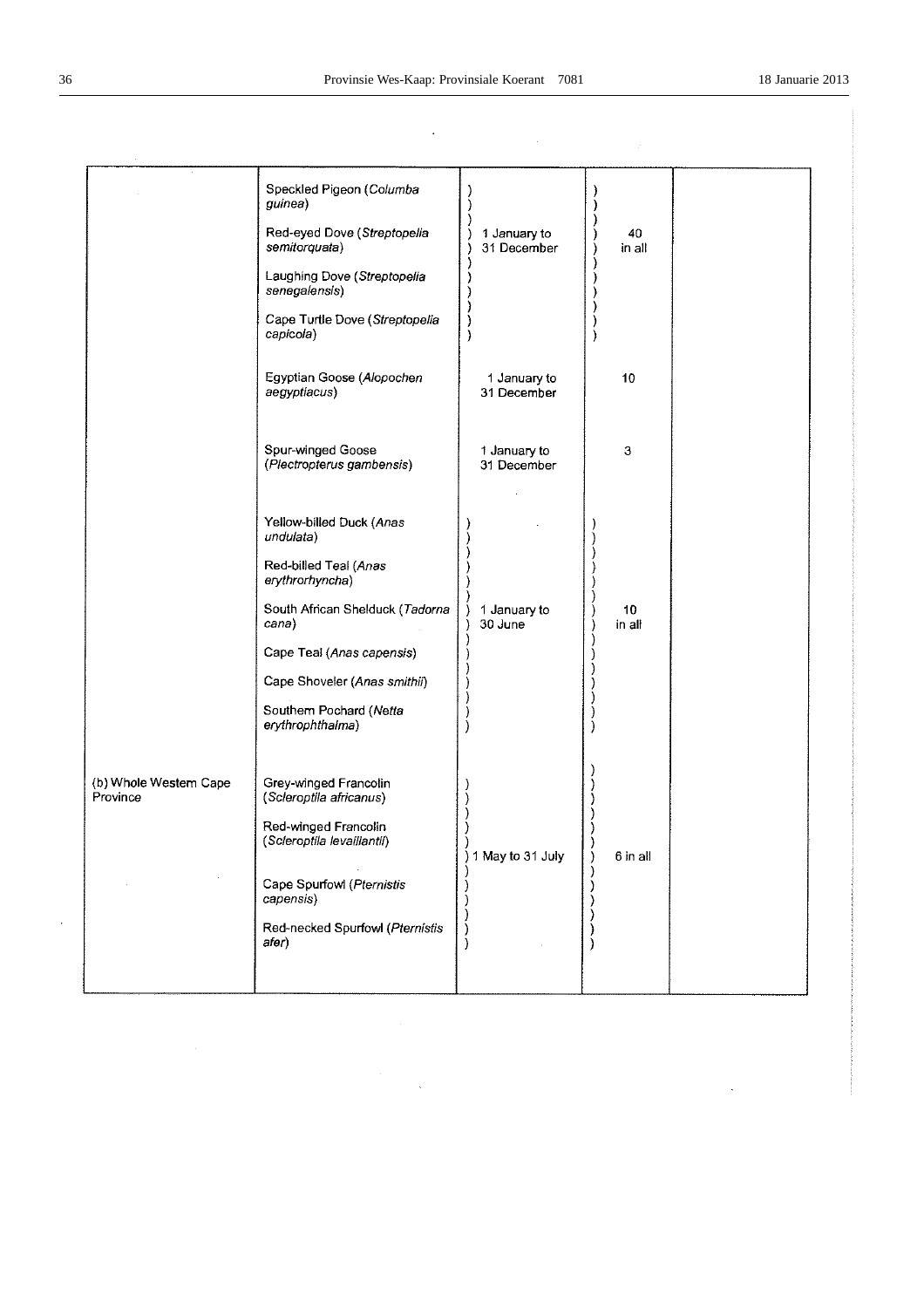$\lambda$ 

 $\sigma_{\rm{eff}}=2$ 

 $\hat{\mathcal{A}}$ 

 $\hat{\mathcal{L}}$ 

 $\ddot{\phantom{1}}$ 

| (1)                                                                                                                                                                          | (2)                                             | (3)                                                                                               | $\overline{(4)}$    | (5)                                                                                                                           |
|------------------------------------------------------------------------------------------------------------------------------------------------------------------------------|-------------------------------------------------|---------------------------------------------------------------------------------------------------|---------------------|-------------------------------------------------------------------------------------------------------------------------------|
| Area                                                                                                                                                                         | Species                                         | Hunting season<br>and/or period during<br>which prohibited<br>hunting methods<br>may be practised | Daily bag<br>limits | Extent to which<br>section 29 is<br>suspended                                                                                 |
| Whole<br>Westem<br>(c)<br>Cape<br>Province excluding all<br>the districts of Beaufort<br>West.<br>Mossel<br>Bay,<br>George,<br>Knysna<br>and<br>Uniondale                    | Grey duiker (Sylvicapra grimmia)                | 1 June to<br>31 August                                                                            | 1                   |                                                                                                                               |
| Only the districts of<br>(d)<br>Mossel Bay, George,<br>Knysna and Uniondale                                                                                                  | Grey duiker (Sylvicapra grimmia)                | 1 June to<br>31 July                                                                              | 1                   | "Paragraph (i) -<br>Bow-and-Arrow<br>- Conditional<br>and subject to                                                          |
| Whole<br>Western<br>(e)<br>Cape<br>Province                                                                                                                                  | Bush-buck (Tragelaphus scriptus<br>sylvaticus)  | 1 June to<br>31 July                                                                              | 1                   | compliance with<br>paragraphs 6 &<br>7 of the                                                                                 |
| (f)<br>Whole<br>Western<br>Cape<br>Province excluding the<br>districts<br>of<br>Darling,<br>Piketberg,<br>Clanwilliam,<br>Citrusdal.<br>Porterville,<br>Tulbagh and Wolseley | Grey rhebok (Pelea capreolus)                   | 1 June to<br>31 August                                                                            | 1                   | "National Norms<br>and Standards<br>for Hunting<br>Methods in<br>South Africa,<br>$2011"$ (as<br>published in<br>Government   |
| districts of<br>(g)<br>Only the<br>Uniondale,<br>Ladismith,<br>Oudtshoorn, Laingsburg,<br>Murraysburg,<br>Beaufort<br>West and Prince Albert                                 | Kudu (Tragelaphus strepsiceros<br>strepsiceros) | 1 May to<br>31 August                                                                             | 1                   | Notice No. 456<br>of 27 May 2011)<br>and<br>CapeNature's<br>"Implementation<br>Guideline for<br>bow hunting in<br>the Western |
| Only the<br>(h)<br>districts of<br>Bredasdorp<br>and<br>Swellendam                                                                                                           | Kudu (Tragelaphus strepsiceros<br>strepsiceros) | 1 January to<br>31 December                                                                       | 1                   | Cape Province,<br>December<br>2011".                                                                                          |
| Whole<br>Western<br>(i)<br>Cape<br>Province                                                                                                                                  | Caracal (Caracal caracal)                       | 1 January to                                                                                      | 10 in all           | Paragraph (d) -                                                                                                               |
| Whole<br>(j)<br>Western<br>Cape<br>Province                                                                                                                                  | Black-backed jackal (Canis<br>mesomelas)        | 31 December                                                                                       |                     | only cage-traps<br>may be used                                                                                                |
|                                                                                                                                                                              |                                                 |                                                                                                   |                     |                                                                                                                               |
|                                                                                                                                                                              |                                                 |                                                                                                   |                     |                                                                                                                               |
|                                                                                                                                                                              |                                                 |                                                                                                   |                     |                                                                                                                               |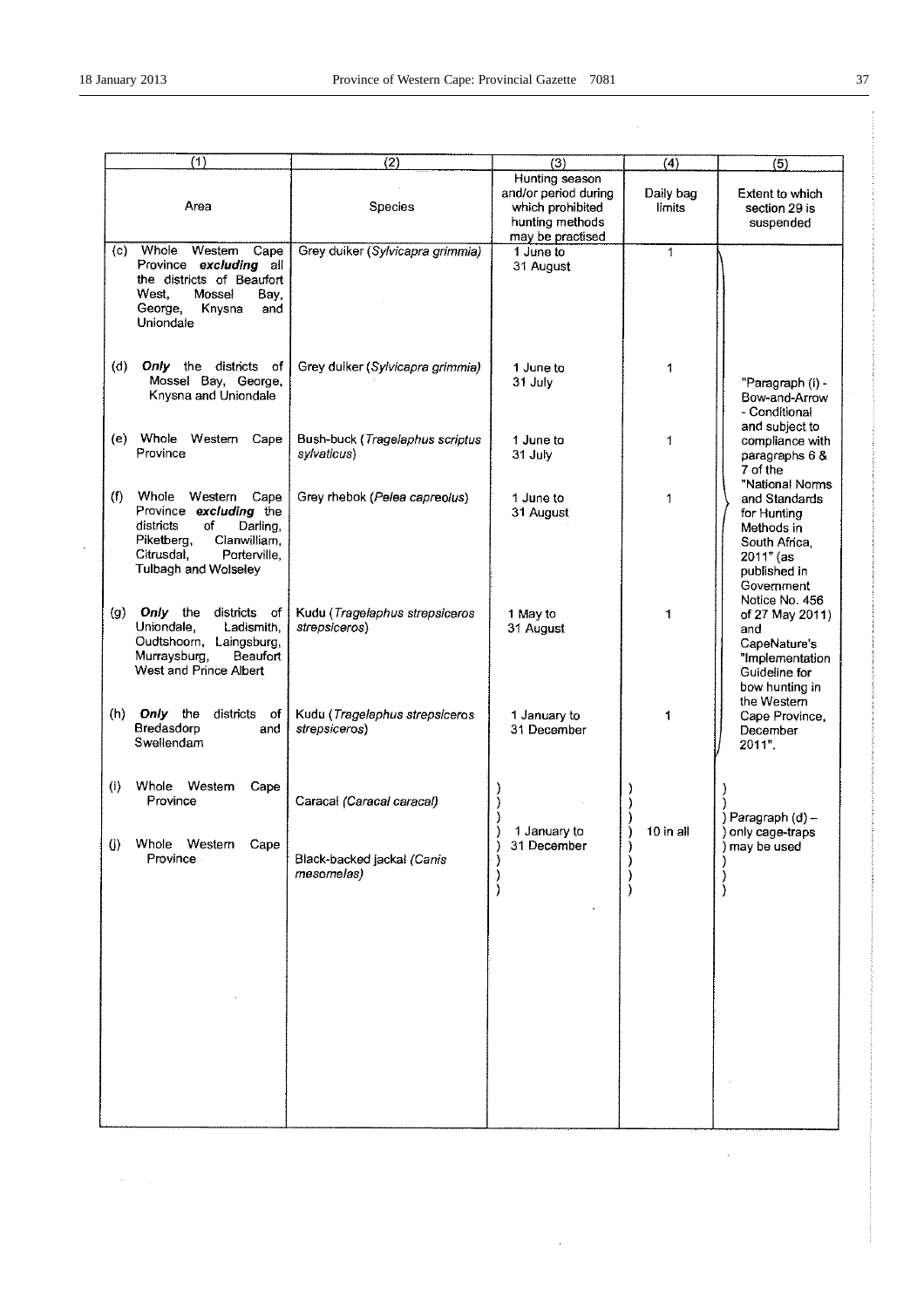$\hat{\mathcal{L}}$ 

|                                                                                      | <b>BYLAE</b>                                                                                  |                                                                                   |                      |                                                                   |
|--------------------------------------------------------------------------------------|-----------------------------------------------------------------------------------------------|-----------------------------------------------------------------------------------|----------------------|-------------------------------------------------------------------|
| (1)                                                                                  | (2)                                                                                           | (3)                                                                               | (4)                  | (5)                                                               |
| Gebied                                                                               | Spesies                                                                                       | Jagseisoen en/of<br>tydperk waartydens<br>verbode jagmetodes<br>toegepas mag word | Daaglikse<br>Jagbuit | Mate waarin artikel<br>29 opgeskort is                            |
| (a) Hele Wes-Kaapprovinsie<br>uitgesluit alle landelike<br>stedelike<br>&<br>gebiede | Blesbok (Damaliscus pygargus<br>phillipsi)                                                    |                                                                                   | <b>Onbeperk</b>      |                                                                   |
| geleë in die<br>Kaapse<br>Skiereiland.                                               | Rooibok (Aepyceros melampus<br>melampus)                                                      |                                                                                   | Onbeperk             |                                                                   |
|                                                                                      | Gemsbok (Oryx gazella)                                                                        |                                                                                   | Onbeperk<br>10       | "Artikel 29(i) -                                                  |
|                                                                                      | Springbok (Antidorcas<br>marsupialis)                                                         | 1 Januarie tot<br>31 Desember                                                     | Onbeperk             | Pyl en Boog -<br>Voorwaardelik<br>en onderhewig                   |
|                                                                                      | Blouwildebeest (Connochaetes<br>taurinus)                                                     |                                                                                   | Onbeperk             | aan die<br>nakoming van<br>paragrawe 6 & 7                        |
|                                                                                      | Swartwildebeest (Connochaetes<br>gnou)                                                        |                                                                                   |                      | van die<br>"Nasionale<br>Norme en                                 |
|                                                                                      | Takbok (Cervus dama)                                                                          |                                                                                   | Onbeperk<br>Onbeperk | Standaarde vir<br>Jagmetodes in<br>Suid Afrika,                   |
|                                                                                      | Nyala (Tragelaphus angasii)                                                                   |                                                                                   | Onbeperk             | 2011" (soos<br>gepubliseer in                                     |
|                                                                                      | Waterbok (Kobus ellipsiprymnus<br>ellipsiprymnus)                                             |                                                                                   | Onbeperk             | Staatskoerant<br>No. 456 van 27                                   |
|                                                                                      | Vlakvark (Phacochoerus<br>africanus sundavallii)                                              |                                                                                   |                      | Mei 2011) en<br>CapeNature se<br>"Implementering<br>s riglyne vir |
|                                                                                      | Rooiribbok (Redunca fulvorufula)                                                              | 1 Junie tot<br>31 Augustus                                                        | 2                    | boogjag in die<br>Wes Kaap,<br>Desember                           |
|                                                                                      | Bosvark (Potamochoerus<br>larvatus koiropotamus)                                              | 1 Januarie tot<br>31 Desember                                                     | 2                    | 2011".                                                            |
|                                                                                      | Blou-aap (Cercopithecus<br>pygerythrus)                                                       | 1 Januarie tot<br>31 Desember                                                     | $\mathbf{2}$         |                                                                   |
|                                                                                      | Bobbejaan (Papio ursinus)                                                                     |                                                                                   |                      |                                                                   |
|                                                                                      | Klipdassie (Procavia capensis)                                                                | 1 Januarie tot<br>31 Desember                                                     | 5                    |                                                                   |
|                                                                                      | Hase (Lepus spp.) en Konyne<br>(Pronolagus spp.) (uitgesonderd<br>Rivierkonyn- Bunolagus sp.) | 1 Januarie tot<br>31 Desember                                                     | 1<br>J.              |                                                                   |
|                                                                                      | Afrikaanse kwartel (Coturnix<br>coturnix)                                                     | 1 Mei tot<br>31 Augustus                                                          | 5                    |                                                                   |
|                                                                                      | Tarentaal (Numida meleagris)<br>Bleshoender (Fulica cristata)                                 | 1 Januarie tot<br>31 Desember                                                     | 10 elk               |                                                                   |
|                                                                                      |                                                                                               |                                                                                   |                      |                                                                   |
|                                                                                      |                                                                                               |                                                                                   |                      |                                                                   |

**RVI AF**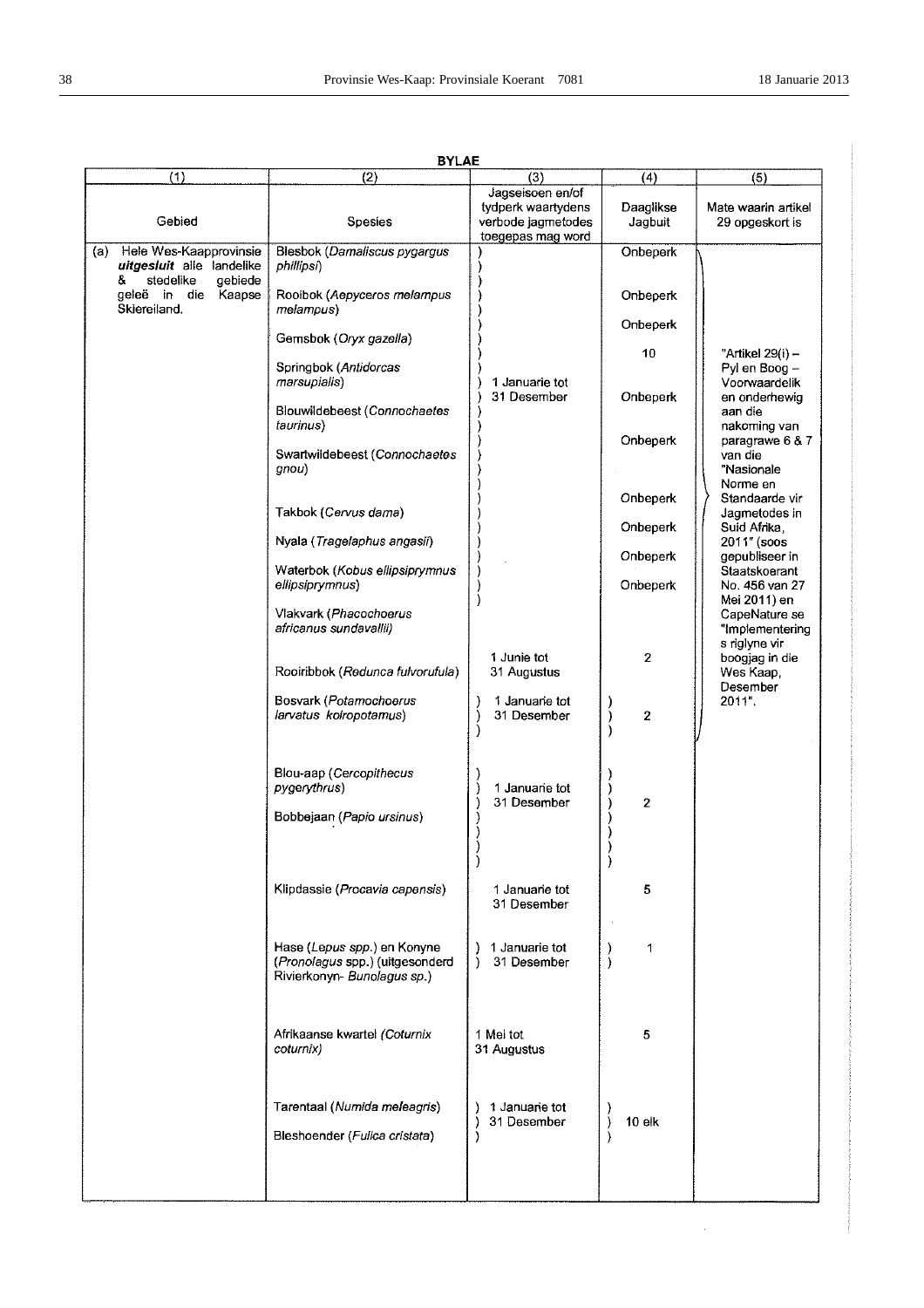| (1)                        | $\overline{(2)}$                                                                                                                                                                                      | (3)                                                                               | $\overline{(4)}$     | (5)                                    |
|----------------------------|-------------------------------------------------------------------------------------------------------------------------------------------------------------------------------------------------------|-----------------------------------------------------------------------------------|----------------------|----------------------------------------|
| Gebied                     | Spesies                                                                                                                                                                                               | Jagseisoen en/of<br>tydperk waartydens<br>verbode jagmetodes<br>toegepas mag word | Daaglikse<br>Jagbuit | Mate waarin artikel<br>29 opgeskort is |
|                            | Kransduif (Columba guinea)<br>Grootringduif (Streptopelia<br>semitorquata)<br>Roolborsduif (Streptopelia<br>senegalensis)<br>Gewone Tortelduif (Streptopelia<br>capicola)                             | 1 Januarie tot<br>31 Desember                                                     | 40<br>altesaam       |                                        |
|                            | Kolgans (Alopochen<br>aegyptiacus)                                                                                                                                                                    | 1 Januarie tot<br>31 Desember                                                     | 10                   |                                        |
|                            | Wildemakou (Plectropterus<br>gambensis)                                                                                                                                                               | 1 Januarie tot<br>31 Desember                                                     | 3                    |                                        |
|                            | Geelbekeend (Anas undulata)<br>Rooibekeend (Anas<br>erythrorhyncha)<br>Kopereend (Tadorna cana)<br>Teeleend (Anas capensis)<br>Kaapse slopeend (Anas smithii)<br>Bruineend (Netta<br>erythrophthalma) | 1 Januarie tot<br>30 Junie                                                        | 10<br>altesaam       |                                        |
| (b) Hele Wes-Kaapprovinsie | Bergpatrys (Scleroptila<br>atricanus)<br>Rooivlerkpatrys (Scleroptila<br>levaillantii)<br>Kaapse Fisant<br>(Pternistis capensis)<br>Rooikeelfisant (Pternistis<br>afer)                               | 1 Mei tot 31 Julie<br>1                                                           | 6 altesaam           |                                        |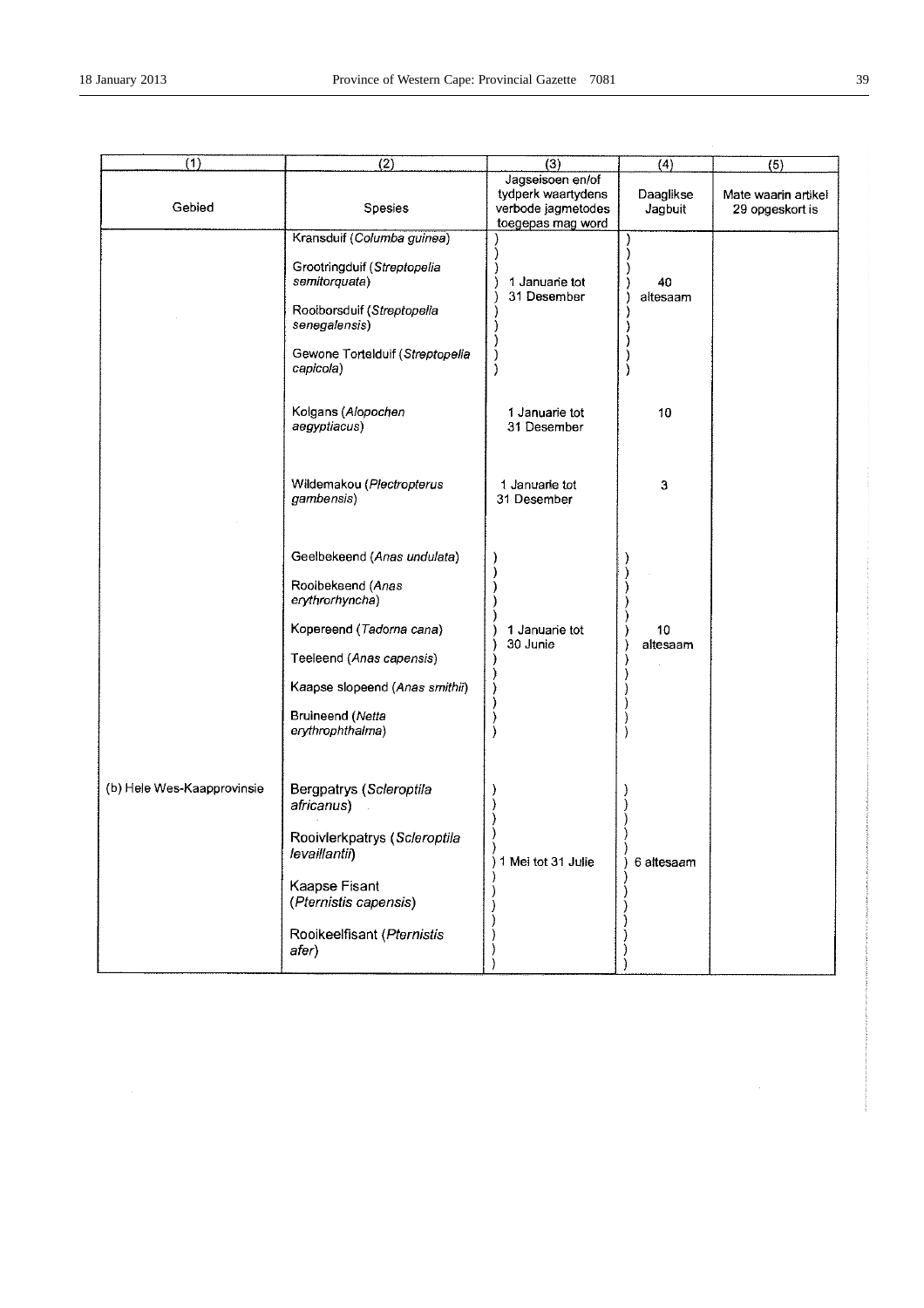| (1)                                                                                                                                                                   | (2)                                               | (3)                                                                               | (4)                  | (5)                                                                                                                            |
|-----------------------------------------------------------------------------------------------------------------------------------------------------------------------|---------------------------------------------------|-----------------------------------------------------------------------------------|----------------------|--------------------------------------------------------------------------------------------------------------------------------|
| Gebied                                                                                                                                                                | <b>Spesies</b>                                    | Jagseisoen en/of<br>tydperk waartydens<br>verbode jagmetodes<br>toegepas mag word | Daaglikse<br>Jagbuit | Mate waarin artikel<br>29 opgeskort is                                                                                         |
| (c) Hele Wes-Kaapprovinsie<br>uitgesonderd<br>alle<br>distrikte<br>van<br>Beaufort<br>Wes.<br>Mosselbaai,<br>George,<br>Knysna<br>en<br>Uniondale                     | Duiker (Sylvicapra grimmia)                       | 1 Junie tot<br>31 Augustus                                                        | $\mathbf{1}$         | ""Artikel 29(i) -<br>Pyl en Boog -<br>Voorwaardelik<br>en onderhewig                                                           |
| (d) Slegs die distrikte van<br>Mosselbaai,<br>George,<br>Knysna en Uniondale                                                                                          | Duiker (Sylvicapra grimmia)                       | 1 Junie tot<br>31 Julie                                                           | 1                    | aan die<br>nakoming van<br>paragrawe 6 & 7<br>van die<br>"Nasionale<br>Norme en<br>Standaarde vir<br>Jagmetodes in             |
| (e) Hele Wes-Kaapprovinsie                                                                                                                                            | Bosbok (Tragelaphus scriptus<br>sylvaticus)       | 1 Junie tot<br>31 Julie                                                           | 1                    | Suid Afrika,<br>2011" (soos<br>gepubliseer in<br>Staatskoerant                                                                 |
| Hele Wes-Kaapprovinsie<br>(f)<br>uitgesonderd<br>alle<br>distrikte van<br>Darling.<br>Piketberg,<br>Clanwilliam,<br>Porterville,<br>Citrusdal,<br>Tulbagh en Wolseley | Vaalribbok (Pelea capreolus)                      | 1 Junie tot<br>31 Augustus                                                        | 1                    | No. 456 van 27<br>Mei 2011) en<br>CapeNature se<br>"Implementering<br>s riglyne vir<br>boogjag in die<br>Wes Kaap,<br>Desember |
| (g) Slegs die distrikte van<br>Uniondale,<br>Ladismith,<br>Oudtshoorn, Laingsburg,<br>Murraysburg,<br>Beaufort-<br>Wes en Prins Albert                                | Koedoe (Tragelaphus<br>strepsiceros strepsiceros) | 1 Mei tot<br>31 Augustus                                                          | 1                    | 2011".                                                                                                                         |
| (h)<br>Slegs die distrikte van<br>Bredasdorp en<br>Swellendam                                                                                                         | Koedoe (Tragelaphus<br>strepsiceros strepsiceros) | 1 Januarie tot<br>31 Desember                                                     | 1                    |                                                                                                                                |
| Hele Wes-Kaapprovinsie<br>(i)                                                                                                                                         | Rooikat (Felis caracal)                           | 1 Januarie tot<br>31 Desember                                                     | 10<br>)altesaam      | ) Paragraaf (d) -<br>) slegs vanghokke<br>) mag gebruik                                                                        |
| Hele Wes-Kaapprovinsie<br>O)                                                                                                                                          | Rooijakkals (Canis mesomelas)                     |                                                                                   | J                    | ) word                                                                                                                         |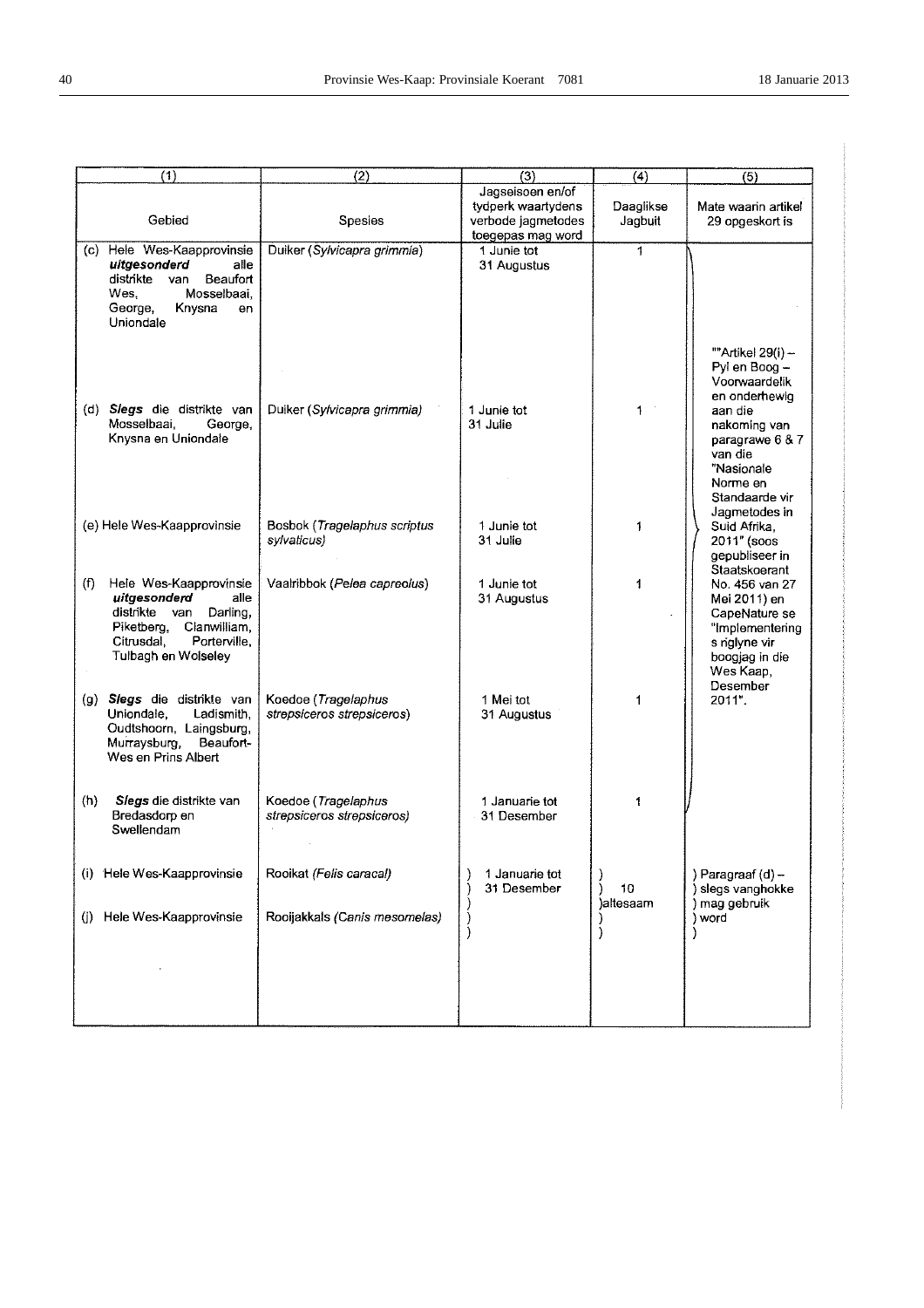P.N. 8/2013 18 January 2013

# **WESTERN CAPE NATURE CONSERVATION BOARD NOTICE**

# **PROVINCE OF WESTERN CAPE**

# NATIONAL ENVIRONMENTAL MANAGEMENT: PROTECTED AREAS ACT, 2003 (ACT NO. 57 OF 2003)

# DECLARATION OF THE VOGELFONTEIN 319 NATURE RESERVE

I, Anton Bredell Provincial Minister of Local Government, Environmental Affairs and Development Planning in the Western Cape, under section 23(1) of the National Environmental Management: Protected Areas Act, 2003 (Act No. 57 of 2003), declare a nature reserve on Remainder of the Farm Vogelfontein No. 319, situated in the Division of Clanwilliam, Western Cape Province, measuring 57,9415 (Fifty Seven comma Nine Four One Five) hectares in extent, and held by Deed of Transfer Numbers T104325/2007, T29237/2000 and T89270/2007 as indicated by points B, C and D (triangular shape) on Diagram Number 3011/1907 as set out in the Schedule, and assign the name "Vogelfontein 319 Nature Reserve" to it.

this 5th day of December Signed at ... 2012.

A BREDELL, MINISTER OF LOCAL GOVERNMENT, ENVIRONMENTAL AFFAIRS AND DEVELOPMENT PLANNING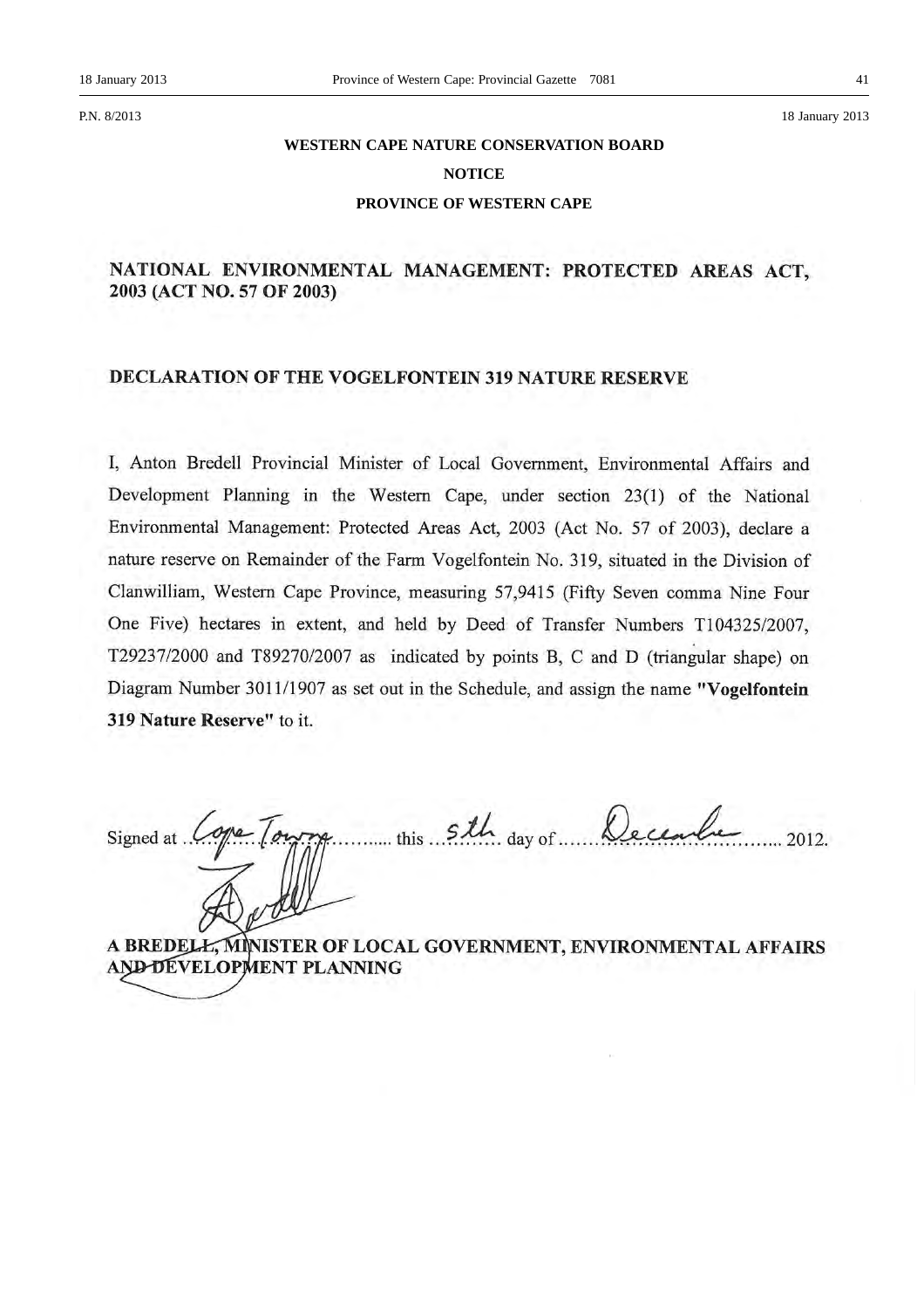# **WES-KAAPSE NATUURBEWARINGSRAAD KENNISGEWING PROVINSIE WES-KAAP**

# WET OP NASIONALE OMGEWINGSBESTUUR: BESKERMDE GEBIEDE, 2003 (WET NO. 57 VAN 2003):

# **VERKLARING VAN DIE VOGELFONTEIN 319 NATUURRESERVAAT**

Ek, Anton Bredell, Provinsiale Minister van Plaaslike Regering, Omgewingsake en Ontwikkelingsbeplanning van die Wes-Kaap, kragtens Artikel 23(1) van die Wet op Nasionale Omgewingsbestuur: Beskermde Gebiede, 2003 (Wet No. 57 van 2003), verklaar 'n natuurreservaat op die Restant van die Plaas Vogelfontein Nr. 319, in die Afdeling Clanwilliam, Provinsie van die Wes-Kaap, in grootte 57, 9415 (Sewe en Vyftig komma Nege Vier Een Vyf) hektaar en gehou deur Transportakte nommers T104325/2007, T29237/2000 en T89270/2007, soos aangedui deur punte B, C en D (driehoekige vorm) op Diagram Nommer 3011/1907 uiteengesit in die Skedule, en ken die naam "Vogelfontein 319 Natuurreservaat" daaraan toe.

.. op hede<sub>die</sub> Sol Geteken te Progra 2012. ... dag van ..

MNR. **BREDELI**  $\mathbf{A}$ MINISTER **PLAASLIKE REGERING, VAN** OMGEWINGSAKE EN ONTWIKKELINGSBEPLANNING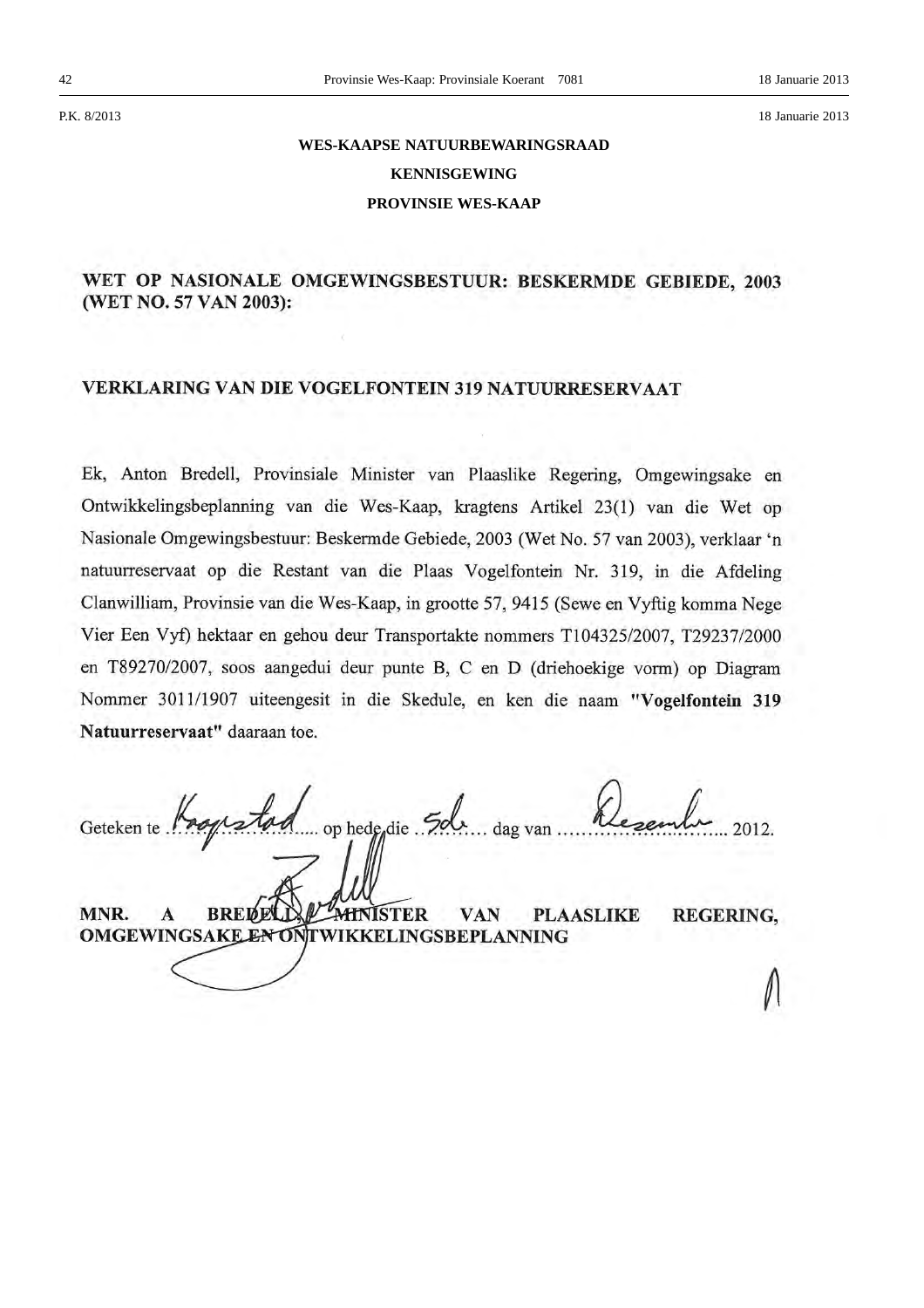I.S. 8/2013 18 January 2013

# **IBHODI YOLONDOLOZO LWENDALO YASENTSHONA KOLONI ISAZISO IPHONDO LENTSHONA KOLONI**

# UMTHETHO WOLAWULO LOKUSINGQONGILEYO WESIZWE: WEMIMANDLA EKHUSELWEYO, 2003 (UMTHETHO NOMB 57 KA-2003)

# UKUBHENGEZWA KWETHALA LENDALO LASEVOGELFONTEIN 319

Mna, Anton Bredell, onguMphathiswa wePhondo wooRhulumente beMimandla, iMicimbi yokuSingqongileyo noPhuhliso loCwangciso eNtshona Koloni, phantsi kwecandelo 23(1) loMthetho woLawulo lokusiNgqongileyo weSizwe weMimandla eKhuselweyo, 2003 (uMthetho Nomb 57 ka-2003), ndibhengeza ithala lendalo elikwiNtsalela yeFarm Vogelfontein, Nomb. 319, eseClawilliam, kwiPhondo leNtshona Koloni, elibukhulu buyi-57,9415, elineenombolo zobuninimhlaba ezizezi, T104325/2007, T29237/2000 noT89270/2007, njengoko kubonisiwe phaya kuB, C, no-D (iimilo eziingonxantathu) kuMzobo oneNombolo engu-3011/1907, okwiShedvuli nonesihloko esithi "Vogelfontein 319 Nature Reserve" kuwo.

A BREDELL, UMPHATHISWA WEPHONDO WOORHULUMENTE BEMIMANDLA, IMICIMBI YOKUSINGQQNGILEYO NOPHUHLISO LOCWANGCISO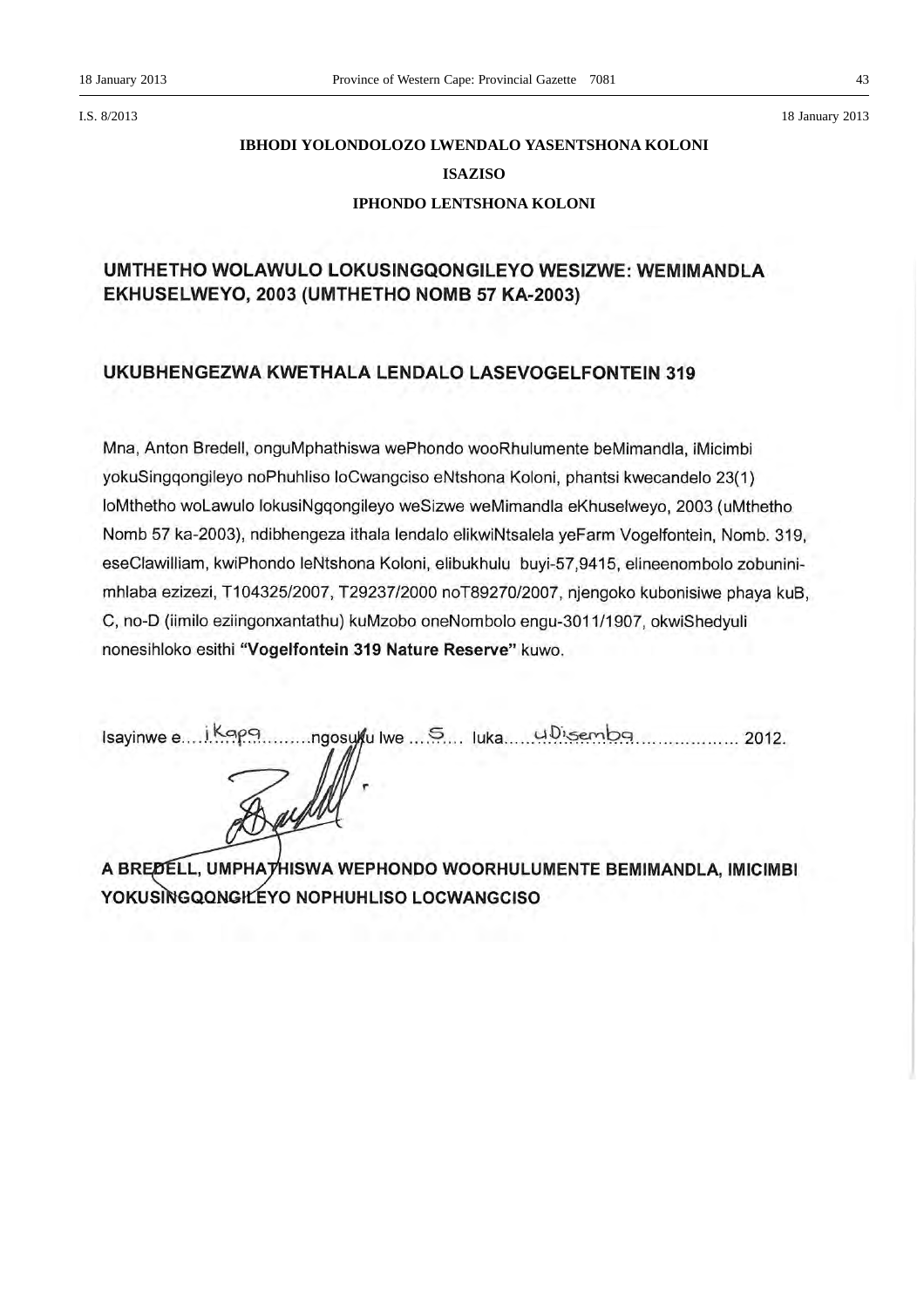# **DESCRIPTION OF PROPERTY — SCHEDULE BESKRYWING VAN DIE EIENDOM — SKEDULE INGCACISO YEPROPATI — KWISHEDYULI**



319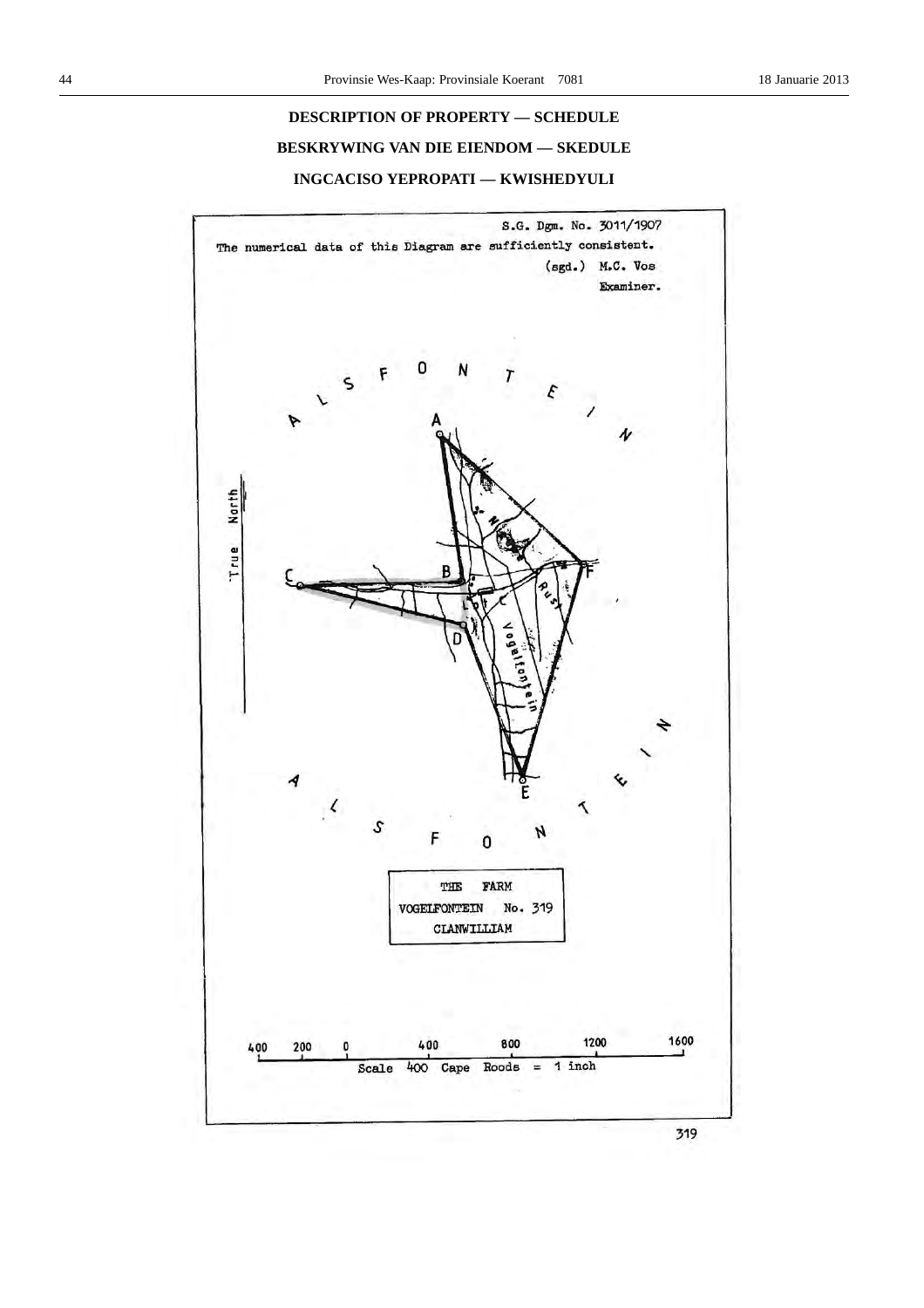| <b>SIDES</b><br>C. Rds. |                                  |   | ANGLES<br>INTERIOR                   | <b>EXTERIOR</b>                                          | <b>CO-ORDINATES</b>                                                                                                                   |
|-------------------------|----------------------------------|---|--------------------------------------|----------------------------------------------------------|---------------------------------------------------------------------------------------------------------------------------------------|
|                         |                                  |   |                                      |                                                          | C. R.                                                                                                                                 |
| A B                     | 715.77                           | A | 39. 42. 50                           | 320. 17. 10                                              | $+7868.62 - 4724.09$                                                                                                                  |
| B <sub>C</sub>          | $765 - 39$                       | в | 277. 12. 40                          | 82. 47. 20                                               | $+ 7777.86 - 4014.10$                                                                                                                 |
| C D                     | 801.19                           | C | 15. 20. 0                            | 344.40.0                                                 | $+8543.25 - 4013.11$                                                                                                                  |
| D E                     | 803.82                           | D | 234. 41. 10                          | 125.18.50                                                | $+ 7770.30 - 3802.26$<br>$+7494.66 - 3047.18$                                                                                         |
| EF                      | 1084.83                          | E | 36.37.10                             | 323. 22. 50                                              | $+ 7185 - 41 - 4086 - 99$                                                                                                             |
| FA                      | 934.17                           | F | 116. 26. 10                          | 243. 33. 50                                              |                                                                                                                                       |
|                         |                                  |   | Area = $1029$ Morgen $387$ Sq. Roods |                                                          |                                                                                                                                       |
|                         |                                  |   | VOGELFONTEIN                         | No. 319<br>CLANWILLIAM                                   |                                                                                                                                       |
|                         |                                  |   |                                      |                                                          |                                                                                                                                       |
|                         |                                  |   |                                      |                                                          | The annexed diagram lettered A.B.C.D.E.F. represents 1029 morgen                                                                      |
|                         |                                  |   |                                      |                                                          | 387 square roods square feet of land situate in the Field-Cornetcy<br>of Bidouw. Division of Clanwilliam, being the Farm Vogelfontein |
|                         |                                  |   |                                      |                                                          |                                                                                                                                       |
|                         |                                  |   |                                      | Bounded N. & N.E. by Alsfontein. Along lines C.B. & A.F. |                                                                                                                                       |
|                         |                                  |   | S.E. by Alsfontein. Along lines F.E. |                                                          |                                                                                                                                       |
|                         |                                  |   | S. by Alsfontein. Along line C.D.    |                                                          |                                                                                                                                       |
|                         |                                  |   |                                      | W. by Alsfontein. Along lines A.B. & D.E.                |                                                                                                                                       |
|                         |                                  |   |                                      |                                                          |                                                                                                                                       |
|                         |                                  |   |                                      | (sgd.) Melt v.d. Spuy                                    |                                                                                                                                       |
|                         |                                  |   |                                      |                                                          | Surveyed and beaconed by me according to regulations.<br>Government Land Surveyor.                                                    |
|                         |                                  |   |                                      |                                                          |                                                                                                                                       |
|                         | June 1907                        |   |                                      |                                                          |                                                                                                                                       |
|                         |                                  |   |                                      |                                                          |                                                                                                                                       |
|                         |                                  |   |                                      |                                                          |                                                                                                                                       |
|                         |                                  |   |                                      |                                                          |                                                                                                                                       |
|                         |                                  |   | Copied from diagram relating to      |                                                          |                                                                                                                                       |
|                         | D/G Clanw. Q. 16-10              |   |                                      |                                                          |                                                                                                                                       |
|                         |                                  |   |                                      | (4534)<br>$CI-5$                                         |                                                                                                                                       |
|                         | tothere<br>for Surveyor-General. |   |                                      |                                                          |                                                                                                                                       |

ù,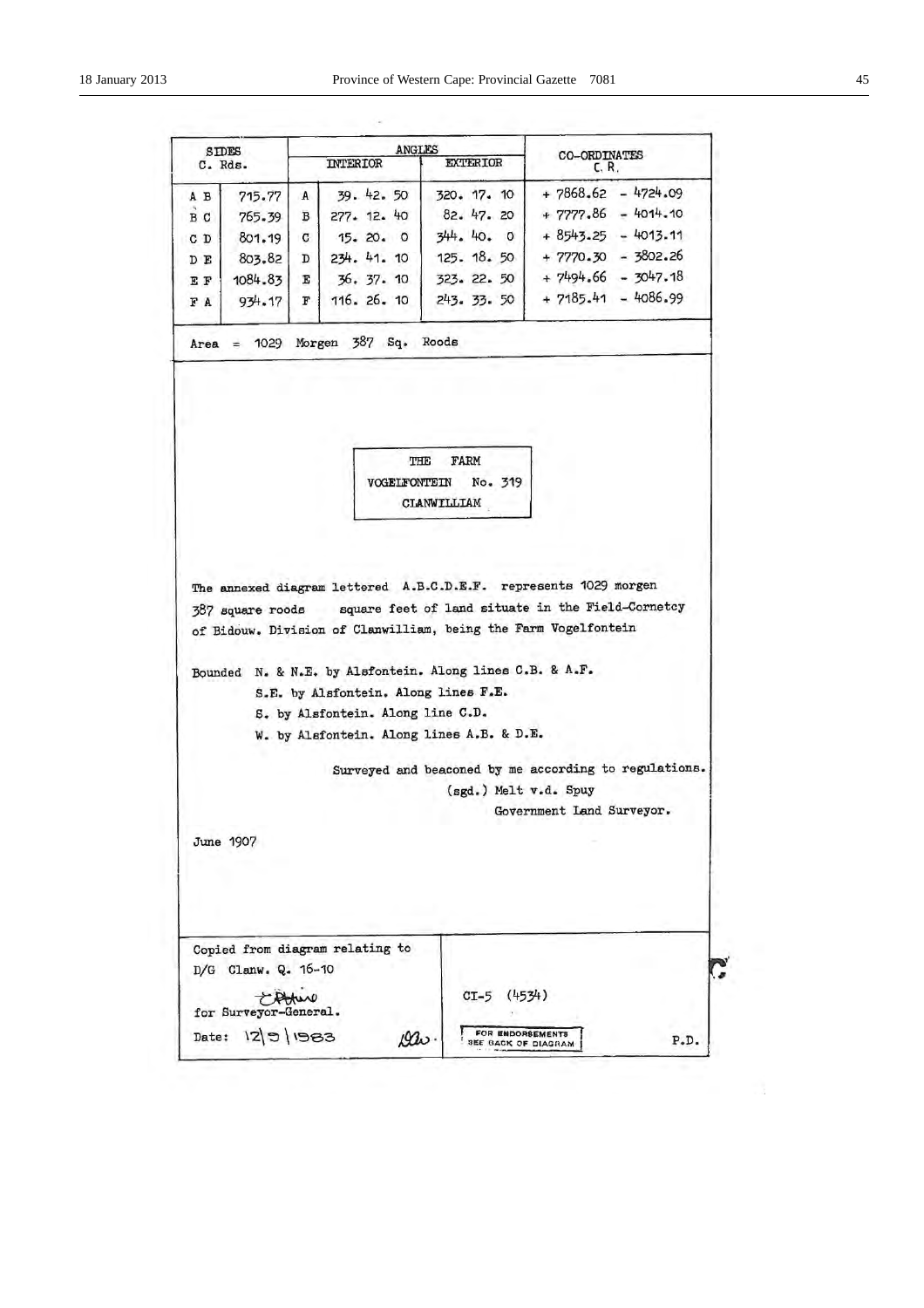#### **TENDERS**

**N.B.** Tenders for commodities/services, the estimated value of which exceeds R20 000, are published in the Government Tender Bulletin. which is obtainable from the Government Printer, Private Bag X85, Pretoria, on payment of a subscription.

#### CAPE AGULHAS MUNICIPALITY

#### APPLICATION FOR SUBDIVISION: ERF 251, CORNER OF HERTZOG STREET AND SHORT STREET, NAPIER

Notice is hereby given in terms of Section 24 of the Land Use Planning Ordinance, 1985 (Ordinance No. 15 of 1985) that Council has received the following application:

Subdivision of Erf 251, Napier into two portions (Portion  $A = \pm 733$ m<sup>2</sup> and Portion  $B = \pm 710 \text{m}^2$ ), Remainder  $= \pm 732 \text{m}^2$  and Remainder Road.

In terms of section 21(4) of the Local Government Act: Municipal Systems, 2000 (Act 32 of 2000) notice is hereby given that persons who cannot read or write may request that an employee at any of the reception offices of the Cape Agulhas Municipality assist in the formulation and writing of input, comments or objections.

Further particulars are available for inspection in the office of the undersigned during office hours and written objections, if any, must reach him not later than 18 February 2013.

R STEVENS, MUNICIPAL MANAGER, PO BOX 51, BREDASDORP 7280

18 January 2013 50308

#### CAPE AGULHAS MUNICIPALITY

#### PROPOSED DEPARTURE OF BUILDING LINES: 23 HARBOUR ROAD, ERF 145, WAENHUISKRANS/ARNISTON

Notice is hereby given in terms of the Land Use Planning Ordinance, 1985 (Ordinance No. 15 of 1985) that Council received the following application:

- Departure from the 3m southern side building line on Erf 145, Waenhuiskrans/Arniston to 2m in order to accommodate proposed additions and to 0m to build an underground garage.
- Departure from the 4.5m western street building line on Erf 145, Waenhuiskrans/Arniston to 0m in order to establish an underground garage.

In terms of section 21(4) of the Local Government Act: Municipal Systems, 2000 (Act 32 of 2000) notice is hereby given that persons who cannot read or write may request that an employee at any of the reception offices of the Cape Agulhas Municipal Council assist in the formulation and writing of input, comments or objections.

Further particulars are available for inspection in the office of the undersigned during office hours and written objections, if any, must reach him not later than 18 February 2013.

R STEVENS, MUNICIPAL MANAGER, PO BOX 51, BREDASDORP 7280

#### **TENDERS**

**L.W.** Tenders vir kommoditeite/dienste waarvan die beraamde waarde meer as R20 000 beloop, word in die Staatstenderbulletin gepubliseer wat by die Staatsdrukker, Privaatsak X85, Pretoria, teen betaling van 'n intekengeld verkrygbaar is.

#### **NOTICES OF LOCAL AUTHORITIES BELL BEINISGEWING DEUR PLAASLIKE OWERHEDE**

#### MUNISIPALITEIT KAAP AGULHAS

#### AANSOEK OM ONDERVERDELING: ERF 251, HOEK VAN HERTZOG- EN KORTSTRAAT, NAPIER

Kennis geskied hiermee ingevolge artikel 24 van die Ordonnansie op Grondgebruikbeplanning, 1985 (Ordonnansie Nr. 15 van 1985) dat die Raad die volgende aansoek ontvang het:

Onderverdeling van Erf 251, Napier in twee gedeeltes (Gedeelte  $A =$  $\pm 733$ m<sup>2</sup> en Gedeelte B =  $\pm 710$ m<sup>2</sup>), Restant =  $\pm 732$ m<sup>2</sup> en Restant Pad.

Ingevolge artikel 21(4) van die Wet op Plaaslike Regering: Munisipale Stelsels, 2000 (Wet 32 van 2000) word kennis gegee dat persone wat nie kan lees of skryf nie enige munisipale personeellid by enige ontvangskantoor van die Raad te Kaap Agulhas kan nader vir hulpverlening om u kommentaar, beswaar of inset op skrif te stel.

Verdere besonderhede van bogenoemde lê ter insae in die kantoor van die ondergetekende en skriftelike besware, indien enige, moet hom nie later as 18 Februarie 2013 bereik nie.

STEVENS, MUNISIPALE BESTUURDER, POSBUS 51, BREDASDORP 7280

18 Januarie 2013 50308

#### MUNISIPALITEIT KAAP AGULHAS

#### VOORGESTELDE AFWYKING VAN BOULYNE: HAWESTRAAT 23, ERF 145, WAENHUISKRANS/ARNISTON

Kennis geskied hiermee ingevolge die Ordonnansie op Grondgebruikbeplanning, 1985 (Ordonnansie Nr. 15 van 1985) dat die Raad die volgende aansoek ontvang het, naamlik:

- Afwyking van die 3m suidelike kantboulyn op Erf 145, Waenhuiskrans/Arniston tot 2m ten einde die voorgestelde verbeterings te akkommodeer en tot op 0m om die ondergrondse motorhuis te vestig.
- Afwyking van die 4.5m westelike straatboulyn op Erf 145, Waenhuiskrans/Arniston tot 0m ten einde die ondergrondse motorhuis te vestig.

Ingevolge artikel 21(4) van die Wet op Plaaslike Regering: Munisipale Stelsels, 2000 (Wet 32 van 2000) word kennis gegee dat persone wat nie kan skryf nie enige munisipale personeellid by enige ontvangskantore van die Raad te Kaap Agulhas kan nader vir hulpverlening om u kommentaar, beswaar of inset op skrif te stel.

Verdere besonderhede van bogenoemde lê ter insae in die kantoor van die ondergetekende en skriftelike besware, indien enige, moet hom nie later as 18 Februarie 2013 bereik nie.

R STEVENS, MUNISIPALE BESTUURDER, POSBUS 51, BREDASDORP 7280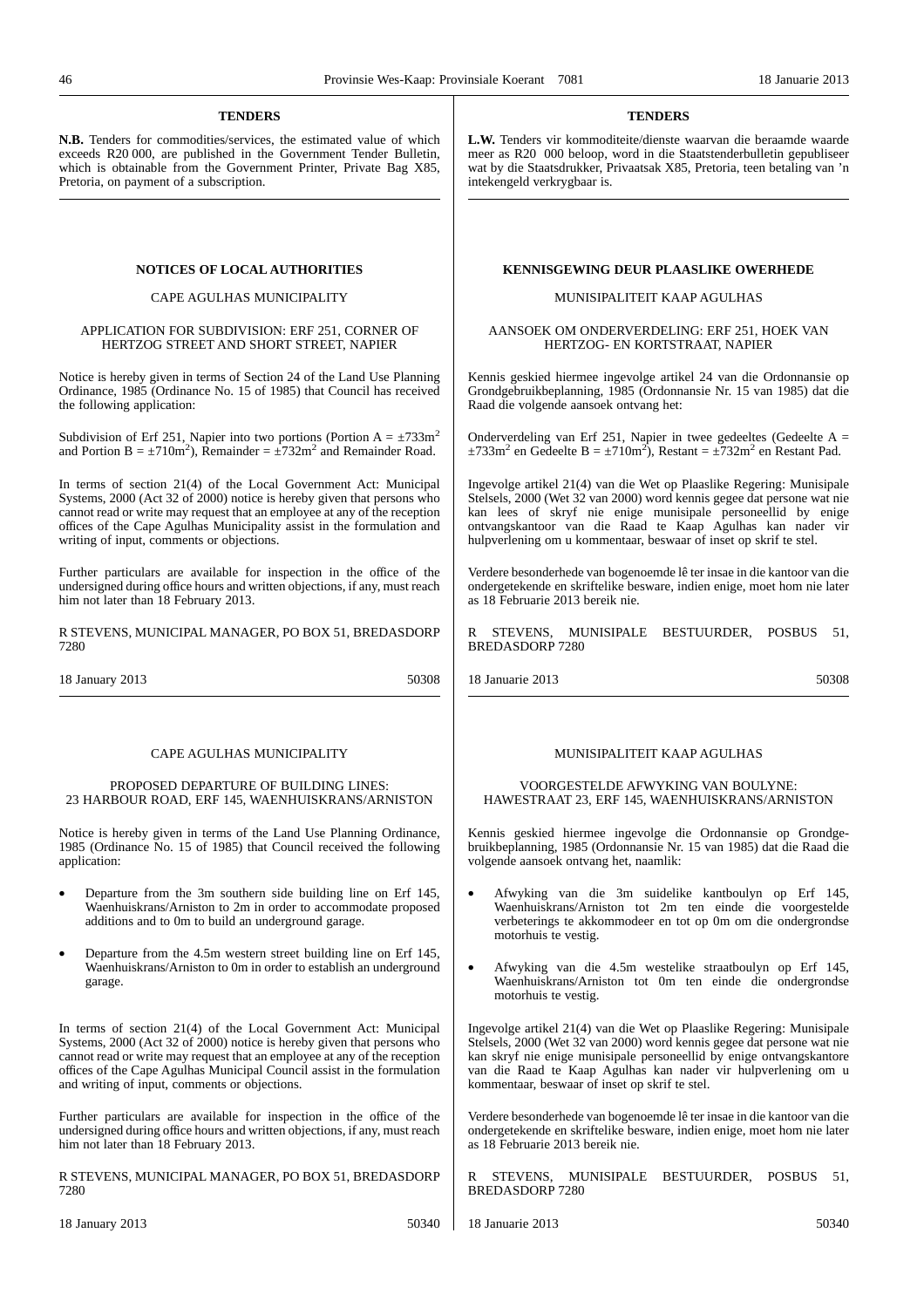#### CAPE AGULHAS MUNICIPALITY

#### APPLICATION FOR REZONING: PORTION OF ERF 3312, 17 OU MEULE STREET, BREDASDORP

Notice is hereby given in terms of Section 17 of the Land Use Planning Ordinance, 1985 (Ordinance No. 15 of 1985) that Council has received the following application:

• Rezoning of Portion of Erf 3312, Bredasdorp from Single Residential Zone to Local Business Zone purposes in order to operate a shop for take-aways and electronics.

In terms of section 21(4) of the Local Government Act: Municipal Systems, 2000 (Act 32 of 2000) notice is hereby given that persons who cannot read or write may request that an employee at any of the reception offices of the Cape Agulhas Municipality assist in the formulation and writing of input, comments or objections.

Further particulars are available for inspection in the office of the undersigned during office hours and written objections, if any, must reach him not later than 18 February 2013.

R STEVENS, MUNICIPAL MANAGER, PO BOX 51, BREDASDORP 7280

18 January 2013 50309

# CITY OF CAPE TOWN

# (BLAAUWBERG DISTRICT)

#### REZONING AND DEPARTURES

#### • Erf 15320, 203 P Blaauwberg Road, Table View

Notice is hereby given in terms of Sections 17(2)(a) and 15(2)(a) of the Land Use Planning (Ordinance No. 15 of 1985) that the undermentioned application has been received and is open to inspection at the office of the District Manager at the Milnerton Civic, 87 Pienaar Road, Milnerton. Enquiries may be directed to Ms Lizanne Grey, PO Box 35, Milnerton 7435, Milnerton Civic, 87 Pienaar Road, Milnerton 7441, e-mail: comments\_objections.blaauwberg@capetown.gov.za, tel (021) 444- 0587 weekdays during the hours of 08:00 to 14:30. Any objections, with full reasons therefor, may be lodged in writing at the office of the abovementioned District Manager on or before 11 February 2013, quoting the above relevant legislation, the application number and the objector's erf and phone numbers and address. Any objections received after aforementioned closing date may be considered invalid.

*Applicant:* Tim Spencer Town Planning CC

*Owner:* M Ellis

*Application No:* 224506

*Erf No:* 15320, Table View

*Address:* 203 P Blaauwberg Road, Table View

*Nature of application:* Rezoning of Erf 15320, Table View from General Residential (GR5) to General Business (GB2) and departures from the Table View Zoning Scheme Regulations with regard to on-site parking.

ACHMAT EBRAHIM, CITY MANAGER

18 January 2013 50311

# CITY OF CAPE TOWN

#### (HELDERBERG DISTRICT)

#### CLOSING

• Kirsten Cul-de-sac, adjacent to Erven 7845-7861 and 7665, Gordon's Bay

Notice is hereby given in terms of section 6(1) of the By-Law relating to the Management and Administration of the Municipality's Immovable Property that the Council has closed Kirsten Cul-de-Sac, Gordon's Bay (SG Ref. S/2905/158/4 v5 p 170).

#### ACHMAT EBRAHIM, CITY MANAGER

18 January 2013 50313

#### MUNISIPALITEIT KAAP AGULHAS

#### AANSOEK OM HERSONERING: GEDEELTE VAN ERF 3312, OU MEULESTRAAT 17, BREDASDORP

Kennis geskied hiermee ingevolge Artikel 17 van die Ordonnansie op Grondgebruikbeplanning, 1985 (Ordonnansie Nr. 15 van 1985) dat die Raad die volgende aansoek ontvang het:

• Hersonering van 'n Gedeelte van Erf 3312, Bredasdorp vanaf Enkel Woonsone na Lokale Sakedoeleindes ten einde 'n winkel vir wegneemetes en elektronika te bedryf.

Ingevolge artikel 21(4) van die Wet op Plaaslike Regering: Munisipale Stelsels, 2000 (Wet 32 van 2000) word kennis gegee dat persone wat nie kan lees of skryf nie enige munisipale personeellid by enige ontvangskantoor van die Raad te Kaap Agulhas kan nader vir hulpverlening om u kommentaar, beswaar of inset op skrif te stel.

Verdere besonderhede van bogenoemde lê ter insae in die kantoor van die ondergetekende en skriftelike besware, indien enige, moet hom nie later as 18 Februarie 2013 bereik nie.

R STEVENS, MUNISIPALE BESTUURDER, POSBUS 51, BREDASDORP 7280

18 Januarie 2013 50309

# STAD KAAPSTAD

# (BLAAUWBERG-DISTRIK)

#### HERSONERING EN AFWYKINGS

#### • Erf 15320, Blaauwbergweg 203 P, Table View

Kennisgewing geskied hiermee ingevolge artikels 17(2)(a) en 15(2)(a) van die Ordonnansie op Grondgebruikbeplanning, 1985 (Ordonnansie Nr. 15 van 1985) dat onderstaande aansoek ontvang is en ter insae beskikbaar is by die kantoor van die Distriksbestuurder: Milnertonse Burgersentrum, Pienaarweg 87, Milnerton. Navrae kan gerig word aan me Lizanne Grey, Posbus 35, Milnerton 7435, e-pos: comments\_ objections.blaauwberg@capetown.gov.za, of die Milnertonse Burgersentrum, Pienaarweg 87, Milnerton 7441, tel (021) 444-0587, weeksdae gedurende 08:00 tot 14:30. Besware, met volledige redes daarvoor, kan voor of op 11 Februarie 2013 skriftelik by die kantoor van bogenoemde Distriksbestuurder ingedien word, met vermelding van die toepaslike wetgewing, die aansoeknommer en die beswaarmaker se erfen telefoonnommer en adres. Enige besware wat na voormelde sluitingsdatum ontvang word, kan dalk ongeldig geag word.

*Aansoeker:* Tim Spencer Stadsbeplanners BK

*Eienaar:* M Ellis

*Aansoekno.:* 224506

*Erfnr:* 15320, Table View

*Adres:* Blaauwbergweg 203 P, Table View

*Aard van aansoek:* Hersonering van Erf 15320, Table View, van algemeenresidensieel (GR5) na algemeensake (GB2), en afwykings van die Table View-soneringskemaregulasies met betrekking tot parkering op die perseel.

#### ACHMAT EBRAHIM, STADSBESTUURDER

18 Januarie 2013 50311

#### STAD KAAPSTAD

#### (HELDERBERG-DISTRIK)

#### SLUITING

• Kirsten-doodloopstraat, aangrensend aan erwe 7845-7861 en 7665, Gordonsbaai

Kennisgewing geskied hiermee ingevolge artikel 6(1) van die Verordening met betrekking tot die Bestuur en Administrasie van die Stad se Onroerende Eiendom dat die Stad Kirsten-doodloopstraat, Gordonsbaai, gesluit het (LG Verw. S/2905/158/4 v5 p 170).

#### ACHMAT EBRAHIM, STADSBESTUURDER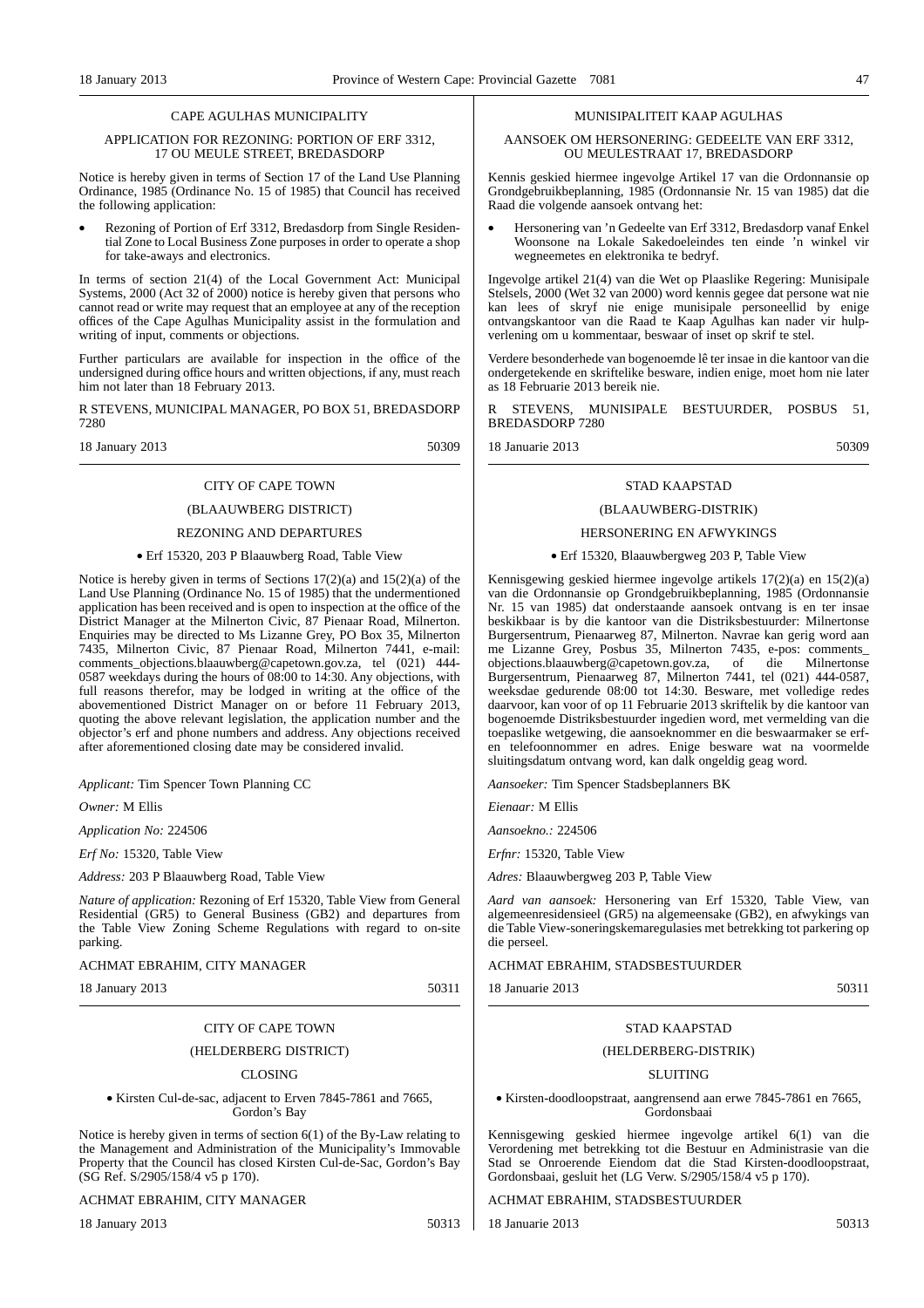#### CITY OF CAPE TOWN (BLAAUWBERG DISTRICT)

#### REMOVAL OF RESTRICTIONS

#### • Erf 297, Milnerton *(second placement)*

Notice is hereby given in terms of Section 3(6) of the Removal of Restrictions Act, 1967 (Act 84 of 1967) that the undermentioned application has been received and is open to inspection at the office of the District Manager at Milnerton Civic, 87 Pienaar Road, Milnerton (PO Box 35, Milnerton 7435) and that any enquiries may be directed to Lizanne Grey, at tel (021) 444-0587, e-mail: comments objections.blaauwberg@capetown.gov.za or fax (021) 444-0558, weekdays during the hours of 08:00 to 14:30. The application is also open to inspection at the office of the Director: Integrated Environmental Management, Department of Environmental Affairs & Development Planning, Provincial Government of the Western Cape at the Utilitas Building, 1 Dorp Street, Cape Town weekdays from 08:00 to 12:30 and 13:00 to 15:30. Telephonic enquiries in this regard may be made at (021) 483-4589 and the Directorate's fax number is (021) 483-4372. Any objections, with full reasons therefor, may be lodged in writing at the office of the abovementioned Director: Integrated Environmental Management, Department of Environmental Affairs & Development Planning at Private Bag X9086, Cape Town 8000 on or before 18 February 2013 quoting the above Act and the objector's erf number. Any objections received after aforementioned closing date may be disregarded.

*Applicant:* Joao Elvio De Oliveira Da Silva Azevedo

*Application No:* 224344 *Erf No.:* 297, Milnerton

#### *Address:* 20 Algoa Road, Milnerton

*Nature of application:* Removal and amendment of restrictive title conditions applicable to Erf 297, 20 Algoa Road, Milnerton in order to allow a marketing company to operate legally and to relax the street and lateral building lines.

#### ACHMAT EBRAHIM, CITY MANAGER

18 January 2013 50310

#### STAD KAAPSTAD (BLAAUWBERG-DISTRIK)

#### OPHEFFING VAN BEPERKINGS

#### • Erf 297, Milnerton *(tweede plasing)*

Kennisgewing geskied hiermee ingevolge artikel 3(6) van die Wet op Opheffing van Beperkings, Wet 84 van 1967, dat onderstaande aansoek ontvang is en ter insae beskikbaar is by die kantoor van die Distriksbestuurder: Milnertonse Burgersentrum, Pienaarweg 87, Milnerton (Posbus 35, Milnerton 7435), en dat enige navrae gerig kan word aan Lizanne Grey, tel (021) 444-0587, e-pos: comments\_objections.blaauwberg@capetown.gov.za, en faksno. (021) 444-0558, weeksdae gedurende 08:00 tot 14:30. Die aansoek is ook ter insae beskikbaar by die kantoor van die Direkteur: Geïntegreerde Omgewingsbestuur, Departement van Omgewingsake en Ontwikkelingsbeplanning, Provinsiale Regering van die Wes-Kaap, Utilitas-gebou, Dorpstraat 1, Kaapstad, weeksdae van 08:00 tot 12:30 en 13:00 tot 15:30. Telefoniese navrae in dié verband kan gerig word aan (021) 483-4589, en die Direktoraat se faksno. is (021) 483-4372. Enige besware, met volledige redes daarvoor, kan voor of op 18 Februarie 2013 skriftelik by die kantoor van bogenoemde Direkteur: Geïntegreerde Omgewingsbestuur, Departement van Omgewingsake en Ontwikkelingsbeplanning, Privaatsak X9086, Kaapstad 8000, ingedien word, met vermelding van bogenoemde Wet en die beswaarmaker se erfnommer. Enige besware wat na voormelde sluitingsdatum ontvang word, kan dalk nie in ag geneem word nie.

*Aansoeker:* Joao Elvio De Oliveira Da Silva Azevedo

*Aansoekno.:* 224344 *Erfno.:* Erf 297, Milnerton

*Adres:* Algoaweg 20, Milnerton

*Aard van aansoek:* Opheffing en wysiging van beperkende titelvoorwaardes wat op Erf 297, Algoaweg 20, Milnerton, van toepassing is, ten einde die bedryf van 'n bemarkingsmaatskappy te wettig en die verslapping van die sy- en straatboulyne toe te laat.

#### ACHMAT EBRAHIM, STADSBESTUURDER

18 Januarie 2013 50310

# CITY OF CAPE TOWN (ISITHILI SASE-BLAAUWBERG)

## UKUSUSWA KWEZITHINTELO

#### • Isiza 297, eMilnerton *(sikhutshwa okwesibini)*

Kukhutshwa isaziso ngokwemigaqo yeCandelo 3(6) loMthetho wokuSuswa kweZithintelo, 1967 (uMthetho wama-84 ka-1967) sokuba esi sicelo sikhankanywe ngezantsi sifunyenwe kwaye sivulelekile ukuba siphengululwe kwi-ofisi yoMphathi weSithili kwiZiko loLuntu lase-Milnerton, 87 Pienaar Road, Milnerton (PO Box 35, Milnerton, 7435) kunye nokuba nayiphi imibuzo mayijoliswe ku-Lizanne Grey, kule nombolo yomnxeba: (021) 444-0587, e-mail: comments\_objections.blaauwberg@capetown.gov.za okanye ngefeksi kwa-(021) 444-0558, phakathi evekini ukususela ngentsimbi ye-08:00 ukuya nge-14:30. Esi sicelo sikwavulelekile ukuba siphengululwe kwi-ofisi yoMlawuli: wecandelo loLawulo lokuSingqongileyo eliHlangeneyo, iSebe leMicimbi yokuSingqongileyo noCwangciso kuPhuhliso, uRhulumente wePhondo leNtshona Koloni kwiSakhiwo i-Utilitas, 1 Dorp Street, eKapa phakathi evekini ukususela ngentsimbi ye-08:00 ukuya nge-12:30 nangentsimbi yoku-13:00 ukuya nge-15:30. Imibuzo ngomnxeba malunga noku mayenziwe kwa-(021) 483-4589 kwaye inombolo yefeksi yeCandelo loLawulo ngu-(021) 483-4372. Naziphi izichaso, ezinezizathu ezivakalayo ke ngoko, mazenziwe ngokubhaliweyo kwi-ofisi yoMlawuli ekhankanywe ngasentla: wecandelo loLawulo lokuSingqongileyo eliHlangeneyo, iSebe leMicimbi yokuSingqongileyo noCwangciso kuPhuhliso, kwa-Private Bag X9086, Cape Town 8000 ngomhla okanye phambi kowe-18 Februwari 2013 ucaphula lo Mthetho ungentle kunye nenombolo yesiza yomchasi. Naziphi izichaso ezifunyenwe emva kwalo mhla wokuvala ukhankanywe ngasentla zingangananzwa.

*Umfaki-sicelo:* Joao Elvio De Oliveira Da Silva Azevedo

*Inomb. yesicelo:* 224344 *Erf No.:* Erf 297, Milnerton

*Idilesi:* 20 Algoa Road, Milnerton

*Uhlobo lwesicelo:* Ukususwa nokulungiswa kwemiqathango ethintelayo yencwadi yetayitile emiselwe kwiSiza 297, 20 Algoa Road, eMilnerton kulungiselelwa ukuvula inkampani yentengiso ukuba isebenze ngokusemthethweni kunye nokucutha imida yesakhiwo engasesitalatweni nesecaleni.

ACHMAT EBRAHIM, CITY MANAGER

18 January 2013 50310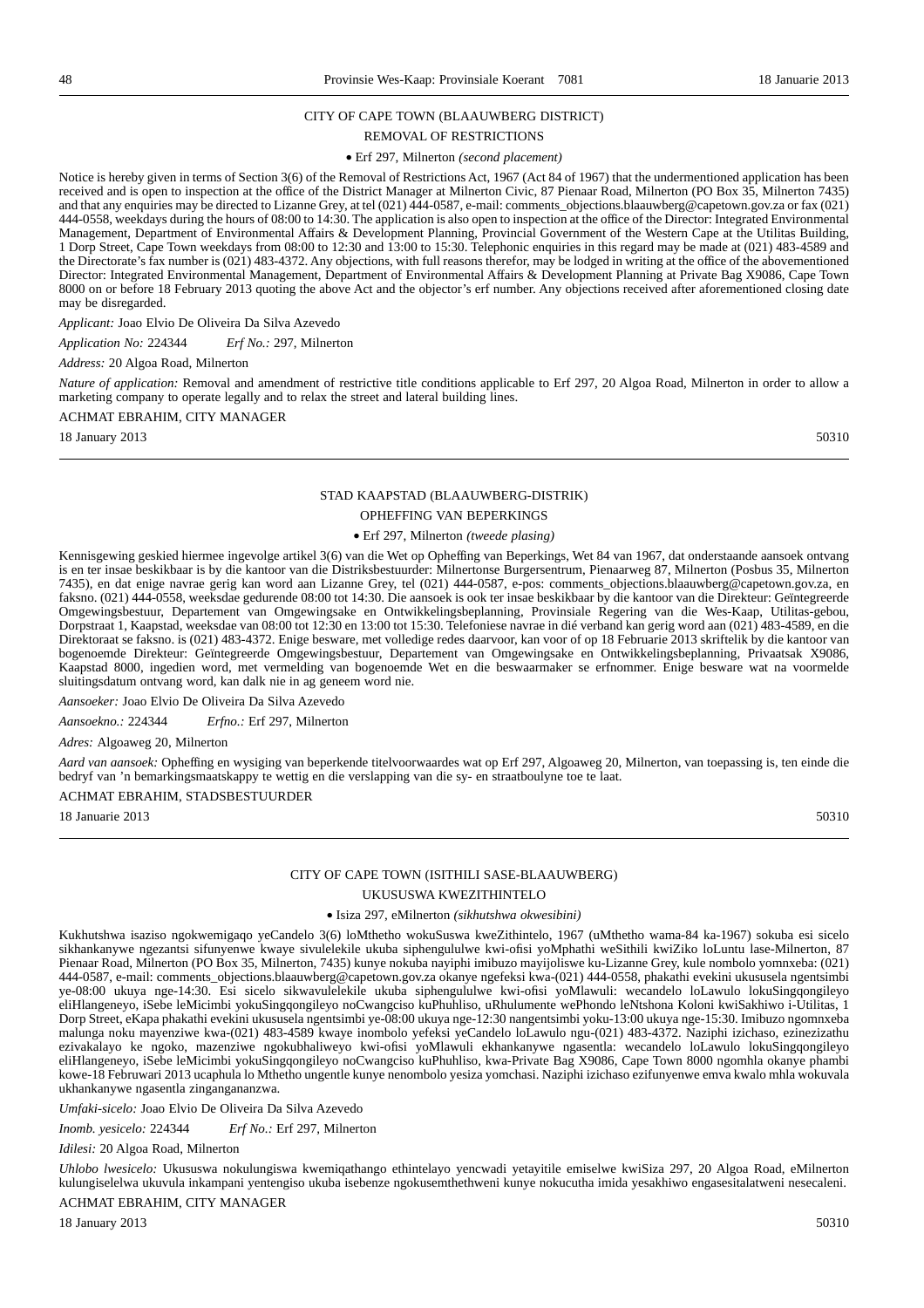#### CITY OF CAPE TOWN (BLAAUWBERG DISTRICT) REZONING

#### • Erven 9349/9359, Koeberg Road, Milnerton

Notice is hereby given in terms of Section 17(2)(a) of the Land Use Planning Ordinance, 1985 (Ordinance No. 15 of 1985) that the undermentioned application has been received and is open to inspection at the office of the District Manager at the Milnerton Civic, 87 Pienaar Road, Milnerton. Enquiries may be directed to Ms Lizanne Grey, PO Box 35, Milnerton 7435, Milnerton Civic, 87 Pienaar Road, Milnerton 7441, e-mail: comments\_objections.blaauwberg@capetown.gov.za, tel (021) 444-0587 weekdays during the hours of  $08:00$  to 14:30. Any objections, with full reasons therefor, may be lodged in writing at the office of the abovementioned District Manager on or before 11 February 2013, quoting the above relevant legislation, the application number and the objector's erf and phone numbers and address. Any objections received after aforementioned closing date may be considered invalid.

*Applicant:* Francis Consultants

*Owner:* City of Cape Town

*Application No:* 224035

*Erf No.:* Erven 9349 and 9359, Milnerton

*Address:* Koeberg Road, Milnerton

*Nature of application:* Rezoning of Erven 9349 & 9359, Milnerton from Public Open Space to Industry General.

ACHMAT EBRAHIM, CITY MANAGER

18 January 2013 50312

#### CITY OF CAPE TOWN (NORTHERN DISTRICT) CONSENT USE AND PERMANENT DEPARTURE Erf 4213, 4 Langenhoven Street, Durbanville

Notice is hereby given in terms of Clause 6 of the Durbanville Zoning Scheme and in terms of Section  $15(2)(a)$  of the Land Use Planning Ordinance, 1985 (Ordinance No. 15 of 1985), that the undermentioned application has been received and is open to inspection at the Office of the District Manager, Northern District. Any enquiries may be directed to Hannes van Zyl, Planning & Building Development Management, Municipal Offices, Brighton Road, Kraaifontein (Postal Address: PO Box 25, Kraaifontein 7569), e-mail address: johannesgideon.vanzyl @capetown.gov.za, tel (021) 980-6003 and fax (021) 980-6083, weekdays during office hours (08:00-14:30). Any objections, with full reasons therefor, may be lodged in writing at the office of the abovementioned District Manager: Northern District, e-mail address: comments\_ objections.northern@capetown.gov.za on or before 18 February 2013, quoting the above relevant legislation, the application number and the objector's erf and phone numbers and address. Any objections received after aforementioned closing date may be considered invalid.

# *Owner/s:* Durbanville College (Pty) Ltd *Applicant:* Pierre Smit & Associates

*Application number:* 222663

*Nature of application:*

- Application for the Council's Special consent in terms of the Durbanville Zoning Scheme, to permit a Place of Instruction (college) for 120 students on the premises.
- Application for a permanent departure from the Durbanville Zoning Scheme in terms of Section 15 of the Land Use Planning Ordinance, No. 15 of 1985, to permit the following building line relaxations:
	- Northern lateral boundary: 3m in lieu of 10m.
	- Southern lateral boundary: 1.5m in lieu of 10m.

Should your response not reach the above offices on or before the closing date, it may be considered invalid. Kindly clearly indicate in terms of which legislation your comments/objections are made. Should you be unable to provide written objection or representation, you may by appointment during office hours request a staff member to assist you with transcribing your objection or representation. Kindly note, any comment and/or objection submitted would be public record and be made available to the applicant for response as a matter of course.

ACHMAT EBRAHIM, CITY MANAGER 18 January 2013 50314

#### STAD KAAPSTAD (BLAAUWBERG-DISTRIK) HERSONERING

• Erwe 9349/9359, Koebergweg, Milnerton

Kennisgewing geskied hiermee ingevolge artikel 17(2)(a) van die Ordonnansie op Grondgebruikbeplanning, 1985 (Ordonnansie Nr. 15 van 1985), dat onderstaande aansoek ontvang is en ter insae beskikbaar is by die Kantoor van die Distriksbestuurder: Milnertonse Burgersentrum, Pienaarweg 87, Milnerton. Navrae kan gerig word aan me Lizanne Grey, Posbus 35, Milnerton 7435, e-pos: comments\_objections. blaauwberg@ capetown.gov.za, of die Milnertonse Burgersentrum, Pienaarweg 87, Milnerton 7441, tel (021) 444-0587, weeksdae gedurende 08:00 tot 14:30. Besware, met volledige redes daarvoor, kan voor of op 11 Februarie 2013 skriftelik by die kantoor van bogenoemde Distriksbestuurder ingedien word, met vermelding van die toepaslike wetgewing, die aansoeknommer en die beswaarmaker se erf- en telefoonnommer en adres. Enige besware wat na voormelde sluitingsdatum ontvang word, kan dalk ongeldig geag word.

*Aansoeker:* Francis Konsultante *Eienaar:* Die Stad Kaapstad

*Aansoekno.:* 224035

*Erfno.:* Erwe 9349 en 9359, Milnerton

*Adres:* Koebergweg, Milnerton

*Aard van aansoek:* Hersonering van Erwe 9349 en 9359, Milnerton, van openbare oopruimte na algemeenindustrieel.

ACHMAT EBRAHIM, STADSBESTUURDER 18 Januarie 2013 50312

#### STAD KAAPSTAD (NOORDELIKE DISTRIK) GEBRUIKSTOESTEMMING EN PERMANENTE AFWYKING

• Erf 4213, Langenhovenstraat 4, Durbanville

Kennisgewing geskied hiermee ingevolge klousule 6 van die Durbanville Soneringskema en artikel 15(2)(a) van die Ordonnansie op Grondgebruikbeplanning, 1985 (Ordonnansie Nr. 15 van 1985), dat onderstaande aansoek ontvang is en ter insae beskikbaar is by die kantoor van die Distriksbestuurder, Noordelike Distrik. Enige navrae kan gerig word aan Hannes van Zyl, Beplanning en Bou-ontwikkelingsbestuur, Munisipale Kantore, Brightonweg, Kraaifontein (posadres: Posbus 25, Kraaifontein 7569), tel (021) 980-6003, faksno. (021) 980-6083, of e-posadres johannesgideon.vanzyl@capetown.gov.za, weeksdae gedurende 08:00-14:30. Enige besware, met volledige redes daarvoor, kan voor of op 18 Februarie 2013 skriftelik aan die kantoor van bogenoemde Distriksbestuurder, Noordelike Distrik, e-posadres: comments\_objections.northern@capetown.gov.za gerig word, met vermelding van bogenoemde toepaslike wetgewing, die aansoeknommer en die beswaarmaker se erf- en telefoonnommer/s en adres. Enige besware wat na voormelde sluitingsdatum ontvang word, kan dalk ongeldig geag word.

*Eienaar/s:* Durbanville College (Edms) Bpk

*Aansoeker:* Pierre Smit & Associates

*Aansoekno.:* 222663

*Aard van aansoek:*

- Spesiale Raadstoestemming ingevolge die Durbanville Ssoneringskema om 'n plek van onderrig (kollege) vir 120 studente op die perseel toe te laat.
- Permanente afwyking van die Durbanville Soneringskema ingevolge artikel 15 van die Ordonnansie op Grondgebruikbeplanning, 1985 (Ordonnansie Nr. 15 van 1985), om die volgende boulynverslappings toe te laat:
	- Noordelike sygrens: 3m in plaas van 10m.
	- Suidelike sygrens: 1.5m in plaas van 10m.

Indien u terugvoering bogenoemde kantore nie voor of op die sluitingsdatum bereik nie, kan dit ongeldig geag word. Dui asseblief duidelik aan ingevolge welke wetgewing u kommentaar/besware voorgelê word. Indien u nie skriftelike besware of vertoë kan voorlê nie, kan u volgens afspraak gedurende kantoorure 'n amptenaar versoek om u besware of vertoë neer te skryf. Let asseblief daarop dat enige kommentaar en/of besware wat ingedien word, deel van openbare rekords uitmaak en uiteraard vir repliek aan die aansoeker beskikbaar gestel sal word.

ACHMAT EBRAHIM, STADSBESTUURDER 18 Ianuarie 2013 **50314**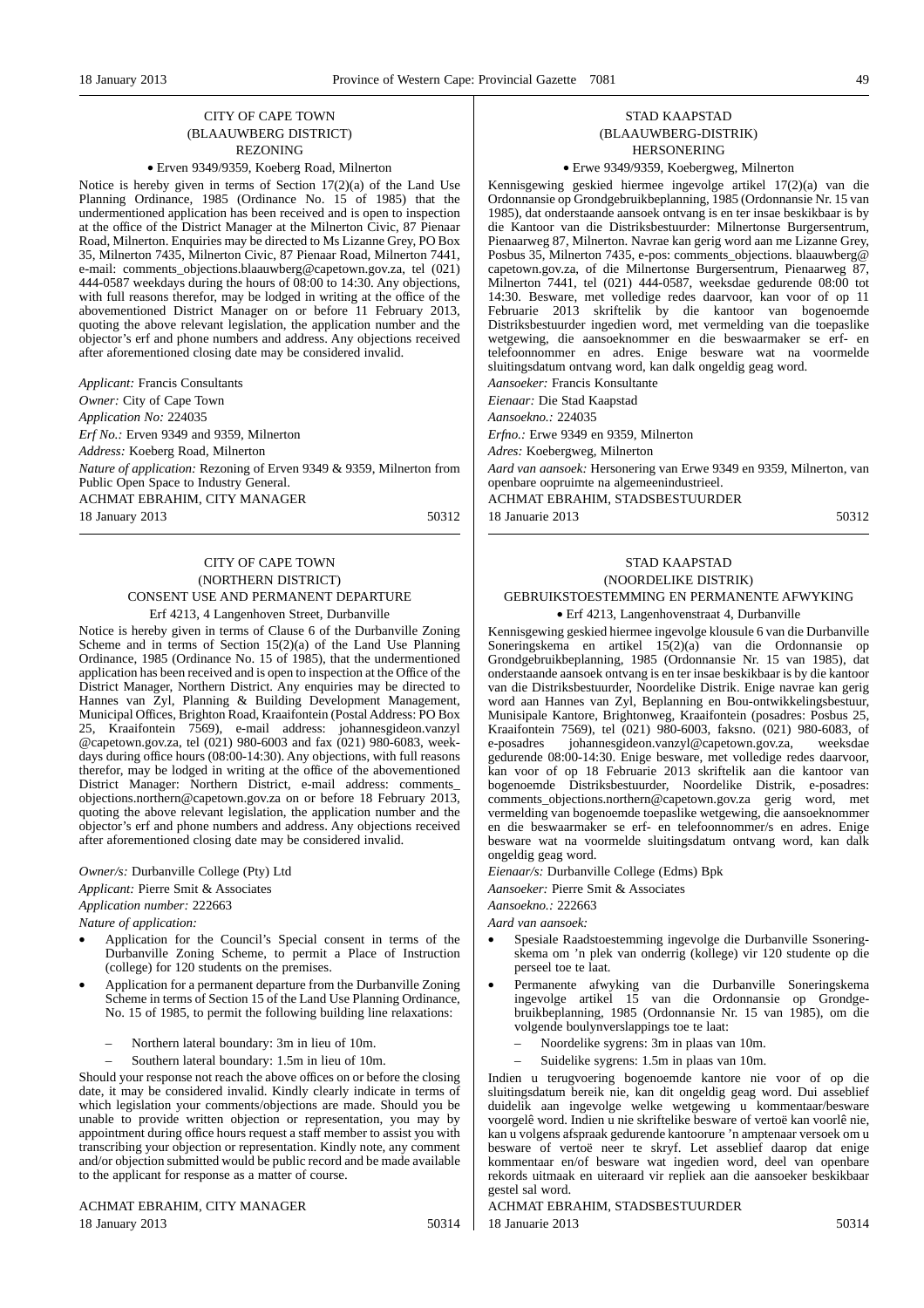#### CITY OF CAPE TOWN (SOUTHERN DISTRICT)

#### REMOVAL OF RESTRICTIONS, REZONING & DEPARTURES

#### • Erf 46850, Cape Town at Rondebosch *(second placement)*

Notice is hereby given in terms of Section 3(6) of the Removal of Restrictions Act, 1967 (Act 84 of 1967) and Sections 15 & 17 of the Land Use Planning Ordinance, 1985 (Ordinance No. 15 of 1985) that Council has received the undermentioned application, which is open to inspection at the office of the Department: Planning & Building Development Management at Ground Floor, 3 Victoria Road, Plumstead 7800. Enquiries may be directed to Faieza Abrahams, 3 Victoria Road, Plumstead 7800 or Private Bag X5, Plumstead 7801 or (021) 710-8285 weekdays during the hours of 08:00-14:30. Written objections, if any, with reasons may be lodged at the office of the Department: Planning & Building Development Management or e-mailed to comments\_objections.southern@capetown.gov.za or faxed to (021) 710-9446 or (021) 710-8283 quoting the above applicable legislation and the application number, your erf and contact number and address. Objections and comments may also be hand-delivered to the abovementioned street address by no later than the closing date. If your response is not sent to this address and/or fax number, and if, as a consequence it arrives late, it may be deemed to be invalid. NOTE: The application is also open for inspection at the office of the Director: Integrated Environmental Management, Department of Environmental Affairs & Development Planning, Provincial Government of the Western Cape at the ''Utilitas Building'', 1 Dorp Street, Cape Town weekdays from 08:00 to 12:30 and 13:00 to 15:30. Any objections and/or comments, with full reasons therefor, must be submitted in writing at both offices of the Provincial Government, as well as the City of Cape Town Southern District office. For any further information, contact Faieza Abrahams on (021) 710-8285. The closing date for objections and comments is 18 February 2013.

*Owners:* Sulnisa Property Administrators (Pty) Ltd

*Applicant:* Olden & Associates Urban and Regional Planners

*File Reference:* LUM/00/46850

*Address:* 118 Campground Road

*Nature of Application:*

- Removal of restrictive title deed conditions applicable to Erf 46850, Cape Town at Rondebosch to enable the owner to operate administrative offices on the property.
- Rezoning of the subject property from Single Dwelling Residential to Special Business.

*The following Departures have also been applied for:*

- Section 58(2) read with Section 54(2): To permit the first floor of the existing building with overlooking features to be set back 2.8m in lieu of 6m from the western common boundary.
- Section 58(2) read with Section 54(2): To permit the first floor of the existing building with overlooking features to be set back 2m in lieu of 6m from the southern common boundary.

#### ACHMAT EBRAHIM, CITY MANAGER

18 January 2013 50315

# STAD KAAPSTAD (SUIDELIKE DISTRIK) OPHEFFING VAN BEPERKINGS, HERSONERING EN AFWYKINGS

#### • Erf 46850, Kaapstad te Rondebosch *(tweede plasing)*

Kennisgewing geskied hiermee ingevolge artikel 3(6) van die Wet op Opheffing van Beperkings, 1967 (Wet 84 van 1967) en artikels 15 en 17 van die Ordonnansie op Grondgebruikbeplanning, 1985 (Ordonnansie Nr. 15 van 1985), dat onderstaande aansoek ontvang is en ter insae beskikbaar is by die kantoor van die Distriksbestuurder, Departement: Beplanning en Bou-ontwikkelingsbestuur, Stad Kaapstad, 1e Verdieping, Victoriaweg 3, Plumstead 7800. Navrae kan gerig word aan Faieza Abrahams by bogenoemde straatadres of Privaatsak X5, Plumstead 7801 tel (021) 710-8285 weeksdae gedurende 08:00-14:30. Enige besware en/of kommentaar, met volledige redes daarvoor, moet voor of op onderstaande sluitingsdatum skriftelik aan die kantoor van die Distriksbestuurder, Departement: Beplanning en Bou-ontwikkelingsbestuur gerig word, na (021) 710-9446 of (021) 710-8283 gefaks word, of na comments\_objections.southern@capetown.gov.za gestuur word, met vermelding van bogenoemde wetgewing, onderstaande verwysingsnommer en die beswaarmaker se erf- en telefoonnommer en adres. Besware en kommentaar kan ook voor of op die sluitingsdatum per hand by bogenoemde straatadresse afgelewer word. As u reaksie nie na dié adresse en/of faksno. gestuur word nie en gevolglik laat ontvang word, sal dit ongeldig geag word. LET WEL: Die aansoek is ook ter insae beskikbaar by die kantoor van die Direkteur: Geïntegreerde Omgewingsbestuur, Departement van Omgewingsake en Ontwikkelingsbeplanning, Provinsiale Regering van die Wes-Kaap, Utilitas-gebou, Kamer 601, Dorpstraat 1, Kaapstad, van 08:00-12:30 en 13:00-15:30 (Maandae tot Vrydae). Enige besware en/of kommentaar, met volledige redes daarvoor, moet skriftelik aan die kantore van die Provinsiale Regering sowel as die Stad Kaapstad se Suidelike Distrik gerig word. Om nadere inligting, skakel Faieza Abrahams, tel (021) 710-8285. Die sluitingsdatum vir besware en kommentaar is 18 Februarie 2013.

*Eienaars:* Sulnisa Property Administrators (Edms) Bpk

*Aansoeker:* Olden & Associates Stads- en Streeksbeplanners

#### *Lêerverw.:* LUM/00/46850

*Adres:* Campgroundweg 118

*Aard van aansoek:*

- Opheffing van beperkende titelaktevoorwaardes wat op erf 46850, Kaapstad te Rondebosch van toepassing is, ten einde die eienaar in staat te stel om administratiewe kantore op die eiendom te bedryf.
- Hersonering van die onderhawige eiendom van enkelresidensieel na spesiale sakesone.

*Daar is om die volgende afwykings aansoek gedoen:*

- Artikel 58(2), gelees met artikel 54(2): Om toe te laat dat die eerste verdieping van die bestaande gebou met uitkykkenmerke se inspringing 2.8m in plaas van 6m van die westelike gemeenskaplike grens is.
- Artikel 58(2), gelees met artikel 54(2): Om toe te laat dat die eerste verdieping van die bestaande gebou met uitkykkenmerke se inspringing 2m in plaas van 6m van die suidelike gemeenskaplike grens is.

#### ACHMAT EBRAHIM, STADSBESTUURDER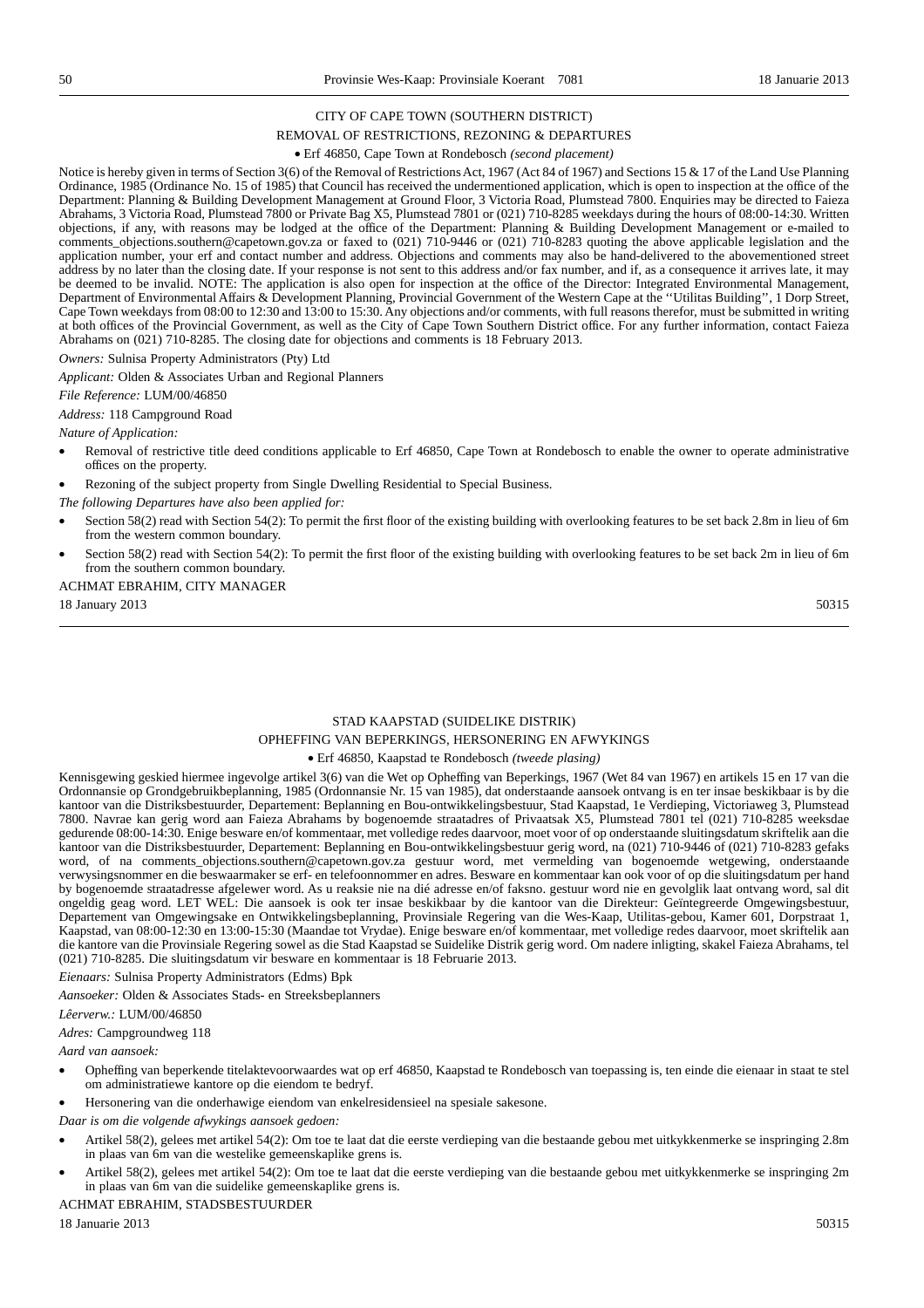#### CITY OF CAPE TOWN (ISITHILI ESIKUMZANTSI)

#### UKUSUSWA KWEZITHINTELO, UKUCANDWA NGOKUTSHA KOMHLABA NOKUTYESHELA IMIQATHANGO YOSETYENZISO-MHLABA

#### • Isiza 46850, eKapa, eRondebosch *(sikhutshwa okwesibini)*

Kukhutshwa isaziso ngokwemigaqo yeCandelo 3(6) loMthetho wokuSuswa kweZithintelo (uMthetho wama-84 ka-1967) neCandelo le-15 nele-17 oMmiselo wokuCwangciswa kokuSetyenziswa koMhlaba, nomb. 15 ka-1985 sokuba iBhunga lisifumene esi sicelo sikhankanywe ngezantsi kwaye sivulelekile ukuba siphengululwe kwi-ofisi yeSebe: yoCwangciso noLawulo kuPhuhliso lweZakhiwo kuMgangatho oseZantsi, 3 Victoria Road, ePlumstead 7800. Imibuzo mayijoliswe ku-Faieza Abrahams, 3 Victoria Road, Plumstead 7800 okanye kwa-Private Bag X5, Plumstead 7801 okanye kwa-(021) 710-8285 phakathi evekini ukususela ngentsimbi ye-08:00 ukuya nge-14:30. Izichaso ezibhaliweyo ukuba zikho ezinezizathu ezivakalayo mazingeniswe kwi-ofisi yeSebe: uCwangciso noLawulo kuPhuhliso lweZakhiwo okanye zithunyelwe nge-imeyile ku-comments\_ objections.southern@capetown.gov.za okanye ngefeksi kwa-(021) 710-9446 okanye kwa-(021) 710-8283 ucaphula lo mthetho ufanelekileyo ungentla kunye nenombolo yesicelo, inombolo yesiza nenombolo yoqhagamshelwano nedilesi yakho. Kananajalo izichaso nezimvo zingangeniswa buqu kule dilesi yesitalato ikhankanywe ngasentla ungadlulanga umhla wokuvala. Ukuba impendulo yakho ayithunyelwanga kwezi dilesi kunye/okanye kwinombolo yefeksi, yaye ukuba, ngenxa yoko ithe yafika kade, iya kuthatyathwa njengenegkho mthethweni. QAPHELA: Esi sicelo sikwavulelekile ukuba siphengululwe kwi-ofisi yoMlawuli: uLawulo oluHlangeneyo kokuSingqongileyo, iSebe leMicimbi yokuSingqongileyo noCwangciso kuPhuhliso, uRhulumente wePhondo leNtshona Koloni: iSakhiwo i-Utilitas, 1 Dorp Street, Cape Town phakathi evekini ukususela ngentsimbi ye-08:00 ukuya nge-12:30 nangentsimbi yoku-13:00 ukuya nge-15:30. Naziphi izichaso kunye/okanye izimvo, ezinezizathu ezivakalayo ke ngoko, mazingeniswe ngokubhaliweyo kwi-ofisi yoRhulumente wePhondo, ngokunjalo nakwi-ofisi yeSithili esikuMzantsi yesiXeko saseKapa. Ngalo naluphi ulwazi olongeziweyo, qhagamshelana no-Faieza Abrahams kwa-(021) 710-8285. Umhla wookuvala kokungeniswa kwezichaso nezimvo ngowe-18 Februwari 2013.

*Abanini:* Sulnisa Property Administrators (Pty) Ltd

*Umfaki-sicelo:* Olden & Associates Urban and Regional Planners

*Isalathisi sefayile:* LUM/00/46850

*Idilesi:* 118 Campground Road

*Uhlobo lwesicelo:*

- Ukususwa kwemiqathango ethintelayo yencwadi yetayitile emiselwe kwiSiza 46850, eKapa, eRondebosch ukulungiselela ukuba umnini avule ii-ofisi zolawulo kule propati.
- Ukucandwa ngokutsha kwale propati kuthethwa ngayo ukususela ekubeni yiNdawo yokuHlala eneSiza esiNye ukuya ekubeni yiNdawo yeShishini eliKhethekileyo.

*Kananialo kwenziwe isicelo solu tyeshelo lulandelayo:*

- ICandelo lama-58(2) elifundwa neCandelo lama-54(2): Ukuvumela ukuba umgangatho wokuqala wesakhiwo esikhoyo onendawo eveleleyo ucuthwe nge-2.8m endaweni ye-6m ukusuka kumda woluntu ongakwintshona.
- ICandelo lama-58(2) elifundwa neCandelo lama-54(2): Ukuvumela ukuba umgangatho wokuqala wesakhiwo esikhoyo onendawo eveleleyo ucuthwe nge-2m endaweni ye-6m ukusuka kumda woluntu ongakumazantsi.

#### ACHMAT EBRAHIM, CITY MANAGER

18 January 2013 50315

# CITY OF CAPE TOWN (SOUTHERN DISTRICT) REMOVAL OF RESTRICTIONS AND DEPARTURES

#### • Erf 2800, Hout Bay *(second placement)*

Notice is hereby given in terms of Section 3(6) of the Removal of Restrictions Act, 1967 (Act 84 of 1967) and Section 15 of the Land Use Planning Ordinance, 1985 (Ordinance No. 15 of 1985) that the undermentioned application has been received and is open to inspection at the office of the District Manager, Department: Planning & Building Development Management, City of Cape Town, Ground Floor, 3 Victoria Road, Plumstead 7800 and any enquiries may be directed to K McGilton from 08:30 to 14:30 Monday to Friday. The application is also open for inspection at the office of the Provincial Government of the Western Cape Directorate: Land Management: Region 2 at the Utilitas Building, 1 Dorp Street, Cape Town weekdays from 08:00 to 12:30 and 13:00 to 15:30. Any objections and/or comments, with full reasons therefor, must be submitted in writing at both (1) the office of the District Manager, Department: Planning & Building Development Management, City of Cape Town, Private Bag X5, Plumstead 7801 or faxed to (021) 710-8283 or e-mailed to comments\_objections.southern@capetown.gov.za and (2) the Directorate: Land Management: Region 2, Utilitas Building, 1 Dorp Street, Cape Town on or before the closing date, quoting the above Act and Ordinance, the belowmentioned reference/application number, and the objector's erf and phone numbers and address. Objections and comments may also be hand-delivered to the abovementioned street addresses by no later than the closing date. If your response is not sent to these addresses and/or fax number, and if, as a consequence it arrives late, it will be deemed to be invalid. For any further information, contact K Barry on (021) 710-8205. The closing date for objections and comments is 18 February 2013.

*File Ref:* LUM/33/2800

*Application No:* 207867

*Owner:* World Degree Consults CC

*Applicant:* R Beckman Architects

*Address:* 114 Empire Avenue

*Nature of Application:* Removal of a Restrictive Title Condition to enable the owner to erect a second dwelling ("granny flat") on the property. The rear building lines will be encroached upon.

*The following departures from the Divisional Council of the Cape Zoning Scheme Regulations have been applied for:*

• Part IV: Section 4(b): To permit the second dwelling to be 0m in lieu of 3m from the rear (south and east) boundaries.

• Part II: Section 5(1)(a): To permit a second dwelling in a Single Residential Zone.

ACHMAT EBRAHIM, CITY MANAGER

18 January 2013 50316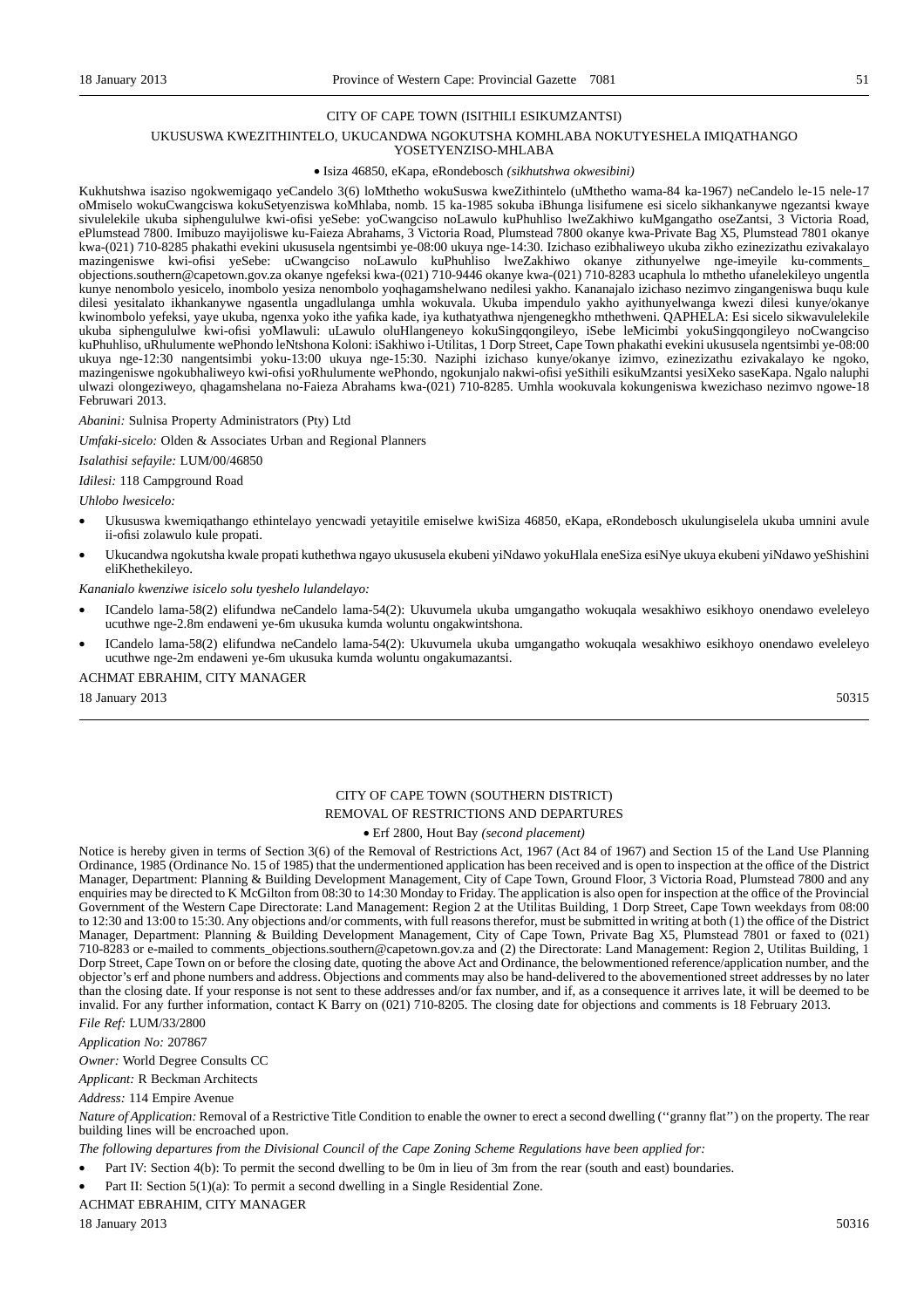#### STAD KAAPSTAD (SUIDELIKE DISTRIK)

#### OPHEFFING VAN BEPERKINGS EN AFWYKINGS

#### • Erf 2800, Houtbaai *(tweede plasing)*

Kennisgewing geskied hiermee ingevolge artikel 3(6) van die Wet op Opheffing van Beperkings, 1967 (Wet 84 van 1967), en artikel 15 van die Ordonnansie op Grondgebruikbeplanning, 1985 (Ordonnansie Nr. 15 van 1985), dat onderstaande aansoek ontvang is en ter insae beskikbaar is by die kantoor van die Distriksbestuurder, Departement: Beplanning en Bou-ontwikkelingsbestuur, Stad Kaapstad, 1e Verdieping, Victoriaweg 3, Plumstead 7800. Navrae kan gerig word aan K McGilton, weeksdae gedurende 08:00-14:30. Die aansoek is ook ter insae beskikbaar by die kantoor van die Direktoraat: Grondbestuur, Streek 2, Provinsiale Regering van die Wes-Kaap, Utilitas-gebou, Dorpstraat 1, Kaapstad, van 08:00-12:30 en 13:00-15:30 (Maandae tot Vrydae). Enige besware en/of kommentaar, met volledige redes daarvoor, moet voor of op onderstaande sluitingsdatum skriftelik aan die kantoor van die Distriksbestuurder, Departement: Beplanning en Bou-ontwikkelingsbestuur, Stad Kaapstad, Privaatsak X5, Plumstead 7801, gerig word, na (021) 710-8283 gefaks word, of na comments\_objections.southern@capetown.gov.za gestuur word, sowel as aan die Direktoraat: Grondbestuur, Streek 2, Utilitas-gebou, Dorpstraat 1, Kaapstad, met vermelding van bogenoemde wetgewing, onderstaande verwysings-/ aansoeknommer en die beswaarmaker se erf- en telefoonnommer en adres. Besware en kommentaar kan ook voor of op die sluitingsdatum per hand by bogenoemde straatadresse afgelewer word. As u reaksie nie na dié adresse en/of faksno. gestuur word nie en gevolglik laat ontvang word, sal dit ongeldig geag word. Om nadere inligting, skakel K Barry, tel (021) 710-8205. Die sluitingsdatum vir besware en kommentaar is 18 Februarie 2013.

*Lêerverw.:* LUM/33/2800

*Aansoekno.:* 207867

*Eienaar:* World Degree Consults BK

*Aansoeker:* R Beckman Architects

#### *Adres:* Empirelaan 114

Aard van aansoek: Die opheffing van 'n beperkende titelvoorwaarde om die eienaar in staat te stel om 'n tweede woning ("oumawoonstel") op die eiendom op te rig. Die agterste boulyne sal oorskry word.

*Daar is om die volgende afwykings van die Kaapse Afdelingsraad se Soneringskemaregulasies aansoek gedoen:*

- Deel IV, artikel 4(b): Om toe te laat dat die tweede woning 0m in plaas van 3m van die agterste (suidelike en oostelike) grense is.
- Deel II, artikel 5(1)(a): Om 'n tweede woning in 'n enkelresidensiële sone toe te laat.

#### ACHMAT EBRAHIM, STADSBESTUURDER

18 Januarie 2013 50316

#### CITY OF CAPE TOWN (ISITHILI ESIKUMZANTSI)

#### UKUSUSWA KWEZITHINTELO NOKUTYESHELA IMIQATHANGO YOSETYENZISO-MHLABA

#### • Isiza 2800, eHout Bay *(sikhutshwa okwesibini)*

Kukhutshwa isaziso ngokwemigaqo yeCandelo 3(6) loMthetho wokuSuswa kweZithintelo (uMthetho wama-84 ka-1967) neCandelo le-15 loMmiselo wokuCwangciswa kokuSetyenziswa koMhlaba, nomb. 15 ka-1985 sokuba esi sicelo sikhankanywe ngezantsi sifunyenwe kwaye sivulelekile ukuba siphengululwe kwi-ofisi yoMphathi weSithili, iSebe loCwangciso noLawulo kuPhuhliso lweZakhiwo, isiXeko saseKapa, uMgangatho oseZantsi, 3 Victoria Road, ePlumstead 7800 kwaye nayiphi imibuzo mayijoliswe ku-K McGilton ukususela nge-08:30 ukuya nge-14:30 ngoMvulo ukuya ngoLwesihlanu. Esi sicelo sikwavulelekile ukuba siphengululwe kwi-ofisi yoRhulumente wePhondo leNtshona Koloni: iCandelo loLawulo: uLawulo lweMihlaba: iSithili 2 kwiSakhiwo i-Utilitas, 1 Dorp Street, Cape Town phakathi evekini ukususela ngentsimbi ye-08:00 ukuya nge-12:30 nangentsimbi yoku-13:00 ukuya nge-15:30. Naziphi izichaso kunye/okanye izimvo, ezinezizathu ezivakalayo ke ngoko, mazingeniswe ngokubhaliweyo (1) kwi-ofisi yoMphathi weSithili, iSebe loCwangciso noLawulo kuPhuhliso lweZakhiwo, isiXeko saseKapa, Private Bag X5, Plumstead 7801 okanye ngefeksi kwa-(021) 710-8283 okanye nge-imeyile ku-comments\_objections.southern@capetown.gov.za kunye (2) neCandelo loLawulo: uLawulo lweMihlaba: iSithili 2 iSakhiwo i-Utilitas, 1 Dorp Street, Cape Town ngomhla okanye phambi komhla wokuvala, ucaphula uMthetho noMmiselo ongasentla, inombolo yesalathisi/yesicelo ekhankanywe ngezantsi, kunye nenombolo yesiza neyomnxeba yomchasi. Kananjalo izichaso nezimvo zingangeniswa buqu kule dilesi yesitalato ikhankanywe ngasentla ungadlulanga umhla wokuvala. Ukuba impendulo yakho ayithunyelwanga kwezi dilesi kunye/okanye kwinombolo yefeksi, yaye ukuba, ngenxa yoko ithe yafika kade, iya kuthatyathwa njengenegkho mthethweni. Ngeenkcukacha ezongeziweyo, qhagamshelana no-K Barry kwa-(021) 710-8205. Umhla wokuvala kokungeniswa kwezichaso nezimvo ngowe-18 Februwari 2013.

*Isalathisi sefayile:* LUM/33/2800

*Inomb. yesicelo:* 207867

*Umnini:* World Degree Consults CC

*Umfaki-sicelo:* R Beckman Architects

*Idilesi:* 114 Empire Avenue

*Uhlobo lwesicelo:* Ukususwa koMqathango oThintelato weTayitile ukulungiselela ukuba umnini okhe indawo yesibini yokuhlala (''iflethi engasemva'') kule propati. Kuya kungenelelwa kwimida yesakhiwo engasemva.

*Kwenziwe izicelo zolu tyeshelo losetyenziso-mhlaba lulandelayo lweMiqathango yeNkqubo yokuCandwa koMhlaba kwiBhunga loLwahlulo:*

- ISahluko IV: iCandelo 4(b): Ukuvumela ukuba isakhiwo sesibini sokuhlala sibe yi-0m endaweni ye-3m ukusuka kwimida engasemva (ekumzantsi nakwimpuma).
- ISahluko II: iCandelo 5(1)(a): Ukuvumela isakhiwo sesibini sokuhlala kwiZowuni yokuHlala eneSiza esiNye.

#### ACHMAT EBRAHIM, CITY MANAGER

18 January 2013 50316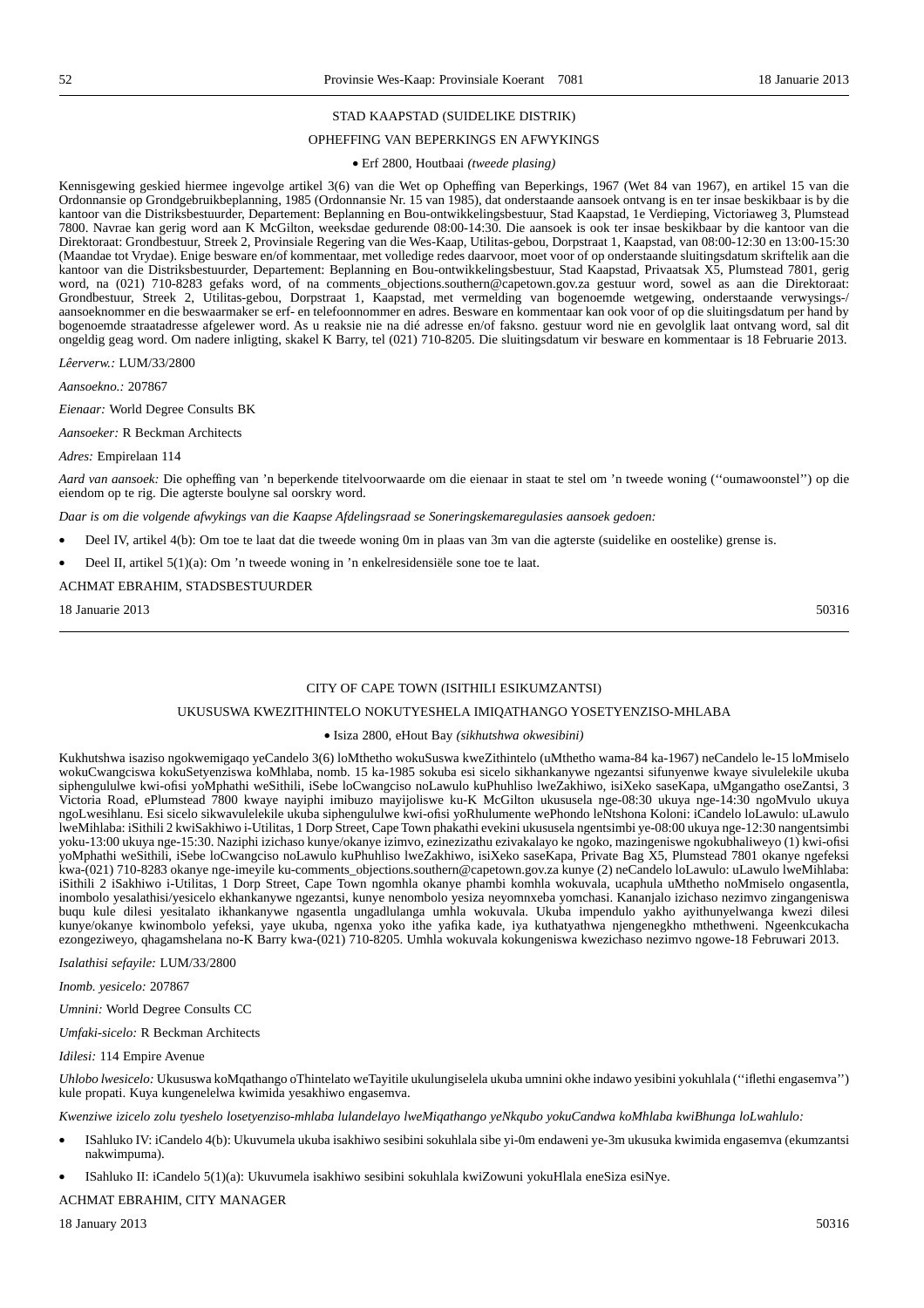#### CITY OF CAPE TOWN (SOUTHERN DISTRICT)

#### REMOVAL OF RESTRICTIONS, REZONING AND DEPARTURES

#### • Erf 864, Constantia *(second placement)*

Notice is hereby given in terms of Section 3(6) of the Removal of Restrictions Act, 1967 (Act 84 of 1967), Sections 24 and 15 of the Land Use Planning Ordinance, 1985 (Ordinance No. 15 of 1985) and Section 7(2) of the Cape Metropolitan Council Zoning Scheme Regulations that the undermentioned application has been received and is open to inspection at the office of the District Manager, Department: Planning & Building Development Management, City of Cape Town, Ground Floor, 3 Victoria Road, Plumstead and any enquiries may be directed to K McGilton from 08:30 to 14:30 Monday to Friday. The application is also open for inspection at the office of the Provincial Government of the Western Cape Directorate: Land Management: Region 2 at the Utilitas Building, 1 Dorp Street, Cape Town weekdays from 08:00 to 12:30 and 13:00 to 15:30. Any objections and/or comments, with full reasons therefor, must be submitted in writing at both (1) the office of the District Manager, Department: Planning & Building Development Management, City of Cape Town, Private Bag X5, Plumstead, 7801 or faxed to (021) 710-8283 or e-mailed to comments\_ objections.southern@capetown.gov.za and (2) the Directorate: Land Management: Region 2, Utilitas Building, 1 Dorp Street, Cape Town on or before the closing date, quoting the above Act and Ordinance, the belowmentioned reference/application number, and the objector's erf and phone numbers and address. Objections and comments may also be hand-delivered to the abovementioned street addresses by no later than the closing date. If your response is not sent to these addresses and/ or fax number, and if, as a consequence it arrives late, it will be deemed to be invalid. For any further information, contact K Barry on (021) 710-8205. The closing date for objections and comments is 18 February 2013.

*File Ref:* LUM/16/864(218251)

*Applicant:* Warren Petterson Planning

*Address:* 91 Southern Cross Drive

#### *Nature of Application:*

- Removal/amendment of restrictive Title Conditions to enable the owner to operate a guest-house and conference facility from the property.
- Rezone the property from Single Residential to General Residential and for the conditional use in terms of Part II, Section 7(b) of the Cape Metropolitan Zoning Scheme Regulations for a residential building (guest-house) not permitted as a predominant use and for a place of assembly (conference facility) to operate from the site.

*The following departures from the Zoning Scheme Regulations have been applied for:*

- Part IV: Section 5(2)(ii): To permit a portion of the existing building to be 5.94m in lieu of 9.5m from the south-west common boundary.
- Part IV: Section 5(2)(ii): To permit the Guard House to be 0.5m from the street boundary.

#### ACHMAT EBRAHIM, CITY MANAGER

18 January 2013 50317

#### STAD KAAPSTAD (SUIDELIKE DISTRIK)

#### OPHEFFING VAN BEPERKINGS, HERSONERING EN AFWYKINGS

#### • Erf 864, Constantia *(tweede plasing)*

Kennisgewing geskied hiermee ingevolge artikel 3(6) van die Wet op Opheffing van Beperkings, 1967 (Wet 84 van 1967), artikels 24 en 15 van die Ordonnansie op Grondgebruikbeplanning, 1985 (Ordonnansie Nr. 15 van 1985), en artikel 7(2) van die Kaapse Metropolitaanse Raad se Soneringskemaregulasies dat onderstaande aansoek ontvang is en ter insae beskikbaar is by die kantoor van die Distriksbestuurder, Departement: Beplanning en Bou-ontwikkelingsbestuur, Stad Kaapstad, 1e Verdieping, Victoriaweg 3, Plumstead 7800. Navrae kan gerig word aan K McGilton, weeksdae gedurende 08:00-14:30. Die aansoek is ook ter insae beskikbaar by die kantoor van die Direktoraat: Grondbestuur, Streek 2, Provinsiale Regering van die Wes-Kaap, Utilitas-gebou, Dorpstraat 1, Kaapstad van 08:00-12:30 en 13:00-15:30 (Maandae tot Vrydae). Enige besware en/of kommentaar, met volledige redes daarvoor, moet voor of op onderstaande sluitingsdatum skriftelik aan die kantoor van die Distriksbestuurder, Departement: Beplanning en Bou-ontwikkelingsbestuur, Stad Kaapstad, Privaatsak X5, Plumstead 7801, gerig word, na (021) 710-8283 gefaks word, of na comments\_objections.southern@capetown.gov.za gestuur word, sowel as aan die Direktoraat: Grondbestuur, Streek 2, Utilitas-gebou, Dorpstraat 1, Kaapstad, met vermelding van bogenoemde wetgewing, onderstaande verwysings-/aansoeknommer en die beswaarmaker se erf- en telefoonnommer en adres. Besware en kommentaar kan ook voor of op die sluitingsdatum per hand by bogenoemde straatadresse afgelewer word. As u reaksie nie na dié adresse en/of faksno. gestuur word nie en gevolglik laat ontvang word, sal dit ongeldig geag word. Om nadere inligting, skakel K Barry, tel (021) 710-8205. Die sluitingsdatum vir besware en kommentaar is 18 Februarie 2013.

#### *Lêerverw.:* LUM/16/864(218251)

*Aansoeker:* Warren Petterson Planning

*Adres:* Southern Cross-rylaan 91

*Aard van aansoek:*

- Die opheffing/wysiging van beperkende titelvoorwaardes om die eienaar in staat te stel om 'n gastehuis en konferensiefasiliteit op die eiendom te bedryf.
- Hersonering van die eiendom van enkelresidensieel na algemeenresidensieel en voorwaardelike gebruik ingevolge Deel II, artikel 7(b), van die Kaapse Metropolitaanse Raad se Soneringskemaregulasies om toe te laat dat 'n residensiële gebou (gastehuis) wat nie as hoofgebruik toegelaat word nie, en 'n plek van samekoms (konferensiefasiliteit) op die perseel bedryf word.

*Daar is om die volgende afwykings van die Soneringskemaregulasies aansoek gedoen:*

- Deel IV, artikel 5(2)(ii): Om toe te laat dat 'n deel van die bestaande gebou 5.94m in plaas van 9.5m van die suidwestelike gemeenskaplike grens is.
- Deel IV, artikel 5(2)(ii): Om toe te laat dat die waghuis 0.5m van die straatgrens is.

ACHMAT EBRAHIM, STADSBESTUURDER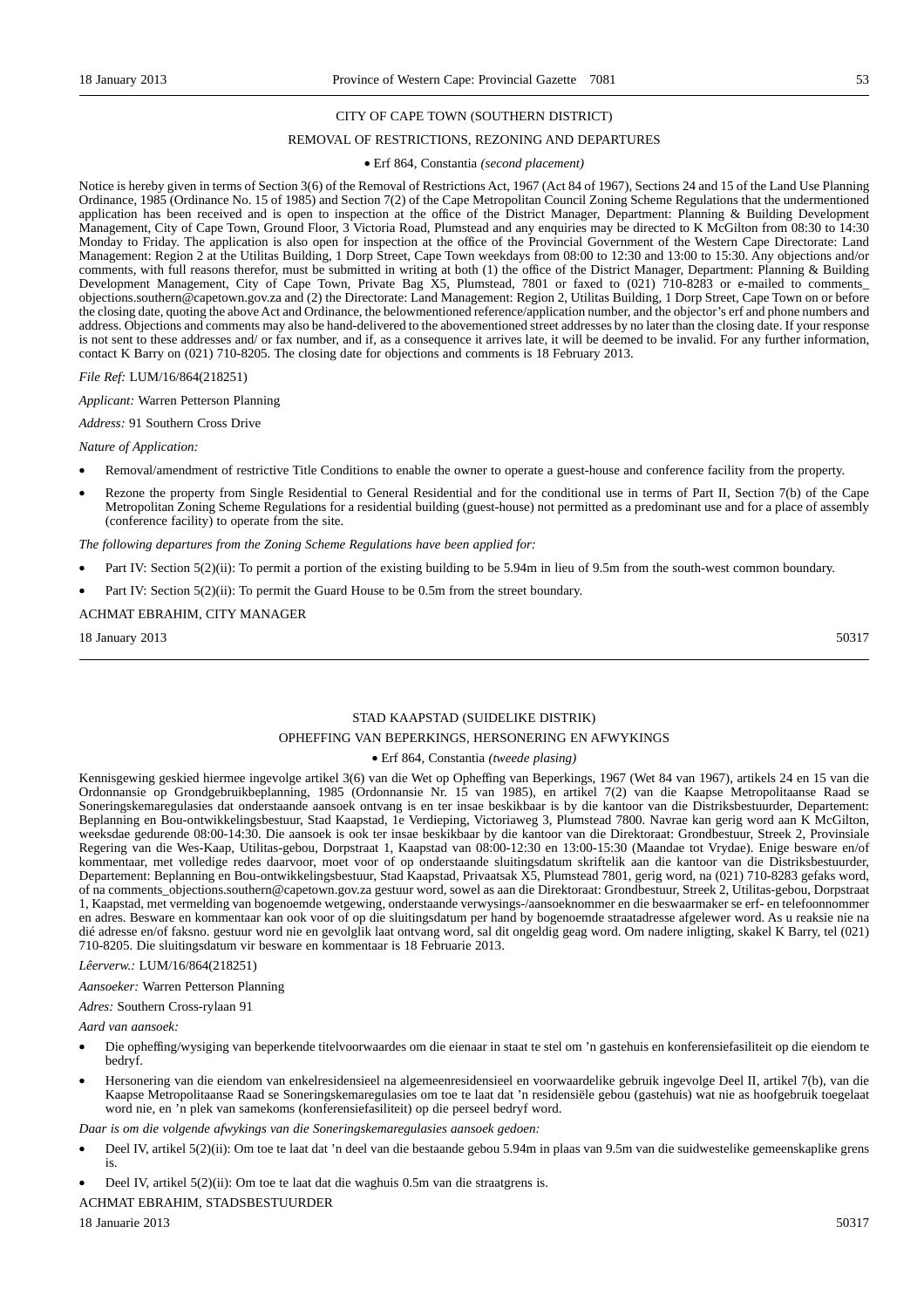#### (ISITHILI ESIKUMZANTSI)

#### UKUSUSWA KWEZITHINTELO, UKUCANDWA NGOKUTSHA KOMHLABA KUNYE NOKUTYESHELA IMIQATHANGO YOSETYENZISO-MHLABA

• Isiza 864, eConstantia *(sikhutshwa okwesibini)*

Kukhutshwa isaziso ngokwemigaqo yeCandelo 3(6) loMthetho wokuSuswa kweZithintelo, 1967 (uMthetho wama-84 ka-1967), iCandelo lama-24 nele-15 oMmiselo wokuCwangciswa kokuSetyenziswa koMhlaba, nomb. 15 ka-1985 neCandelo le-7(2) eMiqathango yeNkqubo yokuCandwa koMhlaba yeBhunga leNqila yeKapa sokuba esi sicelo sikhankanywe ngezantsi sifunyenwe kwaye sivulelekile ukuba siphengululwe kwi-ofisi yoMphathi weSithili, iSebe: uCwangciso noLawulo kuPhuhliso lweZakhiwo, isiXeko saseKapa, uMgangatho oseZantsi, 3 Victoria Road, ePlumstead kwaye nayiphi imibuzo mayijoliswe ku-K McGilton ukususela nge-08:30 ukuya nge-14:30 ngoMvulo ukuya ngoLwesihlanu. Esi sicelo sikwavulelekile ukuba siphengululwe kwi-ofisi yoRhulumente wePhondo leNtshona Koloni: iCandelo loLawulo: uLawulo lweMihlaba: iSithili 2 kwiSakhiwo i-Utilitas, 1 Dorp Street, Cape Town phakathi evekini ukususela ngentsimbi ye-08:00 ukuya nge-12:30 nangentsimbi yoku-13:00 ukuya nge-15:30. Naziphi izichaso kunye/okanye izimvo, ezinezizathu ezivakalayo ke ngoko, mazingeniswe ngokubhaliweyo (1) kwi-ofisi yoMphathi weSithili, iSebe loCwangciso noLawulo kuPhuhliso lweZakhiwo, isiXeko saseKapa, Private Bag X5, Plumstead 7801 okanye ngefeksi kwa-(021) 710-8283 okanye nge-imeyile ku-comments\_objections.southern@capetown.gov.za kunye (2) neCandelo loLawulo: uLawulo lweMihlaba: iSithili 2 iSakhiwo i-Utilitas, 1 Dorp Street, Cape Town ngomhla okanye phambi komhla wokuvala, ucaphula uMthetho noMmiselo ongasentla, inombolo yesalathisi/yesicelo ekhankanywe ngezantsi, kunye nenombolo yesiza neyomnxeba yomchasi. Kananjalo izichaso nezimvo zingangeniswa buqu kule dilesi yesitalato ikhankanywe ngasentla ungadlulanga umhla wokuvala. Ukuba impendulo yakho ayithunyelwanga kwezi dilesi kunye/okanye kwinombolo yefeksi, yaye ukuba, ngenxa yoko ithe yafika kade, iya kuthatyathwa njengenegkho mthethweni. Ngeenkcukacha ezongeziweyo, qhagamshelana no-K Barry kwa-(021) 710-8205. Umhla wokuvala kokungeniswa kwezichaso nezimvo ngowe-18 Februwari 2013.

*Isalathisi sefayile:* LUM/16/864(218251)

*Umfaki-sicelo:* Warren Petterson Planning

*Idilesi*: 91 Southern Cross Drive

*Uhlobo lwesicelo:*

- Ukususwa/ukulungiswa kweMiqathango ethintelayo yeTayitile kulungiselelwa ukuba umnini avule indawo yeendwendwe neziko lenkomfa kule propati.
- Ukucandwa ngokutsha kwepropati ukususela ekubeni yiNdawo yokuHlala eneSiza esiNye ukuya ekubeni yiNdawo yokuHlala uLuntu Jikelele kunye nokusetyenziswa ngokunemiqathango komhlaba ngokungqinelana neSahluko II, iCandelo 7(b) leMiqathango yeNkqubo yokuCandwa koMhlaba kwiNqila yeKapa ukuze isakhiwo sokuhlala (indawo yeendwendwe) engavunyelwanga ukuba ibe yiyo esetyenziswa kakhulu kunye nendawo yendibano (iziko lenkomfa) kulungiselelwa ukuba kusetyenziswe kwesi siza.

*Kwenziwe izicelo zolu tyeshelo losetyenziso-mhlaba lulandelayo lweMiqathango yeNkqubo yokuCandwa koMhlaba kwiBhunga loLwahlulo:*

- ISahluko IV: iCandelo 5(2)(ii): Ukuvumela ukuba inxalenye yesakhiwo esikhoyo sibe yi-5.94m endaweni ye-9.5m ukusuka kumda woluntu okumzantsi-ntshona.
- ISahluko IV: iCandelo 5(2)(ii): Ukuvumela ukuba iNdlu yooNogada ibe yi-0.5m ukusuka kumda ongasesitalatweni.

#### ACHMAT EBRAHIM, CITY MANAGER

18 January 2013 50317

#### CITY OF CAPE TOWN

(TABLE BAY DISTRICT)

CLOSING

• Portion of Public Street adjoining Erf 153056, Cape Town off Yusif Drive

(CT14/3/4/3/93/00/133717) (Sketch Plan STC 550/1)

Notice is hereby given, in terms of Section 5(1) of the By-Law relating to the Management and Administration of the City of Cape Town's Immovable Property, that the City of Cape Town has closed a Portion of Public Street adjoining Erf 153056, Cape Town off Yusif Drive, Schotschekloof, shown ABCDEF on Sketch Plan STC 550/1. Such closure is effective from the date of publication of this notice. (SG Ref S/9390/311 v2 p3)

#### ACHMAT EBRAHIM, CITY MANAGER

18 January 2013 50322

STAD KAAPSTAD

#### (TAFELBAAI-DISTRIK)

SLUITING

• Gedeelte van openbare straat aangrensend aan erf 153056, Kaapstad uit Yusif-rylaan

#### (CT14/3/4/3/93/00/133717) (Sketsplan STC 550/1)

Kennisgewing geskied hiermee ingevolge artikel 5(1) van die Verordening met betrekking tot die Bestuur en Administrasie van die Stad se Onroerende Eiendom dat die Stad Kaapstad 'n gedeelte van openbare straat aangrensend aan erf 153056, Kaapstad uit Yusif-rylaan, Schotschekloof, met die letters ABCDEF op Sketsplan 550/1 gesluit het. Sodanige sluiting is vanaf publikasiedatum van hierdie kennisgewing van krag. (SG Verw S/9390/311 v2 p3)

#### ACHMAT EBRAHIM, STADSBESTUURDER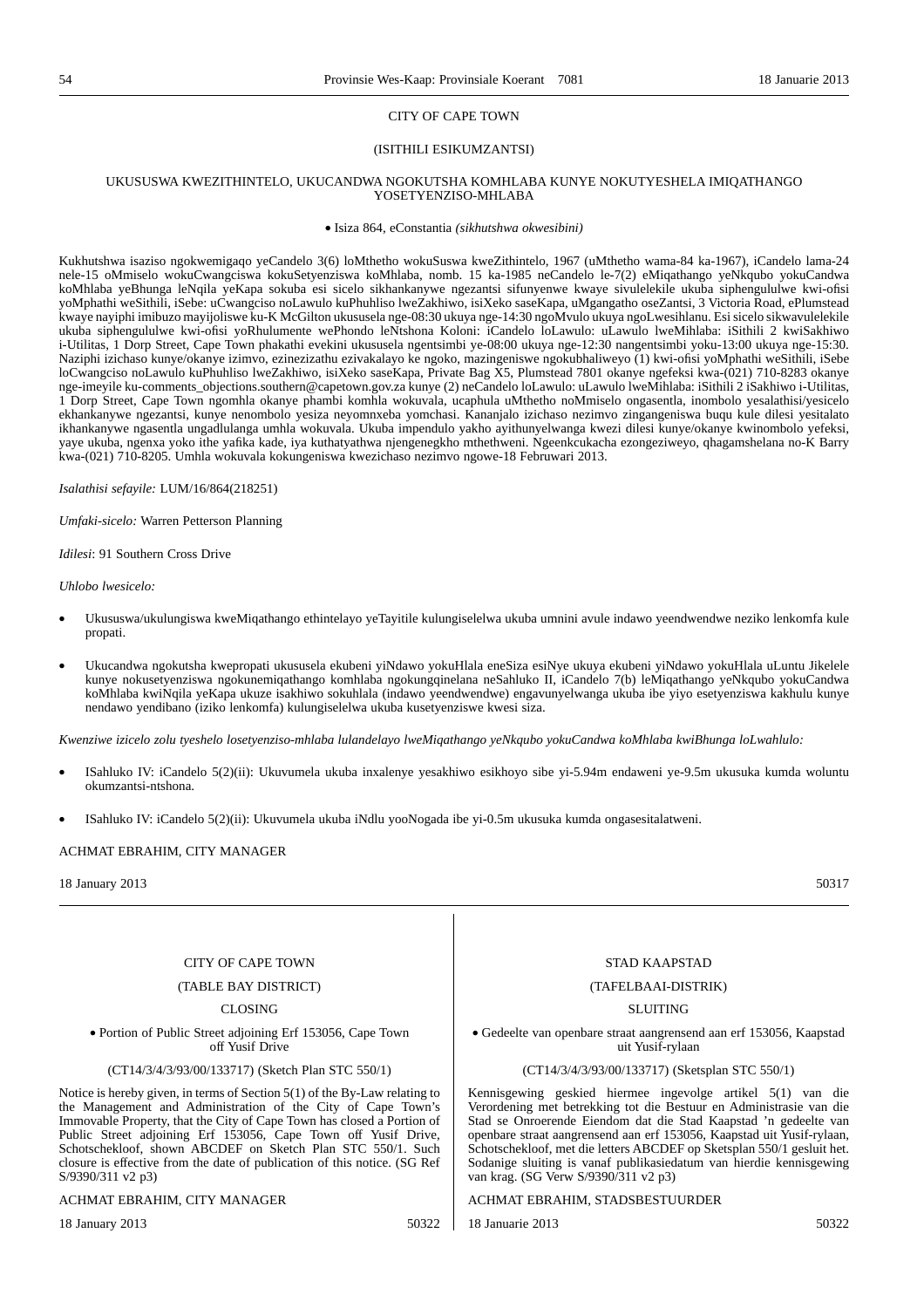### (TABLE BAY DISTRICT)

#### REZONING & DEPARTURE(S)

• Erf 442, De Waterkant, Cape Town

Notice is hereby given in terms of Sections 17 & 15 of the Land Use Planning Ordinance, 1985 (Ordinance No. 15 of 1985), that the undermentioned application has been received and is open to inspection at the office of the District Manager: Table Bay District at 2nd Floor, Media City, cnr Hertzog Boulevard & Heerengracht, Cape Town, and that any enquiries may be directed to Ms Joy San Giorgio, Planning & Building Development Management, PO Box 4529, Cape Town 8000 or 2nd Floor, Media City, cnr Hertzog Boulevard & Heerengracht, Cape Town, e-mail address: joy.sangiorgio@capetown.gov.za, Tel. (021) 400-6453 or fax (021) 421-1963, weekdays during the hours of 08:00 to 14:30. Any objections, with full reasons, may be lodged in writing at the office of the abovementioned District Manager: Table Bay District at 2nd Floor, Media City, cnr Hertzog Boulevard & Heerengracht, Cape Town and may be directed to Joy San Giorgio, Planning & Building Development Management, PO Box 4529, Cape Town 8000 or 2nd Floor, Media City, cnr Hertzog Boulevard & Heerengracht, Cape Town, or e-mail your comments/objections to: comments\_objections. tablebay@capetown.gov.za, Tel. (021) 400-6453 or fax (021) 421-1963 on or before 11 February 2013, quoting the above Act and the objector's erf number. Any objections received after aforementioned closing date may be disregarded.

*Applicant:* KL Jankowitz

*Application No:* LM6031 (222378)

*Address:* 13 Jarvis Street, Cape Town (De Waterkant)

*Nature of application:* It is proposed to rezone the property from a General Residential Use Zone, Sub-zone R7 to a General Business Use Zone, Sub-zone B1 to accommodate a Combined Building (comprising Business Premises (offices) and a Residential building). The Scheme Regulations require that on-site parking is provided for a Residential Building — no on-site parking will be provided in this instance. Consequently a departure from parking is required to permit nought (0) on-site parking in lieu of four (4) parking bays required.

#### ACHMAT EBRAHIM, CITY MANAGER

18 January 2013 50318

#### **RECTIFICATION NOTICE**

#### CITY OF CAPE TOWN

#### (TABLE BAY DISTRICT)

#### REMOVAL OF RESTRICTIONS ACT, 1967 (ACT 84 OF 1967): ERF 490, BANTRY BAY

Notice is hereby given that the Minister of Local Government, Environmental Affairs and Development Planning, properly designated as competent authority in terms of paragraph (a) of State President Proclamation No. 160 of 31 October 1994, in terms of section 2(1) of the Removal of Restrictions Act, 1967 (Act 84 of 1967), and on application by the owner of Erf 490, Bantry Bay, amends title condition F.(3) contained in Deeds of Transfer T. 31342 of 1997 and T. 092859 of 2002 to read as follows:

''That not more than one dwelling be erected on any one lot without the written consent of the Council of the City of Cape Town, and that not more than 52,4% of the area of any one lot be built upon.

Provincial Notice P.N. 308/2012 dated 26 October 2012 is hereby withdrawn.

#### STAD KAAPSTAD

#### (TAFELBAAI-DISTRIK)

#### HERSONERING EN AFWYKING(S)

#### • Erf 442, De Waterkant, Kaapstad

Kennisgewing geskied hiermee ingevolge artikels 15 en 17 van die Ordonnansie op Grondgebruikbeplanning, 1985 (Ordonnansie Nr. 15 van 1985), dat onderstaande aansoek ontvang is en ter insae beskikbaar is by die kantoor van die Distriksbestuurder: Beplanning en Bouontwikkelingsbestuur, 2e Verdieping, Media City, h/v Hertzog-boulevard en Heerengracht, Kaapstad, en navrae kan gerig word aan Joy San Giorgio, Posbus 4529, Kaapstad 8000, tel (021) 400-6453, faksno. (021) 421-1963, of e-posadres joy.sangiorgio@capetown.gov.za, gedurende kantoorure (08:00-14:30). Enige besware of kommentaar, met volledige redes, moet voor of op 11 Februarie 2013 skriftelik aan die kantoor van bogenoemde Distriksbestuurder, Tafelbaai-distrik, 2e Verdieping, Media City, h/v Hertzog-boulevard en Heerengracht, Kaapstad, gestuur word, en gerig word aan Joy San Giorgio, Beplanning en Bouontwikkelingsbestuur, by bogenoemde straatadres, Posbus 4529, Kaapstad 8000, of e-posadres comments\_objections.tablebay @capetown.gov.za of faksnr. (021) 421-1963, met vermelding van bogenoemde Wet en Ordonnansie, die toepaslike verwysingsnommer en die beswaarmaker se erfnommer. Enige besware wat na voormelde sluitingsdatum ontvang word, kan dalk buite rekening gelaat word.

*Aansoeker:* KL Jankowitz

*Aansoekno.:* LM6031 (222378)

*Adres:* Jarvisstraat 13, Kaapstad (De Waterkant)

*Aard van aansoek:* Die hersonering van die eiendom van algemeenresidensiële gebruiksone, subsone R7, na 'n algemeensakesone, subsone B1, om 'n gekombineerde gebou (bestaande uit sakepersele (kantore) en 'n residensiële gebou) te akkommodeer. Die skemaregulasies vereis dat parkering op die perseel vir 'n residensiële gebou verskaf moet word geen parkering sal in dié geval op die perseel verskaf word nie. 'n Parkeringsafwyking word dus verlang om nul (0) parkeerplekke in plaas van die vereiste vier (4) toe te laat.

#### ACHMAT EBRAHIM, STADSBESTUURDER

18 Januarie 2013 50318

#### **REGSTELLENDE KENNISGEWING**

#### STAD KAAPSTAD

#### (TAFELBAAI-DISTRIK)

#### WET OP OPHEFFING VAN BEPERKINGS, 1967 (WET 84 VAN 1967): ERF 490, BANTRYBAAI

Kennis geskied hiermee dat die Minister van Plaaslike Regering, Omgewingsake en Ontwikkelingsbeplanning, behoorlik aangewys as die bevoegde gesag ingevolge paragraaf (a) van Staatspresident Proklamasie Nr. 160 van 31 Oktober 1994, kragtens artikel 2(1) van die Wet op Opheffing van Beperkings, 1967 (Wet 84 van 1967), en op aansoek van die eienaar van Erf 490, Bantrybaai, wysig titelvoorwaarde F.(3) vervat in Transportaktes T. 31342 van 1997 en T. 092859 van 2002 om soos volg te lees:

That not more than one dwelling be erected on any one lot without the written consent of the Council of the City of Cape Town, and that not more than 52,4% of the area of any one lot be built upon.'

Provinsiale Kennisgewing P.K. 308/2012 gedateer 26 Oktober 2012 word hiermee teruggetrek.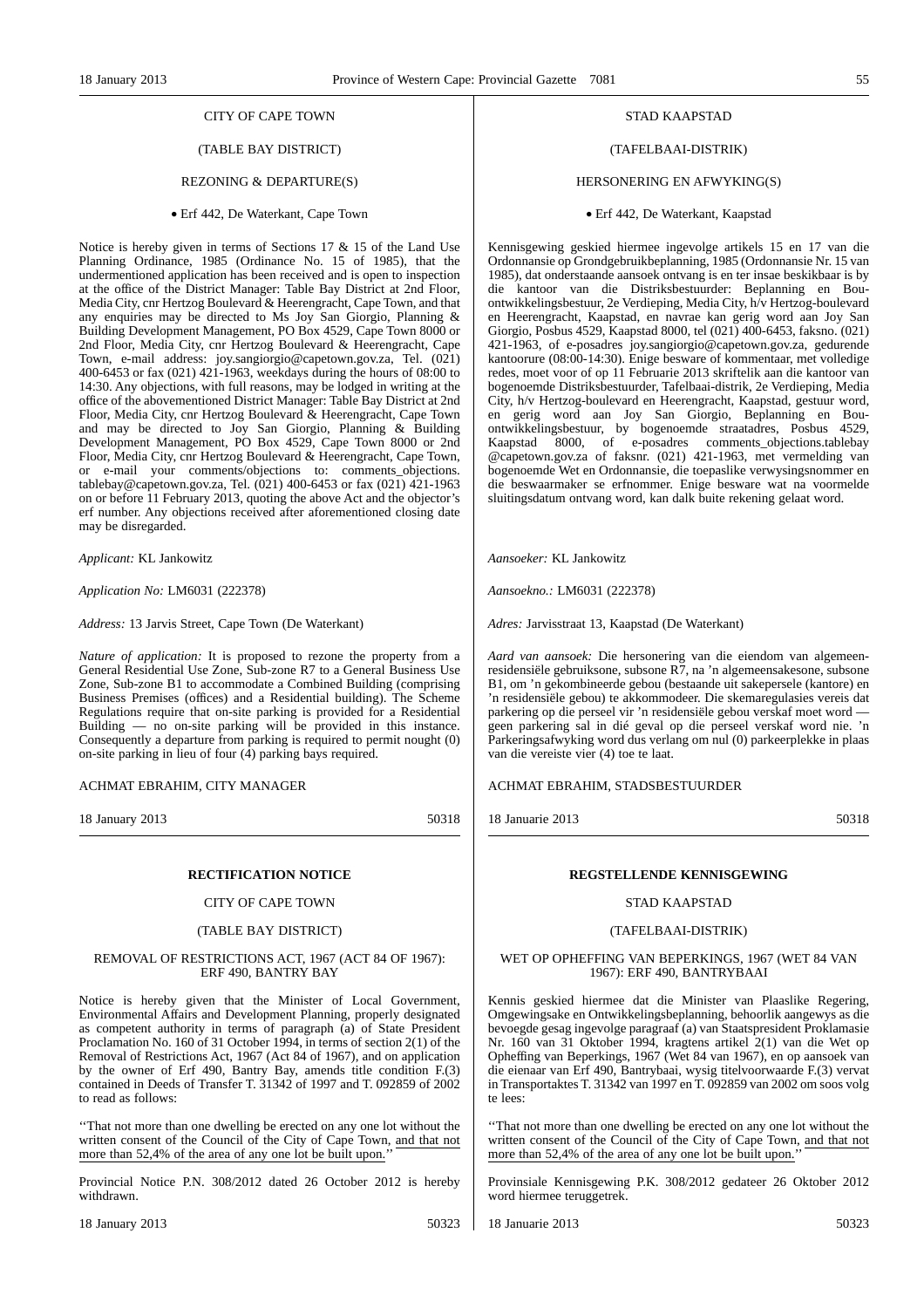#### (SOUTH PENINSULA REGION)

#### CLOSING OF PUBLIC PLACE: ERF 37228, MILNERTON (TYG14/3/4/3/11400)

Notice is hereby given in terms of Section 6(1) of the By-Law relating to the Management and Administration of the City of Cape Town's Immovable Property that the Public Place as shown on the attached Plan has been closed. (S/13270/2/2 v20 p.9)

#### ACHMAT EBRAHIM, CITY MANAGER

City of Cape Town: Tygerberg Region, Municpal Offices, Cnr Voortrekker Road and Molteno Street, Goodwood

18 January 2013 50321

#### STAD KAAPSTAD

#### (SUIDSKIEREILAND-STREEK)

#### SLUITING VAN OPENBARE PLEK: ERF 37228, MILNERTON (TYG14/3/4/3/11400)

Kennis geskied hiermee kragtens Artikel 6(1) van die Verordening met betrekking tot die Bestuur en Administrasie van die Stad Kaapstad se Onroerende Eiendom dat die Openbare Plek soos aangedui op die aangehegte Plan gesluit is. (S/13270/2/2 v20 p.9)

#### ACHMAT EBRAHIM, STADSBESTUURDER

Stad Kaapstad: Tygerberg Streek, Munsipale Kantore, h/v Voortrekkerweg en Moltenostraat, Goodwood

18 Januarie 2013 50321



Scale: 1/2000

# DISPOSAL OF PUBLIC PLACE - SHORT STREET - TABLE VIEW

The figure ABCD shown hatched presents a Public Place (Erf 11400 Milnerton) in extent approximately 679 square metres to be disposed of to

# **ACUCAP INV PTY LTD**

#### for parking purposes

Property of above (Erf 21460 Milnerton) bordered grey and zoned: General Business II D/T52432 dated 2009-10-21

**General Business II** City Land zoned:

Note: Erf 11400 Milnerton is registerd in the name of Metropolitaanse Oorgangssubstruktuur -Milnerton by D/T 48269 dated 1984-09-26.

TYG 14/3/4/3/11400  $FILE$ : Surveyor: A de Goede

Memo date: 2006-07-12 Date:11-03-31 Drawn by: JW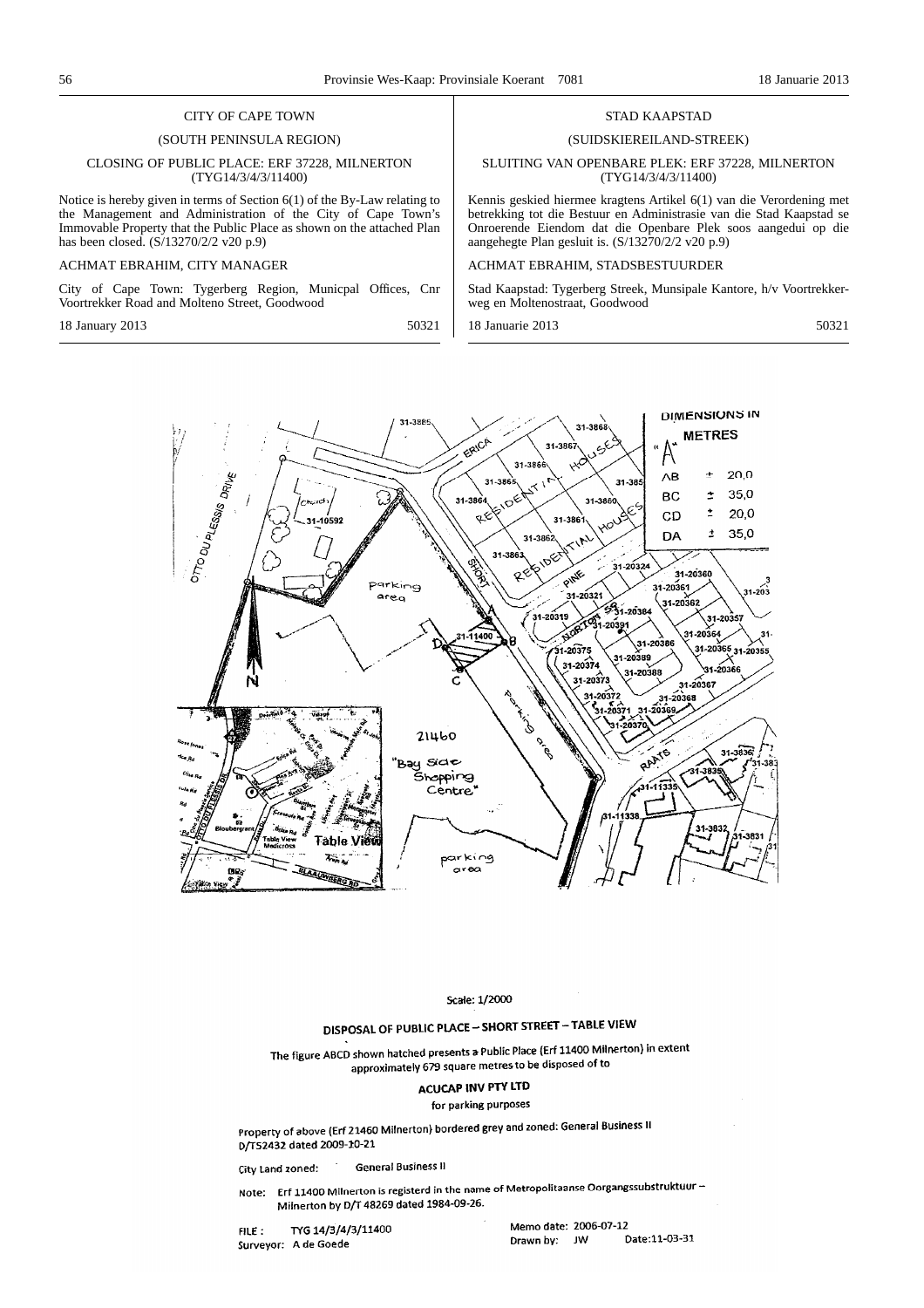

J.H. COETZEE, Land Surveyors Ref: 8031

Erf 37228 Milnerton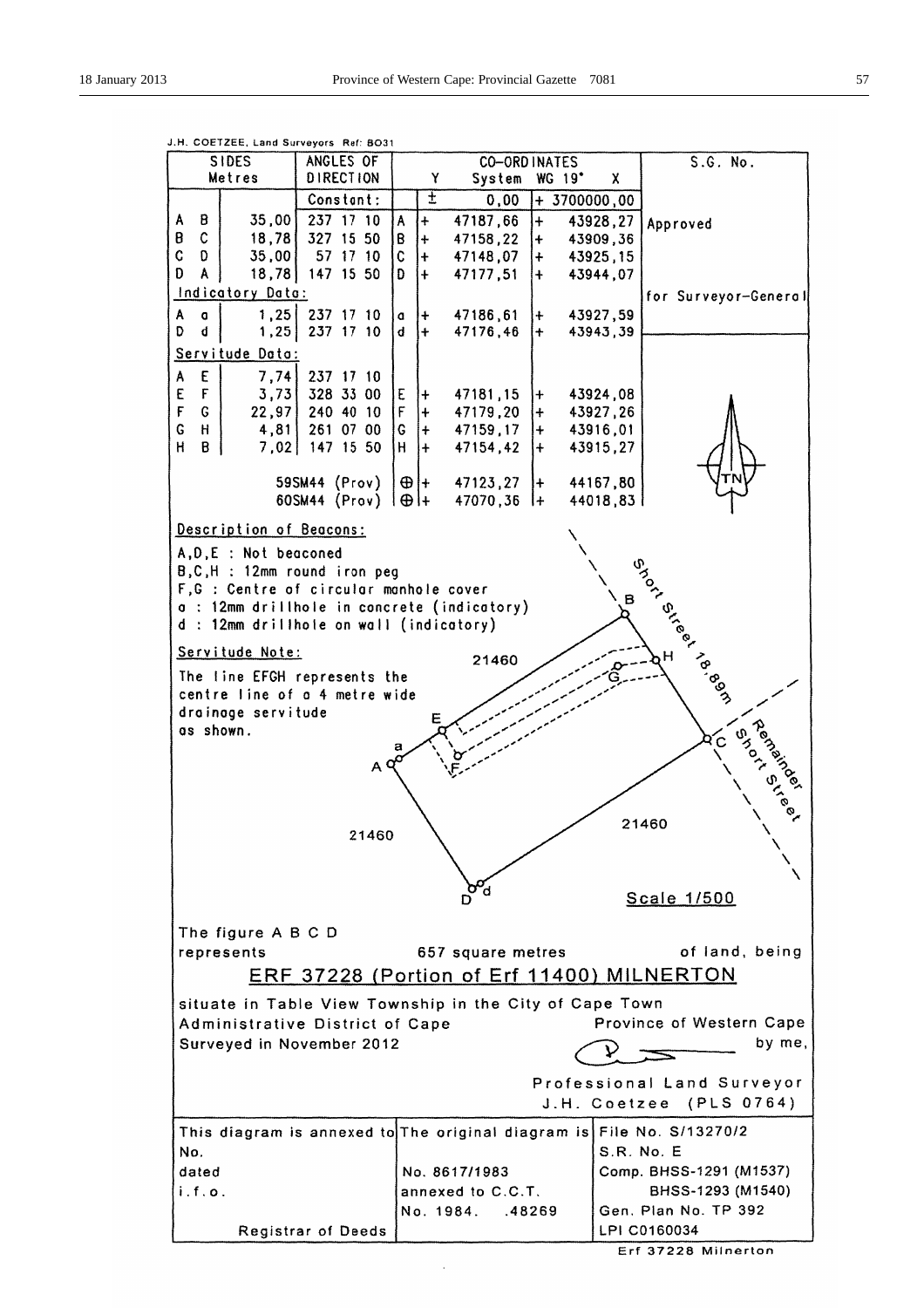# (TABLE BAY DISTRICT)

#### AMENDMENT OF RESTRICTIONS, REZONING AND DEPARTURES

#### • Erf 2364, Camps Bay

Notice is hereby given in terms of Section 3(6) of the Removal of Restrictions Act 84 of 1967, Sections 15 and 17 of the Land Use Planning Ordinance, 1985 (Ordinance No. 15 of 1985), that Council has received the undermentioned application, which is open to inspection at the office of the District Manager: Table Bay District at 2nd Floor, Media City, cnr Hertzog Boulevard & Heerengracht, Cape Town and enquiries may be directed to T Nyelele, Planning & Building Development Management, PO Box 4529, Cape Town 8000 or 2nd Floor, Media City, cnr Hertzog Boulevard & Heerengracht, Cape Town 8001, e-mail address: tinus.nyelele@capetown.gov.za, Tel. No: (021) 400-6455 or fax (021) 421-1963 weekdays during the hours of 08:00 to 14:30. The application is also open to inspection at the office of the Director: Integrated Environmental Management, Department of Environmental Affairs & Development Planning, Provincial Government of the Western Cape at the Utilitas Building, 1 Dorp Street, Cape Town weekdays from 08:00 to 12:30 and 13:00 to 15:30. Any objections, with full reasons therefor, may be lodged in writing at the office of the abovementioned Director: Integrated Environmental Management, Department of Environmental Affairs & Development Planning at Private Bag X9086, Cape Town, 8000 and copies thereof must be posted or delivered at the office of the abovementioned District Manager, Table Bay District at 2nd Floor, Media City, cnr Hertzog Boulevard & Heerengracht, Cape Town or e-mailed to comments\_objections.tablebay@capetown.gov.za on or before 18 February 2013, quoting the above applicable legislation, the application number, as well as your erf and contact telephone number and address.

*Applicant:* Tommy Brümmer Town Planners (on behalf of Cedar Falls Properties 85 (Pty) Ltd)

#### *File Ref:* LM5996 (221032)

*Address:* 30 Camps Bay Drive

*Nature of Application:* Amendment of restrictive title conditions pertaining to Erf 2364, 30 Camps Bay Drive, Camps Bay, to allow the owner to use the property as Business Premises. The street building line and property use will be affected. Application is also made to permit the rezoning of the property from General Residential Use Zone, Sub-zone R4 to Special Business Use Zone.

*The following departures are required from the Cape Town Zoning Scheme Regulations:*

- Section 47(1): To permit the building to be set back 2.18m in lieu of 4.5m from Camps Bay Drive.
- Section 54(2): To permit the building to be set back 0.0m in lieu of 1.0m from the southern boundary.

#### ACHMAT EBRAHIM, CITY MANAGER

18 January 2013 50319

#### STAD KAAPSTAD

#### (TAFELBAAI-DISTRIK)

#### WYSIGING VAN BEPERKINGS, HERSONERING EN AFWYKINGS

#### • Erf 2364, Kampsbaai

Kennisgewing geskied hiermee ingevolge artikel 3(6) van die Wet op Opheffing van Beperkings, Wet 84 van 1967 en ingevolge artikels 15 en 17 van die Ordonnansie op Grondgebruikbeplanning, 1985 (Ordonnansie Nr. 15 van 1985), dat onderstaande aansoek ontvang is en ter insae beskikbaar is by die kantoor van die Distriksbestuurder, Beplanning en Bou-ontwikkelingsbestuur, 2e Verdieping, Media City, h/v Hertzogboulevard en Heerengracht, Kaapstad, en by die kantoor van die Direkteur: Geïntegreerde Omgewingsbestuur, Departement van Omgewingsake en Ontwikkelingsbeplanning, Provinsiale Regering van die Wes-Kaap, 6e Verdieping, Utilitas-gebou, Dorpstraat 1, Kaapstad van 08:00-14:30, Maandag tot Vrydag. Enige besware, met volledige redes daarvoor, moet voor of op die sluitingsdatum skriftelik aan die kantoor van bogenoemde Departementshoof, Departement van Omgewingsake en Ontwikkelingsbeplanning, gerig word, en navrae kan gerig word aan Tinus Nyelele, Beplanning en Bou-ontwikkelingsbestuur, 2e Verdieping, Media City, h/v Hertzog-boulevard en Heerengracht, Kaapstad, tel (021) 400-6455, e-posadres tinus.nyelele@capetown.gov.za, weeksdae van 08:00 tot 14:30. Enige besware en/of kommentaar, met volledige redes daarvoor, moet voor of op die sluitingsdatum skriftelik, met vermelding van bogenoemde Wet en Ordonnansie, die toepaslike verwysingsnommer en die beswaarmaker se straat- en posadres en kontaktelefoonnommers, aan die Direkteur: Beplanning en Bou-ontwikkelingsbestuur, Posbus 4529, Kaapstad 8000, gerig word, per hand by bogenoemde straatadres afgelewer word, per e-pos na comments\_objections.tablebay@ capetown.gov.za gestuur word, of na  $(021)$  421-1963 gefaks word. As u reaksie nie na dié adresse of faksno. gestuur word nie en gevolglik laat ontvang word, sal dit ongeldig geag word. Die sluitingsdatum vir besware en kommentaar is 18 Februarie 2013.

*Aansoeker:* Tommy Brümmer Stadsbeplanners (namens Cedar Falls Properties 85 (Edms) Bpk)

*Lêerverw.:* LM5996 (221032)

*Adres:* Kampsbaairylaan 30

*Aard van aansoek:* Wysiging van beperkende titelvoorwaardes wat op erf 2364, Kampsbaairylaan 30, Kampsbaai van toepassing is, om die eienaar toe te laat om die eiendom as sakeperseel te gebruik. Die straatboulyn en eiendomsgebruik sal geraak word. Daar word ook aansoek gedoen om die hersonering van die eiendom van algemeenresidensiële gebruiksone, subsone R4, na spesiale sakegebruiksone.

*Die volgende afwykings van die Kaapstadse Soneringskemaregulasies word verlang:*

- Artikel 47(1): Om toe te laat dat die gebou se inspringing 2.18m in plaas van 4.5m van Kampsbaairylaan is.
- Artikel 54(2): Om toe te laat dat die gebou se inspringing 0.0m in plaas van 1.0m van die suidelike grens is.

#### ACHMAT EBRAHIM, STADSBESTUURDER

18 Januarie 2013 50319

#### **REGSTELLING**

#### DRAKENSTEIN MUNISIPALITEIT

Kennis geskied hiermee van regstelling in die Verordening insake Drankhandelsdae en -ure vir Drakenstein Munisipaliteit soos afgekondig in Provinsiale Koerant Nr. 7078 van 11 Januarie 2013. Die regstelling is soos volg:

In die definisie van **''Munisipaliteit''** op bladsy 18 word **''Saldanhabaai''** vervang met: **''Drakenstein''**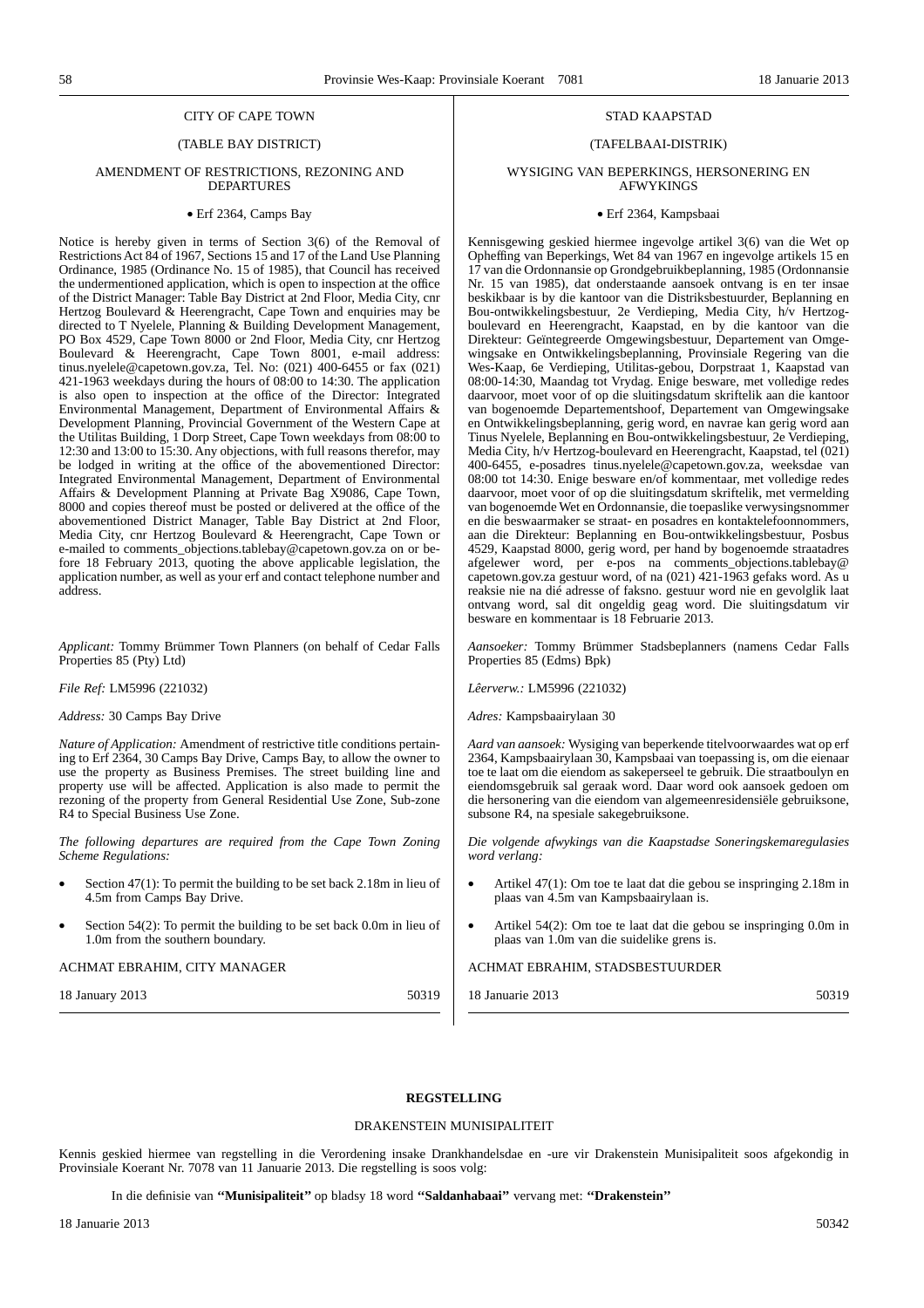#### CITY OF CAPE TOWN (TABLE BAY DISTRICT)

#### REMOVAL OF RESTRICTIONS, COUNCIL'S CONSENT AND DEPARTURES

#### • Erf 32519, Epping *(second placement)*

Notice is hereby given in terms of Section 3(6) of the Removal of Restrictions Act No 84 of 1967, Section 9 of the City of Cape Town Zoning Scheme Regulations and Section 15 of the Land Use Planning Ordinance, 1985 (Ordinance No. 15 of 1985) that the undermentioned application has been received and is open to inspection at the office of the District Manager, City of Cape Town, 2nd Floor, Media City, Cnr Hertzog Boulevard & Heerengracht, Cape Town and any enquiries may be directed to B Soares, at PO Box 4529, Cape Town 8000 on (021) 400-6456 or faxed to (021) 421-1963 or e-mailed to Beverley.Soares@capetown.gov.za or comments\_objections.tablebay@capetown.gov.za during office hours (08:00-14:30). The application is also open to inspection at the office of the Director, Integrated Environmental Management, Region B2, Provincial Government of the Western Cape at Room 604, 1 Dorp Street, Cape Town from 08:00-12:30 and 13:00-15:30 (Monday to Friday). Telephonic enquiries in this regard may be made at (021) 483-4589 and the Directorate's fax number is (021) 483-3098. The closing date for objections and comments is 18 February 2013.

*Applicant:* Viwe Faith Alfred Grawana-Ngcongca

*File Ref:* LM 6037 (222515)

*Address:* Unit 3, 2 Hawkins Avenue

*Nature of Application:* Removal of Restrictive title conditions applicable to Unit 3, 2 Hawkins Avenue, Epping, to enable the owner to use a portion of the property for a funeral parlour.

*The following consent and departure from the Cape Town Zoning Scheme Regulations have been applied for:*

• Consent in terms of Section 15 to permit a Place of Worship (Funeral Parlour) on the property.

*The following departure from the Zoning Scheme Regulations has been applied for:*

Section 77(1): To permit 8 parking bays in lieu of 15 required.

#### ACHMAT EBRAHIM, CITY MANAGER

18 January 2013 50320

#### STAD KAAPSTAD (TAFELBAAI-DISTRIK)

#### OPHEFFING VAN BEPERKINGS, RAADSTOESTEMMING EN AFWYKINGS

#### • Erf 32519, Epping *(tweede plasing)*

Kennisgewing geskied hiermee ingevolge artikel 3(6) van die Wet op Opheffing van Beperkings, Wet 84 van 1967, artikel 15 van die Ordonnansie op Grondgebruikbeplanning, 1985 (Ordonnansie Nr. 15 van 1985) en artikel 9 van die Stad Kaapstad se Soneringskemaregulasies dat onderstaande aansoek ontvang is en ter insae beskikbaar is by die kantoor van die Distriksbestuurder: Beplanning, en Bou-ontwikkelingsbestuur, 2e Verdieping, Media City, h/v Hertzog-boulevard en Heerengracht, Kaapstad, en navrae kan gerig word aan B Soares, Posbus 4529, Kaapstad 8000, tel (021) 400-6456, faksno. (021) 421-1963, of e-posadres Beverley.Soares@capetown.gov.za of comments\_objections.tablebay@capetown.gov.za gedurende kantoorure (08:00-14:30). Die aansoek is ook ter insae beskikbaar by die kantoor van die Direkteur: Geïntegreerde Ontwikkelingsbestuur, Streek B2, Provinsiale Regering van die Wes-Kaap, Kamer 604, Utilitas-gebou, Dorpstraat 1, Kaapstad, weeksdae van 08:00-12:30 en 13:00-15:30. Telefoniese navrae in dié verband kan aan (021) 483-4589 gerig word, en die Direktoraat se faksno. is (021) 483-3098. Enige besware of kommentaar, met volledige redes, moet voor of op 18 Februarie 2013 skriftelik aan die kantoor van bogenoemde Departementshoof: Departement van Omgewingsake en Ontwikkelingsbeplanning, Ontwikkelingsbestuur, Privaatsak X9086, Kaapstad 8000, gerig word, met 'n afskrif aan bogenoemde Distriksbestuurder, met vermelding van bogenoemde Wet en Ordonnansie, die toepaslike verwysingsnommer en die beswaarmaker se erf- en kontaknommer en straat- en posadres.

*Aansoeker:* Viwe Faith Alfred Grawana-Ngcongca

*Lêerverw.:* LM 6037 (222515)

*Adres:* Eenheid 3, Hawkinslaan 2

*Aard van aansoek:* Die opheffing van beperkende titelvoorwaardes wat op Eenheid 3, Hawkinslaan 2, Epping, van toepassing is, ten einde die eienaar in staat te stel om 'n gedeelte van die eiendom as roulokaal te gebruik.

*Daar is om die volgende toestemming en afwyking van die Kaapstadse Soneringskemaregulasies aansoek gedoen:*

• Toestemming ingevolge artikel 15 om 'n plek van aanbidding (roulokaal) op die eiendom toe te laat.

*Daar is om die volgende afwyking van die Soneringskemaregulasies aansoek gedoen:*

• Artikel 77(1): Om 8 parkeerplekke in plaas van die vereiste 15 toe te laat.

ACHMAT EBRAHIM, STADSBESTUURDER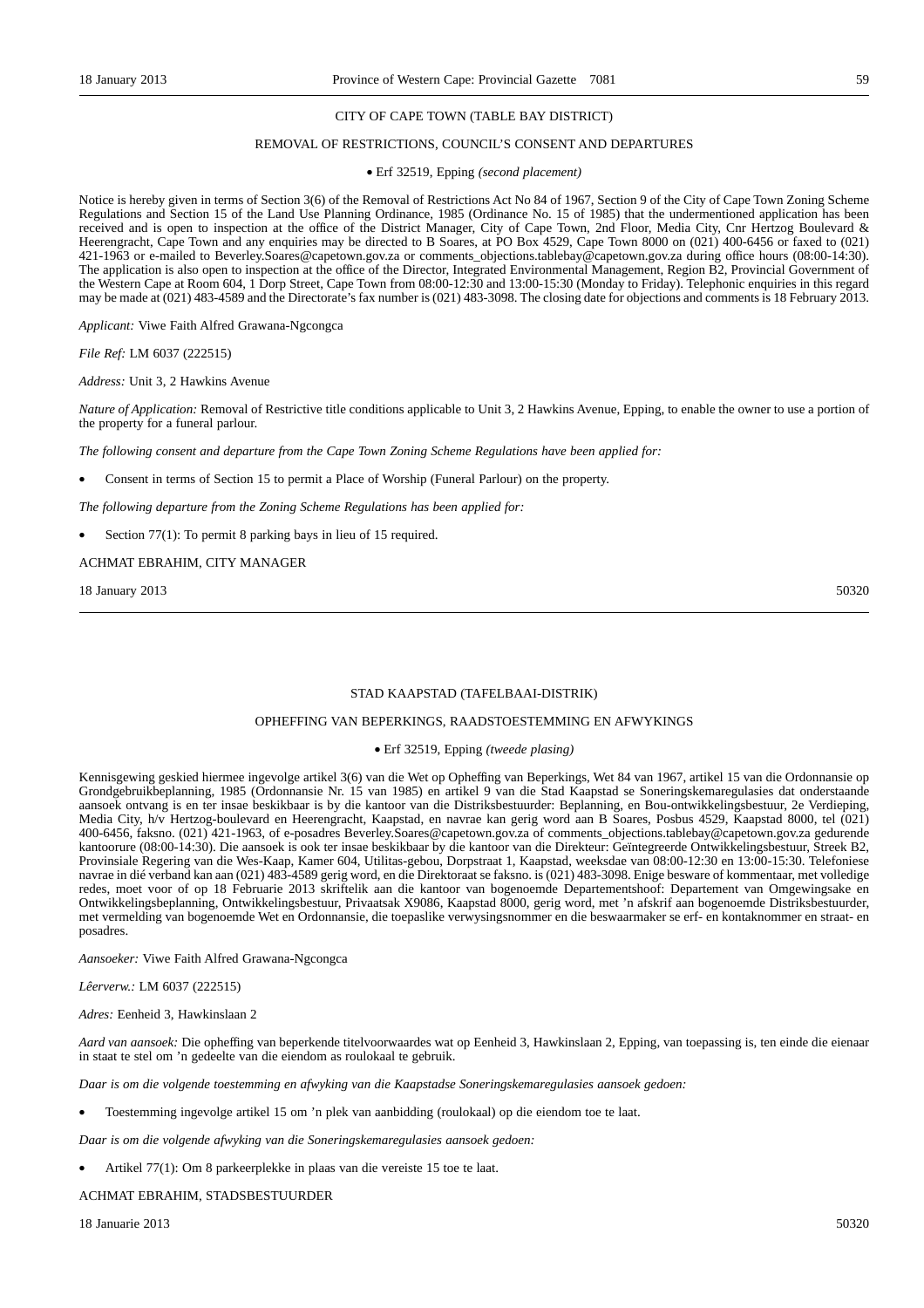#### (TABLE BAY DISTRICT)

#### UKUSUSWA KWEZITHINTELO, IMVUME YEBHUNGA NOKUTYESHELA IMIQATHANGO YOSETYENZISO-MHLABA

#### • Isiza 32519, Epping *(sikhutshwa okwesibini)*

Kukhutshwa isaziso ngokwemigaqo yeCandelo 3(6) loMthetho wokuSuswa kweZithintelo, Nomb. 84 ka-1967, iCandelo 9 leMiqathango yeNkqubo yokuCandwa koMhlaba yesiXeko saseKapa neCandelo le-15 loMmiselo wokuCwangciswa kokuSetyenziswa koMhlaba, Nomb. 15 ka-1985 sokuba esi sicelo sikhankanywe ngezantsi sifunyenwe kwaye sivulelekile ukuba siphengululwe kwi-ofisi yoMphathi weSithili, isiXeko saseKapa, uMgangatho we-2, Media City, kwikona ye-Hertzog Boulevard ne-Heerengracht, eKapa, kwaye nayiphi imibuzo mayijoliswe ku-B Soares, kwa-PO Box 4529, Cape Town 8000 kwa-(021) 400-6456 okanye ngefeksi kwa-(021) 421-1963 okanye nge-imeyile ku-Beverley.Soares@capetown.gov.za okanye kucomments\_objections.tablebay@capetown.gov.za ngamaxesha omsebenzi (08:00-14:30). Esi sicelo sikwavulelekile ukuba siphengululwe kwi-ofisi yoMlawuli, uLawulo oluHlangeneyo kokuSingqongileyo, iSithili B2, uRhulumente wePhondo leNtshona Koloni kwiGumbi 604, 1 Dorp Street, Cape Town ngentsimbi ye-08:00-12:30 nangentsimbi yoku-13:00-15:30 (ngoMvulo ukuya ngoLwesihlanu). Imibuzo ngomnxeba malunga noku mayenziwe kwa-(021) 483-4589 kwaye inombolo yefeksi yeCandelo loLawulo ngu-(021) 483-3098. Umhla wokuvala kokungeniswa kwezichaso nezimvo ngowe-18 Februwari 2013.

*Umfaki-sicelo:* Viwe Faith Alfred Grawana-Ngcongca

*Isalathisi sefayile:* LM 6037 (222515)

*Idilesi:* Unit 3, 2 Hawkins Avenue

*Uhlobo lwesicelo:* Ukususwa kwemiqathango ethintelayo yetayitile emiselwe kwiYunithi 3, 2 Hawkins Avenue, Epping, ukulungiselela ukuba umnini asebenzise inxalenye yale propati njengendawo yabangcwabi.

*Kwenziwe isicelo semvume nokutyeshela imiqathango yosetyenziso-mhlaba ngokweMiqathango yeNkqubo yokuCandwa koMhlaba eKapa:*

• Imvume ngokwemigaqo yeCandelo le-15 ukulungiselela ukuba kuvulwe iNdawo yoNqulo (iNdawo yabaNgcwabi) kule propati.

*Kwenziwe isicelo sokutyeshela imiqathango yosetyenziso-mhlaba ngokwemigaqo yeMiqathango yeNkqubo yokuCandwa koMhlaba:*

• ICandelo lama-77(1): Ukuvumela ukuba kuvulwe iibheyi zokupaka izithuthi ezili-8 endaweni yezili-15 ezifunwayo.

#### ACHMAT EBRAHIM, CITY MANAGER

18 January 2013 50320

#### CITY OF CAPE TOWN

#### (TYGERBERG REGION)

#### REZONING

#### • Erven 10077 and 10078, Parow Valley, Parow

Notice is hereby given in terms of Section 17(2) of the Land Use Planning Ordinance, 1985 (Ordinance No. 15 of 1985), that the undermentioned application has been received and is open to inspection at the office of the District Manager at 3rd Floor, Municipal Offices, Voortrekker Road, Parow. Enquiries may be directed to Sharon Hoffman, Private Bag X4, Parow 7499 and/or c/o Voortrekker Road and Tallent Street, Parow 7500, e-mail: sharon.hoffman@capetown.gov.za, Tel (021) 938-8516 and fax (021) 938-8509 weekdays during 08:00-14:30. Any objections, with full reasons therefor, may be lodged in writing at the office of the abovementioned District Manager (or by using the following e-mail address: comments\_objections.tygerberg@capetown.gov.za) on or before 18 February 2013, quoting the above relevant legislation, the application number and the objector's erf and phone numbers and address. Any objections received after aforementioned closing date may be considered invalid.

*Applicant:* Hennie Stemmet

*Application number:* 225358

*Address:* Duncan Street, Parow Valley, Parow

*Nature of Application:* Application for rezoning of Erven 10077 and 10078, Parow from Single Residential to Local Authority Purposes to enable the utilization of the property and existing building as Municipal office and Service Centre for Council's Information Technology Department.

#### ACHMAT EBRAHIM, CITY MANAGER

18 January 2013 50324

# STAD KAAPSTAD

#### (TYGERBERG-STREEK)

#### **HERSONERING**

#### • Erwe 10077 en 10078, Parowvallei, Parow

Kennisgewing geskied hiermee ingevolge artikel 17(2) van die Ordonnansie op Grondgebruikbeplanning, 1985 (Ordonnansie Nr. 15 van 1985), dat onderstaande aansoek ontvang is en ter insae beskikbaar is by die kantoor van die Distriksbestuurder: Tygerberg-streek, 3e Verdieping, Munisipale Kantore, Voortrekkerweg, Parow. Navrae kan gerig word aan Sharon Hoffman, Privaatsak X4, Parow 7499, e-pos: sharon.hoffman @capetown.gov.za, tel (021) 938-8516 en faksno. (021) 938-8509, weeksdae gedurende 08:00 tot 14:30. Besware, met volledige redes daarvoor, kan voor of op 18 Februarie 2013 skriftelik by die kantoor van bogenoemde Distriksbestuurder ingedien word, of per e-pos na comments\_objections.tygerberg@capetown.gov.za gestuur word, met vermelding van die toepaslike wetgewing, die aansoeknommer en die beswaarmaker se erf- en telefoonnommer en adres. Enige besware wat na voormelde sluitingsdatum ontvang word, kan dalk ongeldig geag word.

*Aansoeker:* Hennie Stemmet

*Aansoekno.:* 225358

*Adres:* Duncanstraat, Parowvallei, Parow

*Aard van aansoek:* Die hersonering van erwe 10077 en 10078, Parow, van enkelresidensieel na plaaslike-owerheidsdoeleindes ten einde toe te laat dat die eiendom en bestaande gebou as munisipale kantoor en dienssentrum vir die Raad se Inligtingstegnologiedepartement gebruik word.

#### ACHMAT EBRAHIM, STADSBESTUURDER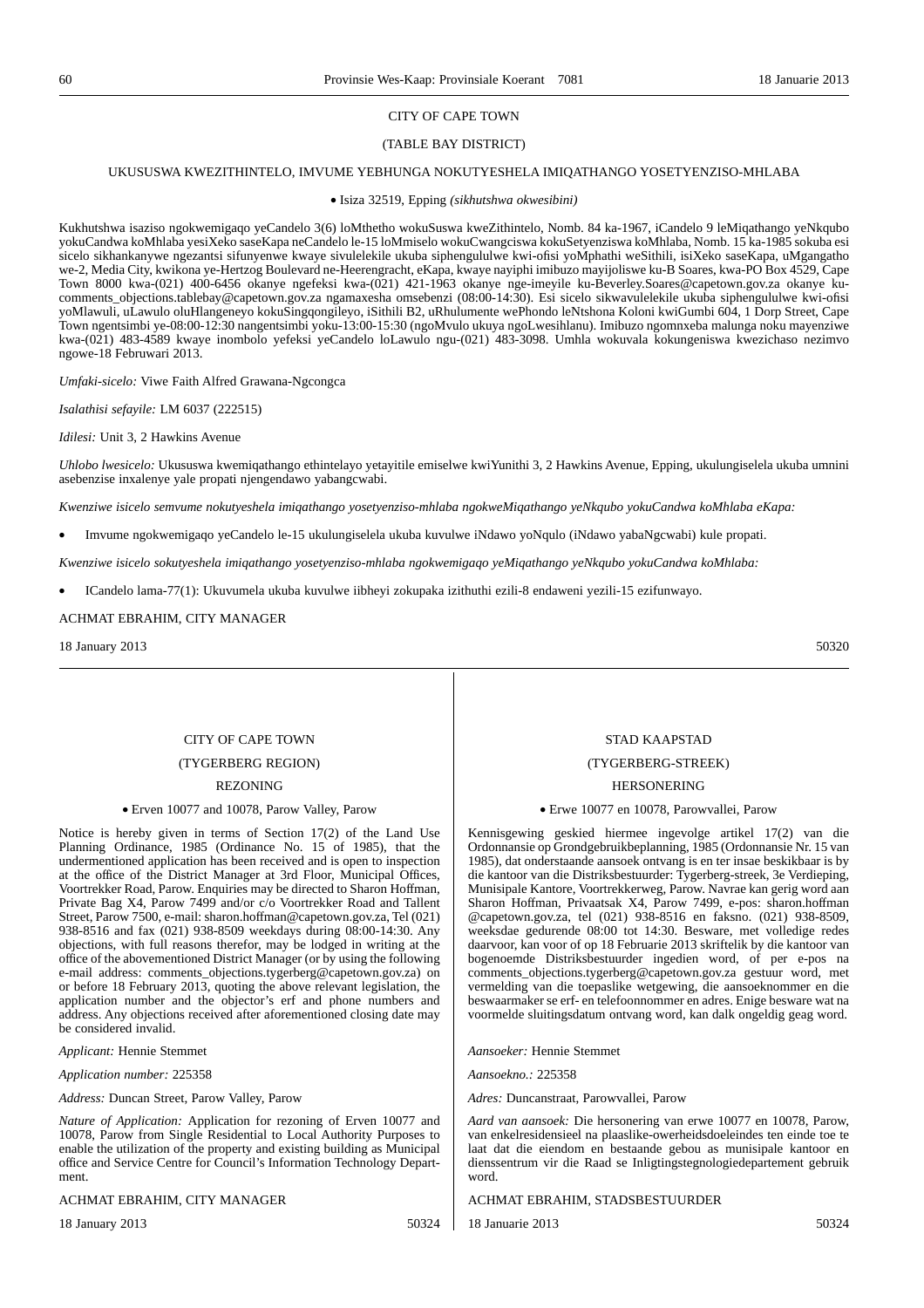#### (TYGERBERG REGION)

#### REZONING AND REGULATION DEPARTURE

#### • Erf 2796, 1 Merriman Road, Goodwood

Notice is hereby given in terms of Sections 17(2) and 15(2) of the Land Use Planning Ordinance, 1985 (Ordinance No. 15 of 1985), that the undermentioned application has been received and is open to inspection at the office of the District Manager at 3rd Floor, Voortrekker Road, Parow Civic 7500. Enquiries may be directed to Paulita Rhoda, 3rd Floor, Parow Civic Centre, Voortrekker Road, Parow 7500 or Private Bag X4, Parow 7499, e-mail: Paulita.Rhoda@capetown.gov.za, tel: (021) 938- 8413, fax (021) 938-8509 weekdays during the hours of 08:00 to 14:30. Any objections, with full reasons therefor, may be lodged in writing at the office of the abovementioned District Manager (or by using the following e-mail address: comments\_objections.tygerberg@capetown.gov.za on or before 18 February 2013, quoting the above relevant legislation, the application number and the objector's erf and phone numbers and address. Any objections received after aforementioned closing date may be considered invalid.

*Applicant:* VM Hatembo

*Application number:* 226099

*Address:* 1 Merriman Road, Goodwood

*Nature of Application:* Application for rezoning of Erf 2796, Goodwood from Single Residential to General Residential purposes and regulation departures involving:

- Departure from street building line from 7.5m to 2.0m;
- Departure from side building lines from 4.5 to 1.2m;
- Departure from rear building line from 4.5m to 1.53m; and
- Departure from minimum erf size for flats to permit the construction of a block of flats consisting of 13 flat units on the property.

#### ACHMAT EBRAHIM, CITY MANAGER

18 January 2013 50325

#### HESSEQUA MUNICIPALITY

#### APPLICATION FOR CONSENT USE: PORTION 13 OF THE FARM GROOT YZERVARKENSFONTEIN NO. 461

Notice is hereby given in terms of the provisions of Regulation 4.6 of the Section 8 Zoning Scheme Regulations in terms of the Land Use Planning Ordinance, 1985 (Ordinance No. 15 of 1985), that the Hessequa Council has received the following application for the abovementioned property:

*Property:* Portion 13 of the Farm Groot Yzervarkensfontein No. 461 (378.6ha)

*Proposal:* Consent use for a guest-house with 7 guest rooms separate from the main building (central service and recreation area) (accommodate maximum 14 guests)

*Applicant:* DELplan for Denneseerus (Pty) Ltd

Details concerning the application are available at the office of the undersigned and Gouritsmond Municipal Offices during office hours. Any objections to the proposed application should be submitted in writing to reach the office of the undersigned not later than Monday, 18 February 2013.

People who cannot write can approach the office of the undersigned during normal office hours where the responsible official will assist you in putting your comments or objections in writing.

MUNICIPAL MANAGER, HESSEQUA MUNICIPALITY, PO BOX 29, RIVERSDAL 6670

18 January 2013 50328

#### STAD KAAPSTAD

#### (TYGERBERG-STREEK)

### HERSONERING EN REGULASIEAFWYKING

#### • Erf 2796, Merrimanweg 1, Goodwood

Kennisgewing geskied hiermee ingevolge artikels 17(2) en 15(2) van die Ordonnansie op Grondgebruikbeplanning, 1985 (Ordonnansie Nr. 15 van 1985), dat onderstaande aansoek ontvang is en ter insae beskikbaar is by die kantoor van die Distriksbestuurder: Tygerberg-streek, 3e Verdieping, Munisipale Kantore, Voortrekkerweg, Parow 7500. Navrae kan gerig word aan Paulita Rhoda, by bogenoemde straatadres, of Privaatsak X4, Parow 7499, e-posadres: Paulita.Rhoda@capetown.gov.za, tel (021) 938-8413 en faksnr. (021) 938-8509, weeksdae gedurende 08:00 tot 14:30. Besware, met volledige redes daarvoor, kan voor of op 18 Februarie 2013 skriftelik by die kantoor van bogenoemde Distriksbestuurder ingedien word, of per e-pos na comments\_ objections.tygerberg@capetown.gov.za gestuur word, met vermelding van die toepaslike wetgewing, die aansoeknommer en die beswaarmaker se erf- en telefoonnommer en adres. Enige besware wat na voormelde sluitingsdatum ontvang word, kan dalk ongeldig geag word.

*Aansoeker:* VM Hatembo

*Aansoekno.: 2*26099

*Adres:* Merrimanweg 1, Goodwood

*Aard van aansoek:* Die hersonering van erf 2796, Goodwood, van enkelresidensieel na algemeenresidensiële doeleindes en die volgende regulasieafwykings:

- Afwyking van die straatboulyn van 7.5m tot 2.0m;
- Afwyking van die syboulyne van 4.5m tot 1.2m;
- Afwyking van die agterste boulyn van 4.5m tot 1.53m; en
- Afwyking van die minimum erfgrootte vir woonstelle om toe te laat dat 'n blok woonstelle bestaande uit 13 woonsteleenhede op die eiendom gebou word.

#### ACHMAT EBRAHIM, STADSBESTUURDER

18 Januarie 2013 50325

#### HESSEQUA MUNISIPALITEIT

#### AANSOEK VIR VERGUNNINGSGEBRUIK: GEDEELTE 13 VAN DIE PLAAS GROOT YZERVARKENSFONTEIN NR. 461

Kennis geskied hiermee ingevolge die bepalings van Regulasie 4.6 van die Artikel 8 Soneringskemaregulasies ingevolge die Ordonnansie op Grondgebruikbeplanning, 1985 (Ordonnansie Nr. 15 van 1985), dat die Hessequa Raad die volgende aansoek op bogenoemde eiendom ontvang het:

*Eiendomsbeskrywing:* Gedeelte 13 van die Plaas Groot Yzervarkensfontein Nr. 461 (378.6ha)

*Aansoek:* Vergunningsgebruik vir 'n gastehuis met 7 gastekamers afsonderlik van die hoofgebou (sentrale diens- en ontspanningsarea) (akkommodeer maksimum 14 gaste)

*Applikant:* DELplan namens Denneseerus (Edms) Bpk

Besonderhede rakende die aansoek is ter insae by die kantoor van die ondergetekende sowel as Gouritsmond Munisipale Kantore gedurende kantoorure. Enige besware teen die voorgenome aansoek moet skriftelik gerig word om die ondergetekende te bereik nie later nie as Maandag, 18 Februarie 2013.

Persone wat nie kan skryf nie, kan die onderstaande kantoor nader tydens sy normale kantoorure waar die betrokke amptenaar u sal help om u kommentaar of besware op skrif te stel.

MUNISIPALE BESTUURDER, HESSEQUA MUNISIPALITEIT, POSBUS 29, RIVERSDAL 6670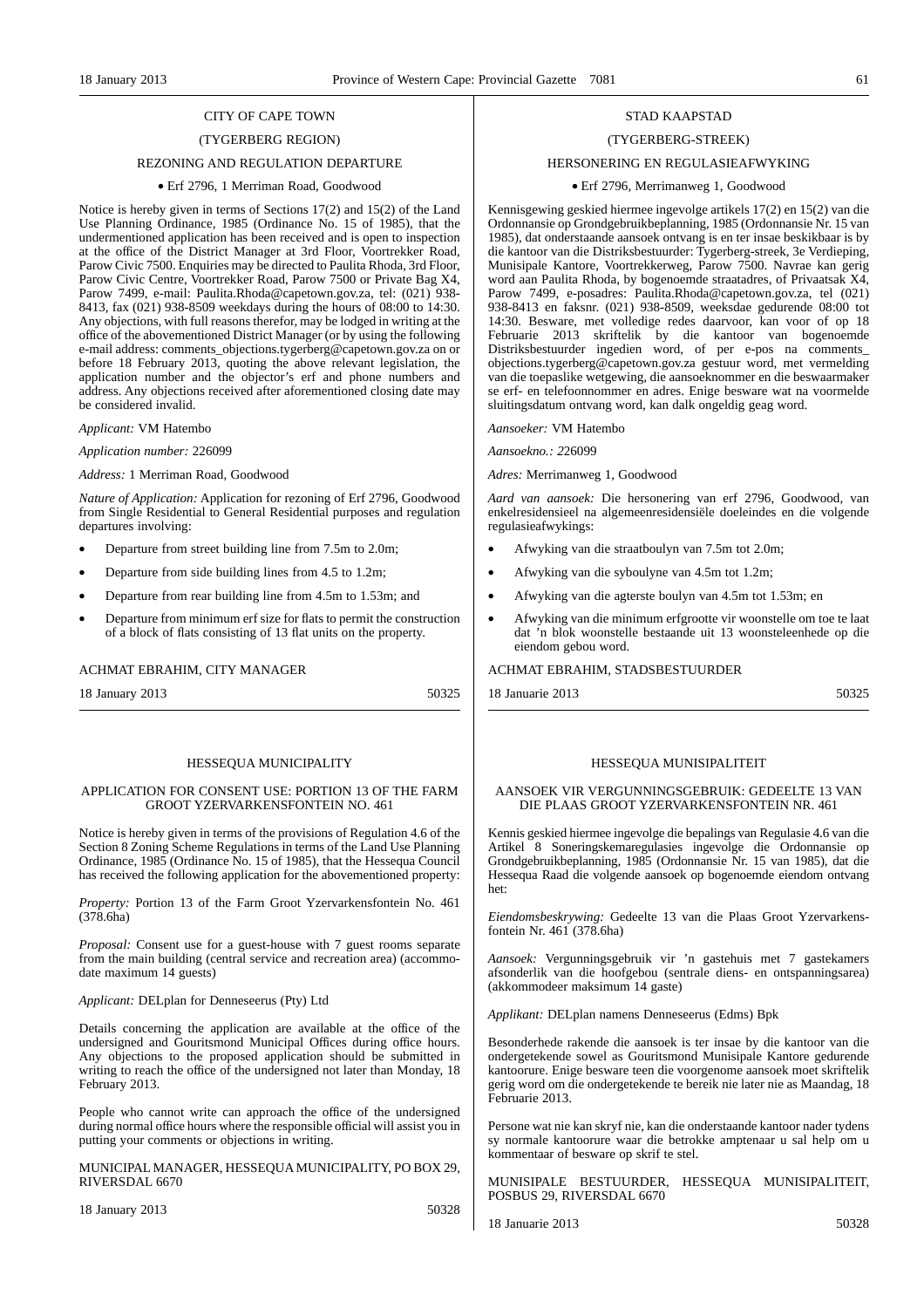| DRAKENSTEIN MUNICIPALITY                                                                                                                                                                                                                                                                                                                                                    | DRAKENSTEIN MUNISIPALITEIT                                                                                                                                                                                                                                                                                                                                                          |  |  |
|-----------------------------------------------------------------------------------------------------------------------------------------------------------------------------------------------------------------------------------------------------------------------------------------------------------------------------------------------------------------------------|-------------------------------------------------------------------------------------------------------------------------------------------------------------------------------------------------------------------------------------------------------------------------------------------------------------------------------------------------------------------------------------|--|--|
| APPLICATION FOR REZONING: ERF 24639, PAARL                                                                                                                                                                                                                                                                                                                                  | AANSOEK OM HERSONERING: ERF 24639, PAARL                                                                                                                                                                                                                                                                                                                                            |  |  |
| Notice is hereby given in terms of Section $17(2)(a)$ of the Land Use<br>Planning Ordinance, 1985 (Ordinance No. 15 of 1985), that an<br>application as set out below has been received and can be viewed during<br>normal office hours at the office of the Head: Planning Services,<br>Administrative Offices, c/o Main and Market Streets, Paarl, Tel (021)<br>807-4822: | Kennis geskied hiermee ingevolge Artikel 17(2)(a) van die Ordonnansie<br>op Grondgebruikbeplanning, 1985 (Ordonnansie Nr. 15 van 1985), dat 'n<br>aansoek soos hieronder uiteengesit ontvang is en gedurende normale<br>kantoorure ter insae is by die kantoor van die Hoof: Beplanningsdienste,<br>Administratiewe Kantore, h/v Hoof- en Markstraat, Paarl, Tel (021)<br>807-4822: |  |  |
| Property: Erf 24639, Paarl                                                                                                                                                                                                                                                                                                                                                  | Eiendom: Erf 24639, Paarl                                                                                                                                                                                                                                                                                                                                                           |  |  |
| <i>Owner:</i> Dr Leon de Lange on behalf of Majormatic (Pty) Ltd (previously<br>Dormell Properties 259 (Pty) Ltd)                                                                                                                                                                                                                                                           | <i>Eienaar:</i> Dr Leon de Lange namens Majormatic (Edms) Bpk (voorheen<br>Dormell Properties 259 (Edms) Bpk)                                                                                                                                                                                                                                                                       |  |  |
| Applicant: Jan Hanekom Partnership                                                                                                                                                                                                                                                                                                                                          | Aansoeker: Jan Hanekom Vennootskap                                                                                                                                                                                                                                                                                                                                                  |  |  |
| Locality: Located at 209 Main Street, Paarl                                                                                                                                                                                                                                                                                                                                 | Ligging: Geleë te Hoofstraat 209, Paarl                                                                                                                                                                                                                                                                                                                                             |  |  |
| Extent: $\pm 2879$ m <sup>2</sup>                                                                                                                                                                                                                                                                                                                                           | Grootte: $\pm 2879$ m <sup>2</sup>                                                                                                                                                                                                                                                                                                                                                  |  |  |
| Current Zoning: Split Zoning in terms of the Paarl Zoning Scheme<br>Regulations:                                                                                                                                                                                                                                                                                            | Huidige Sonering: Gesplete sonering ingevolge die Paarl Sonering-<br>skemaregulasies:                                                                                                                                                                                                                                                                                               |  |  |
| Special Business Zone $(\pm 1150m^2)$ ; and<br>$\bullet$                                                                                                                                                                                                                                                                                                                    | Spesiale Sakesone $(\pm 1150m^2)$ ; en                                                                                                                                                                                                                                                                                                                                              |  |  |
| Single Dwelling Residential Zone $(\pm 1729 \text{m}^2)$ .<br>$\bullet$                                                                                                                                                                                                                                                                                                     | Enkelwoningsone $(\pm 1729 \text{m}^2)$ .                                                                                                                                                                                                                                                                                                                                           |  |  |
| Existing Use: Vacant                                                                                                                                                                                                                                                                                                                                                        | Huidige Gebruik: Vakant                                                                                                                                                                                                                                                                                                                                                             |  |  |
| Proposal: Rezoning of Erf 24639, Paarl (±2879m <sup>2</sup> ) from Special<br>Business Zone and Single Dwelling Residential Zone to General<br>Business Zone in order to allow the following uses:                                                                                                                                                                          | Voorstel: Hersonering van Erf 24639, Paarl (±2879m <sup>2</sup> ) vanaf Spesiale<br>Sakesone en Enkelwoningsone na Algemene Sakesone ten einde die<br>volgende toe te laat:                                                                                                                                                                                                         |  |  |
| A single storey building for the construction of a KFC restaurant<br>$\bullet$<br>including a "drive thru" area $(\pm 390 \text{m}^2)$ ;                                                                                                                                                                                                                                    | 'n Enkelverdieping gebou vir die oprigting van 'n KFC restaurant<br>$\bullet$<br>insluitende 'n "drive thru" gedeelte $(\pm 390 \text{m}^2)$ ;                                                                                                                                                                                                                                      |  |  |
| A four-storey building for the construction of flats $(\pm 500 \text{m}^2)$ , which<br>$\bullet$<br>will include 20 units of $\pm 85$ m <sup>2</sup> each; and                                                                                                                                                                                                              | 'n Vierverdieping gebou vir die ontwikkeling van woonstelle<br>$\bullet$<br>$(\pm 500 \text{m}^2)$ wat 20 eenhede van $\pm 85 \text{m}^2$ groot elk insluit; en                                                                                                                                                                                                                     |  |  |
| A basement parking area $(\pm 1500 \text{m}^2)$ below the proposed restaurant<br>$\bullet$<br>with a total capacity for 60 motor vehicles.                                                                                                                                                                                                                                  | 'n Kelderverdieping parkeerarea $(\pm 1500 \text{m}^2)$ onder die voorgestelde<br>$\bullet$<br>restaurant met 'n kapasiteit van 60 motors.                                                                                                                                                                                                                                          |  |  |
| Access to the restaurant will be obtained from Main Street and the flats<br>from Rozenfontein Street.                                                                                                                                                                                                                                                                       | Toegang na die restaurant sal van Hoofstraat verkry word en die<br>woonstelle van Rozenfonteinstraat.                                                                                                                                                                                                                                                                               |  |  |
| Motivated objections to the above can be lodged in writing to the<br>Municipal Manager, Drakenstein Municipality, PO Box 1, Paarl 7622 by<br>not later than Monday, 18 February 2013 of the date hereof. No late<br>objections will be considered.                                                                                                                          | Gemotiveerde besware teen bogemelde aansoek kan skriftelik gerig word<br>aan die Munisipale Bestuurder, Drakenstein Munisipaliteit, Posbus 1,<br>Paarl 7622, teen nie later nie as Maandag, 18 Februarie 2013. Geen laat<br>besware sal oorweeg word nie.                                                                                                                           |  |  |
| Persons who are unable to read or write, can submit their objections<br>verbally at the Municipal Offices, Berg River Boulevard, Paarl, where<br>they will be assisted by a staff member, to put their comments in writing.                                                                                                                                                 | Indien 'n persoon nie kan lees of skryf nie, kan so 'n persoon sy<br>kommentaar mondelings by die Munisipale Kantore, Bergrivier Boule-<br>vard, Paarl, aflê, waar 'n personeellid sal help om sy kommentaar/vertoë<br>op skrif te stel.                                                                                                                                            |  |  |
| JF METTLER, MUNICIPAL MANAGER                                                                                                                                                                                                                                                                                                                                               | JF METTLER, MUNISIPALE BESTUURDER                                                                                                                                                                                                                                                                                                                                                   |  |  |
| 15/4/1 (24639) P                                                                                                                                                                                                                                                                                                                                                            | 15/4/1 (24639) P                                                                                                                                                                                                                                                                                                                                                                    |  |  |
| 18 January 2013<br>50326                                                                                                                                                                                                                                                                                                                                                    | 18 Januarie 2013<br>50326                                                                                                                                                                                                                                                                                                                                                           |  |  |
| DRAKENSTEIN MUNICIPALITY<br>CLOSING OF STREETS ADJOINING ERVEN 1592, 1593, 12699<br>AND 1583, 1593 AND 1594, WELLINGTON                                                                                                                                                                                                                                                     | DRAKENSTEIN MUNISIPALITEIT<br>SLUITING VAN STRATE GRENSEND AAN ERWE 1592, 1593,<br>12699 EN 1583, 1593 EN 1594, WELLINGTON                                                                                                                                                                                                                                                          |  |  |

Notice is hereby given in terms of Section 137(1) of the Municipal Ordinance, 1974 (Ordinance No. 20 of 1974) that the portions unbuilt streets adjoining Erven 1592, 1593, 12699 and 1583, 1593 and 1594, Wellington has been closed.

The reference number of the Surveyor-General is S/8763/58 v1 bl 157 dated 29 November 2012.

#### JF METTLER, MUNICIPAL MANAGER

15/4/1 (1592) W

Kennis geskied hiermee ingevolge Artikel 137(1) van die Munisipale Ordonnansie, 1974 (Ordonnansie Nr. 20 van 1974) dat die gedeeltes ongeboude strate grensend aan Erwe 1592, 1593, 12699 en 1583, 1593 en 1594, Wellington gesluit is.

Die Landmeter-generaal se verwysingsnommer is S/8763/58 v1 bl 157 gedateer 29 November 2012.

JF METTLER, MUNISIPALE BESTUURDER

15/4/1 (1592) W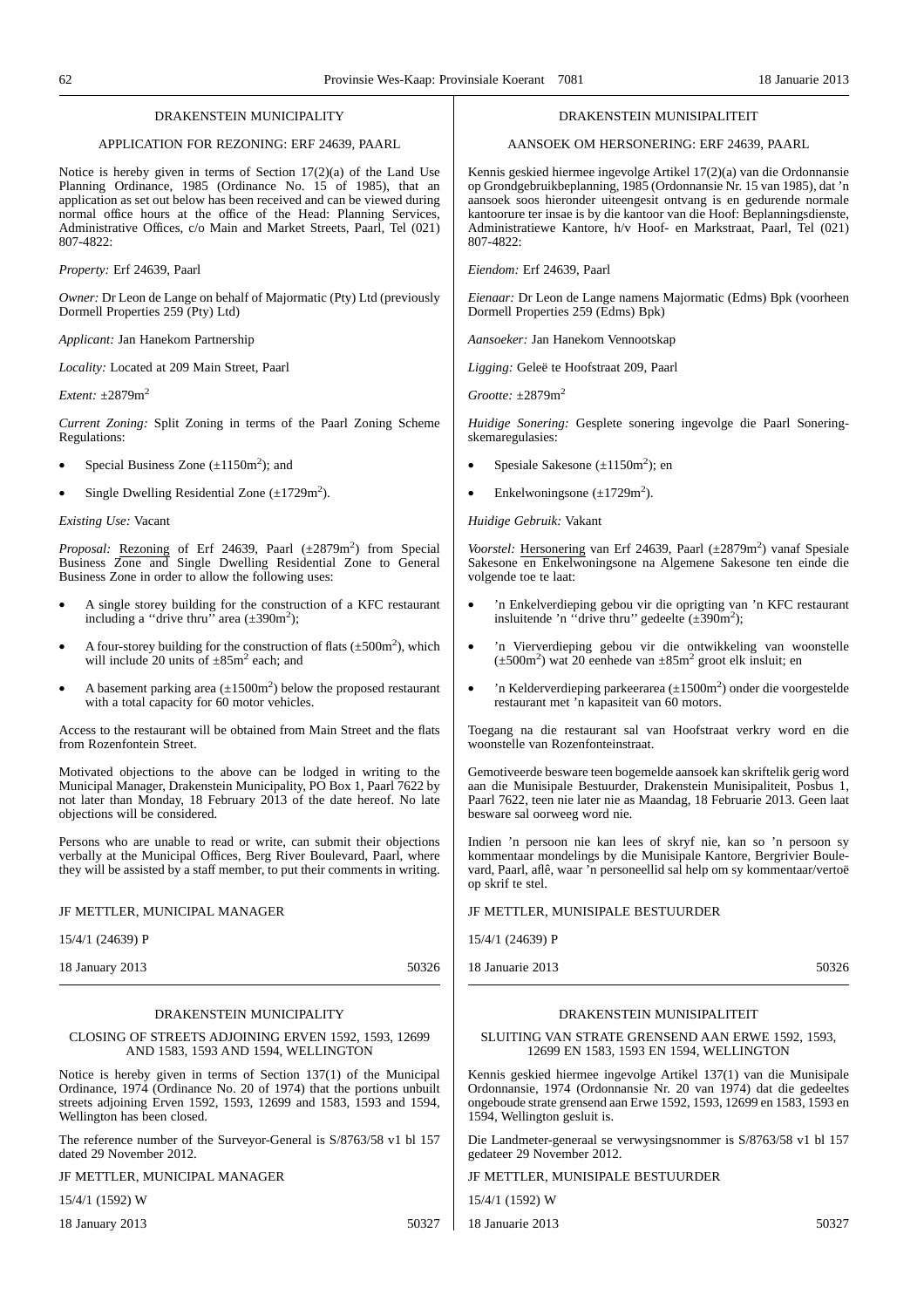#### MATZIKAMA MUNICIPALITY

#### CLOSURE OF PUBLIC OPEN SPACE ERF 1487, VREDENDAL AND PORTIONS OF PUBLIC OPEN SPACE ERF NO 1293, VREDENDAL

Closure of Public Open Space, Erf 1487 and portions of Public Open Space, Erf 1293, Vredendal is hereby closed in terms of Section 137(1) of the Municipal Ordinance No. 20 of 1974. The Surveyor-General's reference no. is S/119955/80 v2 p311.

DGI O'NEILL, MUNICIPAL MANAGER, Municipal Offices, 37 Church Street, PO Box 98, Vredendal, 8160

Tel: (027) 201-3300. Fax: (027) 213-3238

Notice No: K1/2013

18 January 2013 50329

#### OVERSTRAND MUNICIPALITY

#### ERF 4873, 1 COLLEGE ROAD, HERMANUS, OVERSTRAND MUNICIPAL AREA: PROPOSED REZONING: TWEEKOPPE PROPERTIES (PTY) LTD

Notice is hereby given in terms of Section 17 of the Land Use Planning Ordinance, 1985 (Ordinance No. 15 of 1985) that an application has been received for the Rezoning of Erf 4873, Hermanus from General Residential Zone to General Business Zone (Bulk Zone I) in order to accommodate professional offices on the property concerned.

Detail regarding the proposal is available for inspection at the office of the Director: Infrastructure and Planning during normal office hours. Enquiries regarding the matter should be directed to the Senior Town Planner, Ms HJ van der Stoep (Tel: (028) 313-8900/Fax: (028) 313-2093). E-mail enquiries: Loretta Page (loretta@overstrand.gov.za).

Any comments on the proposal should be submitted in writing to reach the undersigned by not later than Friday, 22 February 2013. A person who cannot read or write but wishes to comment on the proposal may visit the Directorate: Infrastructure and Planning where a member of staff would assist them to formalize their comment.

Municipal Manager, Overstrand Municipality, PO Box 20, HERMANUS 7200

Municipal Notice No. 1/2013

18 January 2013 50330

# STELLENBOSCH MUNICIPALITY REZONING: ERF 3287, FRANSCHHOEK

Notice is hereby given in terms of Section 17 of the Land Use Planning Ordinance, 1985 (Ordinance No. 15 of 1985) that the undermentioned application has been received and is open to inspection at the office of the Director: Planning & Economic Development at the Planning Advice Centre, Plein Street, Stellenbosch (Tel. (021) 808-8606). Enquiries may be directed to Mr Craig Alexander, PO Box 17, Stellenbosch 7599, Tel. (021) 808-8645 and fax number (021) 808-8651 weekdays during the hours of 08:30 to 15:30. Any objections, with full reasons therefor, may be lodged in writing at the office of the abovemenlioned Director on or before 18 February 2013 quoting the above relevant legislation and the objector's erf and phone numbers and address. Any objections received after aforementioned closing date may be considered invalid.

This advertisement is also available on the Municipal website http:// www.stellenbosch.gov.za, under Notices.

*Applicant:* Natasha Brown

*Erf/Erven number(s):* Erf 3287, Franschhoek

*Locality/Address:* 40A Uitkyk Street, Franschhoek

*Nature of application:* Application is made for the rezoning of a portion (floor area of the structure: guest-house) of Erf 3287, Franschhoek from Specific Business (guest-house) to Agriculture in order to restore the entire property to an agricultural unit.

MUNICIPAL MANAGER

Notice No. P/1/13

18 January 2013 50331

MATZIKAMA MUNISIPALITEIT

#### SLUITING VAN OPENBARE PLEK ERF 1487, VREDENDAL EN GEDEELTES VAN OPENBARE PLEK ERF 1293, VREDENDAL

Die sluiting van Openbare Plek, Erf 1487 en gedeeltes van Openbare Plek, Erf 1293, Vredendal word hiermee ingevolge Arikel 137(1) van die Munisipale Ordonnansie, Nr. 20 van 1974, gesluit. Die Landmetergeneraal se verwysing is S/11995/80 v2 p311.

DGI O'NEILL, MUNISIPALE BESTUURDER, Munisipale Kantore, Kerkstraat 37, Posbus 98, Vredendal 8160

Tel: (027) 201-3300. Faks: (027) 213-3238

Kennisgewingnr: K1/2013

18 Januarie 2013 50329

#### OVERSTRAND MUNISIPALITEIT

#### ERF 4873, COLLEGEWEG 1, HERMANUS, OVERSTRAND MUNISIPALE AREA: VOORGESTELDE HERSONERING: TWEEKOPPE ElENDOMME (EDMS) BPK

Kennis geskied hiermee ingevolge Artikel 17 van die Ordonnansie op Grondgebruikbeplanning, 1985 (Ordonnansie Nr. 15 van 1985) dat 'n aansoek ontvang is vir die Hersonering van Erf 4873, Hermanus vanaf Algemene Residensiële Sone na Algemene Besigheidsone (Vloerruimtesone I) ten einde professionele kantore op die betrokke eiendom te akkommodeer.

Besonderhede aangaande die voorstel lê ter insae by die kantoor van die Direkteur: Infrastruktuur en Beplanning gedurende normale kantoorure. Navrae kan gerig word aan die Senior Stadsbeplanner, me HJ van der Stoep, Tel: (028) 313-8900/Faks: (028) 313-2093). E-pos navrae: Loretta Page (loretta@overstrand.gov.za).

Enige komtmentaar aangaande die voorstel moet op skrif gestel word ten einde die ondergetekende te bereik teen nie later nie as Vrydag, 22 Februarie 2013. Persone wat wil kommentaar lewer maar nie kan lees of skryf nie mag die Direktoraat: Infrastruktuur en Beplanning besoek waar hul deur 'n amptenaar bygestaan sal word ten einde hul kommentaar te formaliseer.

Munisipale Bestuurder, Overstrand Munisipaliteit, Posbus 20, HERMANUS 7200

Munisipale Kennisgewingnr. 1/2013

18 Januarie 2013 50330

#### MUNISIPALITEIT STELLENBOSCH

#### HERSONERING: ERF 3287, FRANSCHHOEK

Kennis geskied hiermee ingevolge Artikel 17 van die Ordonnansie op Grondgebruikbeplanning, 1985 (Ordonnansie Nr. 15 van 1985), dat die onderstaande aansoek ontvang is en by die kantoor van die Direkteur: Beplanning & Ekonomiese Ontwikkeling by die Advieskantoor (Tel. (021) 808-8606) in Pleinstraat, Stellenbosch ter insae lê. Navrae kan aan mnr Craig Alexander by Posbus 17, Stellenbosch 7599, Tel. (021) 808-8645 en Faksnr. (021) 808-8651 weeksdae gedurende 08:30 tot 15:30 gerig word. Besware, met volledige redes daarvoor, mag skriftelik by die kantoor van die bogenoemde Direkteur, op of voor 18 Februarie 2013 ingedien word, met vermelding van die relevante wetgewing, die beswaarmaker se erf- en telefoonnommer sowel as adres. Enige besware ontvang na voormelde sluitingsdatum, mag as ongeldig geag word.

Hierdie kennisgewing is ook beskikbaar op die Munisipale webtuiste http://www.stellenbosch.gov.za onder ''Notices''.

*Applikant:* Natasha Brown

*Erf/Erwe nommer(s):* Erf 3287, Franschhoek

*Ligging/Adres:* Uitkykstraat 40A, Franschhoek

*Aard van aansoek:* Aansoek vir hersonering van 'n gedeelte (vloerarea van struktuur: gastehuis) van Erf 3287, Franschhoek vanaf Spesifieke Besigheid (gastehuis) na Landbou ten einde die hele eiendom na 'n landbou eenheid te herstel.

MUNISIPALE BESTUURDER

Kennisgewingnr: P/1/13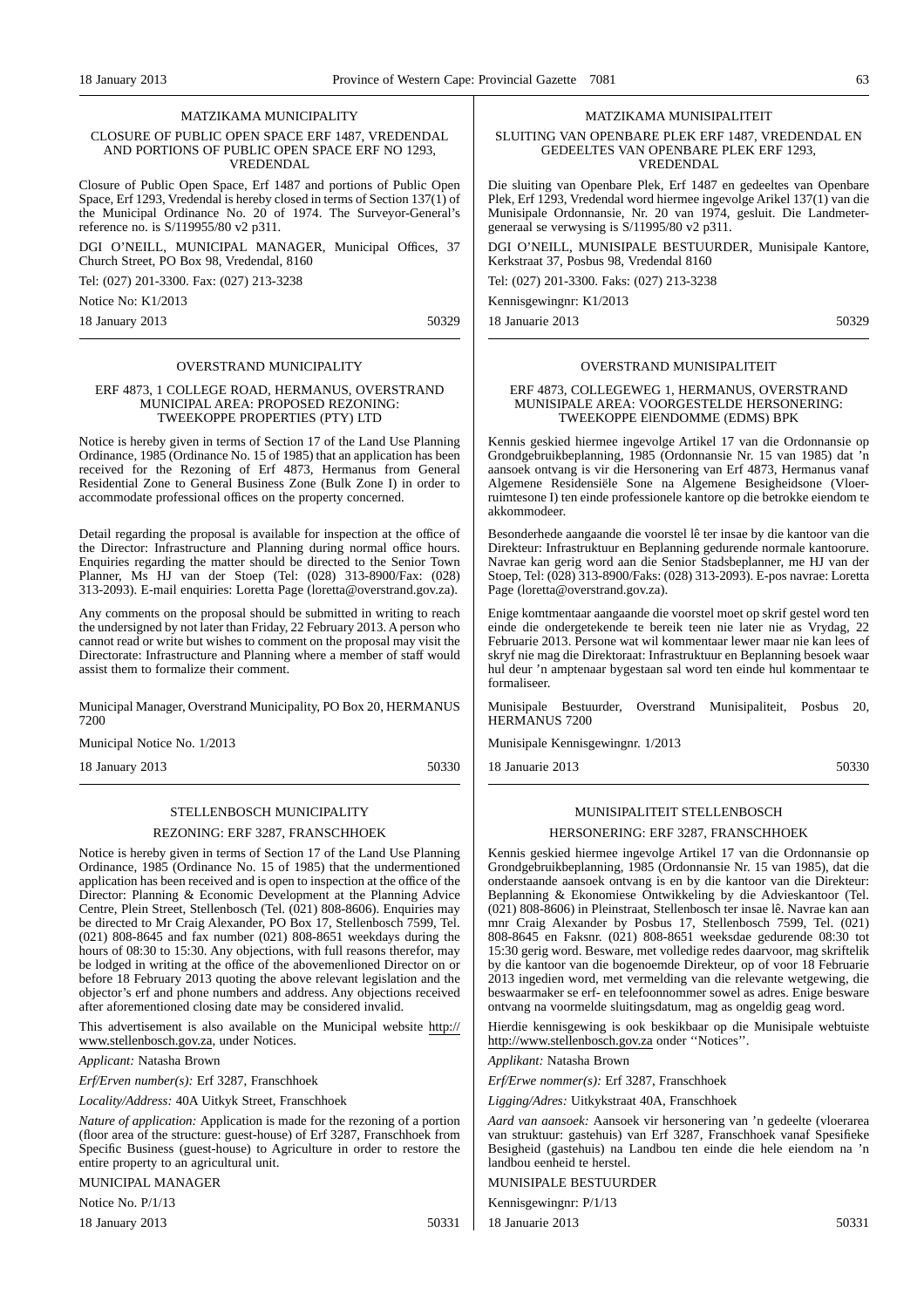#### STELLENBOSCH MUNICIPALITY

#### REZONING AND SUBDIVISION: FARM 1331/2, JOHANNESDAL

Notice is hereby given in terms of Sections 17 and 24 of the Land Use Planning Ordinance, 1985 (Ordinance No. 15 of 1985), that the undermentioned application has been received and is open to inspection at the office of the Director: Planning & Economic Development at the Planning Advice Centre, Plein Street, Stellenbosch (Tel. (021) 808- 8606). Enquiries may be directed to Ms Siyanda Zangqa, PO Box 17, Stellenbosch 7599, Tel. (021) 808-8667 and fax number (021) 808-8651 weekdays during the hours of 08:30 to 15:30. Any objections, with full reasons therefor, may be lodged in writing at the office of the abovementioned Director on or before 18 February 2013 quoting the above relevant legislation and the objector's erf and phone numbers and address. Any objections received after aforementioned closing date may be considered invalid.

This advertisement is also available on the Municipal website http:// www.stellenbosch.gov.za on the Planning and Development page.

*Applicant:* Consulteam (Pty) Ltd

*Erf/Erven number(s):* Farm 1331/2, Johannesdal

*Locality/Address:* Johannesdal

*Nature of application:*

- 1. The proposed rezonlng of farm no. 1331/2, Johannesdal, from Agricultural Zone I to Residential Zone I for the purpose of establishing five (5) residential portions; and
- 2. The proposed subdivision of the rezoned farm no. 1331/2. Johannesdal into five (5) residential portions that range from  $850m^2$ to 2200m<sup>2</sup> in extent.

## MUNICIPAL MANAGER

Notice No. P2/13

18 January 2013 50332

#### SWARTLAND MUNICIPALITY

NOTICE 63/2012/2013

PROPOSED EXTENTION OF URBAN EDGE OF YZERFONTEIN; PROPOSED REZONING AND SUBDIVISION OF PORTION OF REMAINDER OF PORTION 27 OF FARM YZERFONTEIN NO. 560, DIVISION MALMESBURY

Notice is hereby given in terms of section 28 of the Municipal Systems Act, 2000 (Act 32 of 2000) for the extention of the urban edge of Yzerfontein in order to include the development as mentioned below into the town area of Yzerfontein.

Further application is made in terms of section 24(1) of Ordinance 15 of 1985 for the subdivision of portion 20 of farm no. 560 (38ha in extent), Division Malmesbury, situated north of Yzerfontein into the remainder  $(\pm 20.78$ ha in extent) and portion A  $(\pm 17.22)$ ha in extent).

Application is also made in terms of section 17(1) of Ordinance 15 of 1985 for the rezoning of portion A  $(\pm 17.22)$ ha in extent) of portion 20 of farm no. 560, Division Malmesbury from open space zone II to subdivisional area in order to accommodate the following land uses, namely:

- 44 residential zone I erven  $(\pm 540 \text{m}^2 \text{ in extent each})$
- 1 business zone II erf  $(\pm 4159 \text{m}^2 \text{ in extent})$
- transport zone I (road)  $(\pm 2900 \text{m}^2 \text{ in extent})$
- 1 open space zone II  $(\pm 14.14$ ha in extent)

Application is also made in terms of paragraph 4.7 of the Section 8 Zoning Scheme Regulations of Ordinance 15 of 1985 for a consent use within business zone II for flats.

Further particulars are available during office hours (weekdays) at the Department Development Services, Office of the Manager: Planning, Building Control and Valuations, Municipal Office, Church Street, Malmesbury.

Any comments, whether an objection or support, may be lodged in writing with the undersigned not later than 1 February 2013 at 17:00.

#### JJ SCHOLTZ, MUNICIPAL MANAGER, MUNICIPAL OFFICE, PRIVATE BAG X52, MALMESBURY 7299

18 January 2013 50338

# MUNISIPALITEIT STELLENBOSCH

#### HERSONERING EN ONDERVERDELING: PLAAS 1331/2, JOHANNESDAL

Kennis geskied hiermee ingevolge Artikels 17 en 24 van die Ordonnansie op Grondgebruikbeplanning, 1985 (Nr 15 van 1985), dat die onderstaande aansoek ontvang is en by die kantoor van die Direkteur: Beplanning & Ekonomiese Ontwikkeling by die Advieskantoor (Tel (021) 808-8606) in Pleinstraat, Stellenbosch ter insae lê. Navrae kan aan me Siyanda Sangqa by Posbus 17, Stellenbosch 7599, Tel. (021) 808-8667 en Faksnr. (021) 808-8651 weeksdae gedurende 06:30 tot 15:30 gerig word. Besware, met volledige redes daarvoor, mag skriftelik by die kantoor van die bogenoemde Direkteur op of voor 18 Februarie 2013 ingedien word, met vermelding van die relevante wetgewing, die beswaarmaker se erf- en telefoonnommer sowel as adres. Enige besware ontvang na voormelde sluitingsdatum, mag as ongeldig geag word.

Hierdie kennisgewing is ook beskikbaar op die Munisipale webtuiste http://www.stellenbosch.gov.za op die Beplanning en Ontwikkelingsblad.

*Applikant:* Consulteam (Pty) Ltd

*Erf/Erwe nommer(s):* Plaas 1331/2, Johannesdal

*Ligging/Adres:* Johannesdal

*Aard van aansoek:*

- 1. Die voorgestelde hersonering van plaas 1331/2, Johannesdal, vanaf Landbousone I na Residensiële Sone I, ten einde vyf (5) residensiële gedeeltes daar te vestig; en
- 2. Die voorgestelde onderverdeling van die hersoneerde plaas 1331/2, Johannesdal, in vyf (5) residensiële gedeeltes wat in grootte van  $850m^2$  tot  $2200m^2$  wissel.

## MUNISIPALE BESTUURDER

Kennisgewingnr: P2/13 18 Januarie 2013 50332

#### MUNISIPALITEIT SWARTLAND

#### KENNISGEWING 63/2012/2013

#### VOORGESTELDE UITBREIDING VAN STEDELIKE RANDGEBIED VAN YZERFONTEIN; VOORGESTELDE HERSONERING EN ONDERVERDELING VAN GEDEELTE 20 VAN PLAAS YZERFONTEIN NR. 560, AFDELING MALMESBURY

Kennis geskied hiermee ingevolge artikel 28 van die Munisipale Stelselswet, 2000 (Wet 32 van 2000) vir die uitbreiding van die stedelike randgebied van Yzerfontein ten einde die onderstaande ontwikkeling by die dorpsgebied van Yzerfontein in te sluit.

Verder word aansoek gedoen ingevolge artikel 24(1) van Ordonnansie 15 van 1985 vir die onderverdeling van gedeelte 20 van die plaas nr. 560 (groot 38ha), Afdeling Malmesbury, geleë noord van Yzerfontein in die restant (groot  $\pm 20.78$ ha) en gedeelte A (groot  $\pm 17.22$ ha).

Aansoek word ook gedoen ingevolge artikel 17(1) van Ordonnansie 15 van 1985 vir die hersonering van gedeelte A (groot ±17.22ha) van gedeelte 20 van plaas nr. 560, Afdeling Malmesbury vanaf oopruimtesone II na onderverdelingsgebied ten einde voorsiening te maak vir die volgende grondgebruike, naamlik:

- 44 residensiële sone I erwe (groot  $\pm 540$ m<sup>2</sup> elk)
- 1 sakesone II erf (groot  $\pm 4159$ m<sup>2</sup>)
- vervoersone I (pad) (groot  $\pm 2900 \text{m}^2$ )
- 1 oopruimtesone II (groot  $\pm$ 14.14ha)

Aansoek word ook gedoen ingevolge paragraaf 4.7 van die Artikel 8 Soneringskemaregulasies van Ordonnansie 15 van 1985 vir 'n vergunningsgebruik binne die sakesone II vir woonstelle.

Verdere besonderhede is gedurende gewone kantoorure (weeksdae) by Departement Ontwikkelingsdienste, die Kantoor van die Bestuurder: Beplanning, Boubeheer en Waardasies, Munisipale Kantoor, Kerkstraat, Malmesbury beskikbaar.

Enige kommentaar, hetsy beswaar of ondersteuning, kan skriftelik by die ondergetekende ingedien word nie later nie as 1 Februarie 2013 om  $17:00$ 

SCHOLTZ, MUNISIPALE BESTUURDER, MUNISIPALE KANTORE, PRIVAATSAK X52, MALMESBURY 7299 18 Ianuarie 2013 **50338**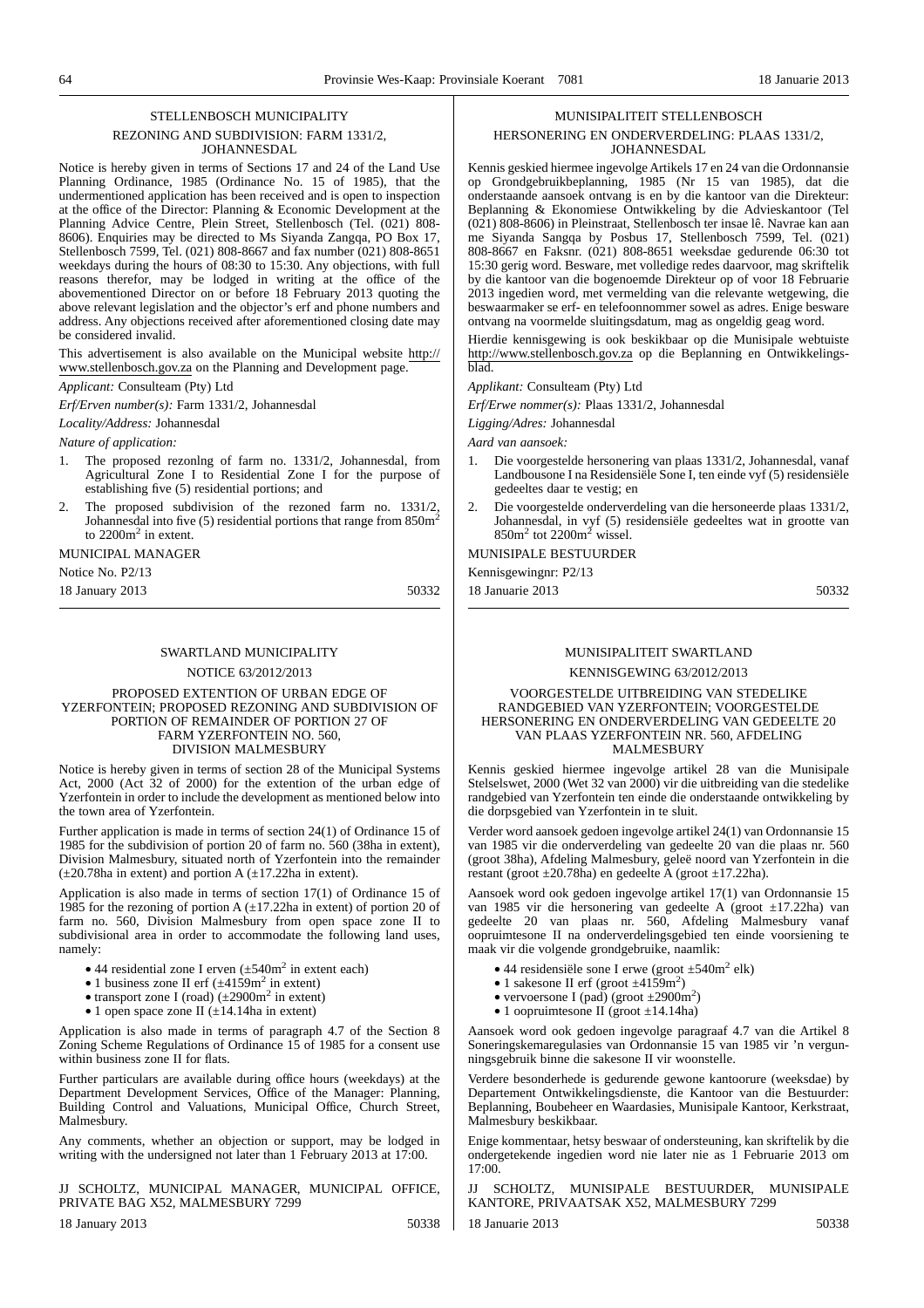#### SWARTLAND MUNICIPALITY

#### NOTICE 62/2012/2013

#### PROPOSED REZONING OF ERF 72, RIEBEEK KASTEEL

Notice is hereby given in terms of section 17(1) of Ordinance 15 of 1985 that an application has been received for the rezoning of a portion of erf 72  $(\pm 3325 \text{m}^2$  in extent) situated c/o Main and Sarel Cilliers Streets, Riebeek Kasteel from residential zone I to business zone I.

Further particulars are available during office hours (weekdays) at the Department Development Services, Office of the Manager: Planning, Building Control and Valuations, Municipal Office, Church Street, Malmesbury.

Any comments, whether an objection or support, may be lodged in writing with the undersigned not later than 1 February 2013 at 17:00.

JJ SCHOLTZ, Municipal Manager, MUNICIPAL OFFICE, PRIVATE BAG X52, MALMESBURY 7299

18 January 2013 50333

#### SWARTLAND MUNICIPALITY

#### NOTICE 61/2012/2013

#### PROPOSED SUBDIVISION OF ERF 502, KALBASKRAAL

Notice is hereby given in terms of Section 24(1) of Ordinance 15 of 1985 that an application has been received for the subdivision of erf 502  $(5472m^2$  in extent), situated in the southern part of Kalbaskraal into a remainder  $(\pm 2737\text{m}^2)$  and portion A  $(\pm 2737\text{m}^2)$ .

Further particulars are available during office hours (weekdays) at the Department Development Services, Office of the Manager: Planning, Building Control and Valuations, Municipal Office, Church Street, Malmesbury.

Any comments, whether an objection or support, may be lodged in writing with the undersigned not later than 1 February 2013 at 17:00.

JJ SCHOLTZ, MUNICIPAL MANAGER, MUNICIPAL OFFICE, PRIVATE BAG X52, MALMESBURY 7299

18 January 2013 50334

#### SWARTLAND MUNICIPALITY

#### NOTICE 60/2012/2013

#### PROPOSED SUBDIVISION OF ERF 277, ABBOTSDALE

Notice is hereby given in terms of Section 24(1) of Ordinance 15 of 1985 that an application has been received for the subdivision of erf 277 (3005m<sup>2</sup> in extent), situated in Kloof Street, Abbotsdale, into a remainder  $(\pm 1525 \text{m}^2)$ , portion A  $(\pm 745 \text{m}^2)$  and portion B  $(\pm 735 \text{m}^2)$ .

Further particulars are available during office hours (weekdays) at the Department Development Services, office of the Manager: Planning, Building Control and Valuations, Municipal Office, Church Street, Malmesbury.

Any comments whether an objection or support, may be lodged in writing with the undersigned not later than 1 February 2013 at 17:00.

JJ SCHOLTZ, MUNICIPAL MANAGER, MUNICIPAL OFFICE, PRIVATE BAG X52, MALMESBURY 7299

18 January 2013 50335

#### SWARTLAND MUNISIPALITEIT

#### KENNISGEWING 62/2012/2013

VOORGESTELDE HERSONERING VAN ERF 72, RIEBEEK KASTEEL

Kennis geskied hiermee ingevolge artikel 17(1) van Ordonnansie 15 van 1985 dat 'n aansoek ontvang is vir die hersonering van gedeelte van erf 72 (groot ±3325m<sup>2</sup>), geleë h/v Hoof- en Sarel Cilliersstraat, Riebeek Kasteel vanaf residensiële sone I na sakesone I.

Verdere besonderhede is gedurende gewone kantoorure (weeksdae) by Departement Ontwikkelingsdienste, die Kantoor van die Bestuurder: Beplanning, Boubeheer en Waardasies, Munisipale Kantoor, Kerkstraat, Malmesbury beskikbaar.

Enige kommentaar, hetsy beswaar of ondersteuning, kan skriftelik by die ondergetekende ingedien word nie later nie as 1 Februarie 2013 om 17:00.

SCHOLTZ, MUNISIPALE BESTUURDER, MUNISIPALE KANTOOR, PRIVAATSAK X52, MALMESBURY 7299

18 Januarie 2013 50333

#### MUNISIPALITEIT SWARTLAND

#### KENNISGEWING 61/2012/2013

#### VOORGESTELDE ONDERVERDELING VAN ERF 502, KALBASKRAAL

Kennis geskied hiermee ingevolge Artikel 24(1) van Ordonnansie 15 van 1985 dat 'n aansoek ontvang is vir die onderverdeling van erf 502 (groot 5472m<sup>2</sup>), geleë in die suidelike deel van Kalbaskraal in 'n restant  $(\pm 2737 \text{m}^2)$  en gedeelte A ( $\pm 2737 \text{m}^2$ ).

Verdere besonderhede is gedurende gewone kantoorure (weeksdae) by Departement Ontwikkelingsdienste, die Kantoor van die Bestuurder: Beplanning, Boubeheer en Waardasies, Munisipale Kantoor, Kerkstraat, Malmesbury beskikbaar.

Enige kommentaar, hetsy beswaar of ondersteuning, kan skriftelik by die ondergetekende ingedien word nie later nie as 1 Februarie 2013 om  $17:00$ 

JJ SCHOLTZ, MUNISIPALE BESTUURDER, MUNISIPALE KANTOOR, PRIVAATSAK X52, MALMESBURY 7299

18 Januarie 2013 50334

#### MUNISIPALITEIT SWARTLAND

#### KENNISGEWING 60/2012/2013

#### VOORGESTELDE ONDERVERDELING VAN ERF 277, ABBOTSDALE

Kennis geskied hiermee ingevolge Artikel 24(1) van Ordonnansie 15 van 1985 dat 'n aansoek ontvang is vir die onderverdeling van erf 277 (groot 3005m2 ), geleë in Kloofstraat, Abbotsdale in 'n restant (±1525m<sup>2</sup> ), gedeelte A ( $\pm$ 745m<sup>2</sup>) en gedeelte B ( $\pm$ 735m<sup>2</sup>).

Verdere besonderhede is gedurende gewone kantoorure (weeksdae) by Departement Ontwikkelingsdienste, die Kantoor van die Bestuurder: Beplanning, Boubeheer en Waardasies, Munisipale Kantoor, Kerkstraat, Malmesbury beskikbaar.

Enige kommentaar, hetsy beswaar of ondersteuning, kan skriftelik by die ondergetekende ingedien word nie later nie as 1 Februarie 2013 om 17:00.

SCHOLTZ, MUNISIPALE BESTUURDER, MUNISIPALE KANTOOR, PRIVAATSAK X52, MALMESBURY 7299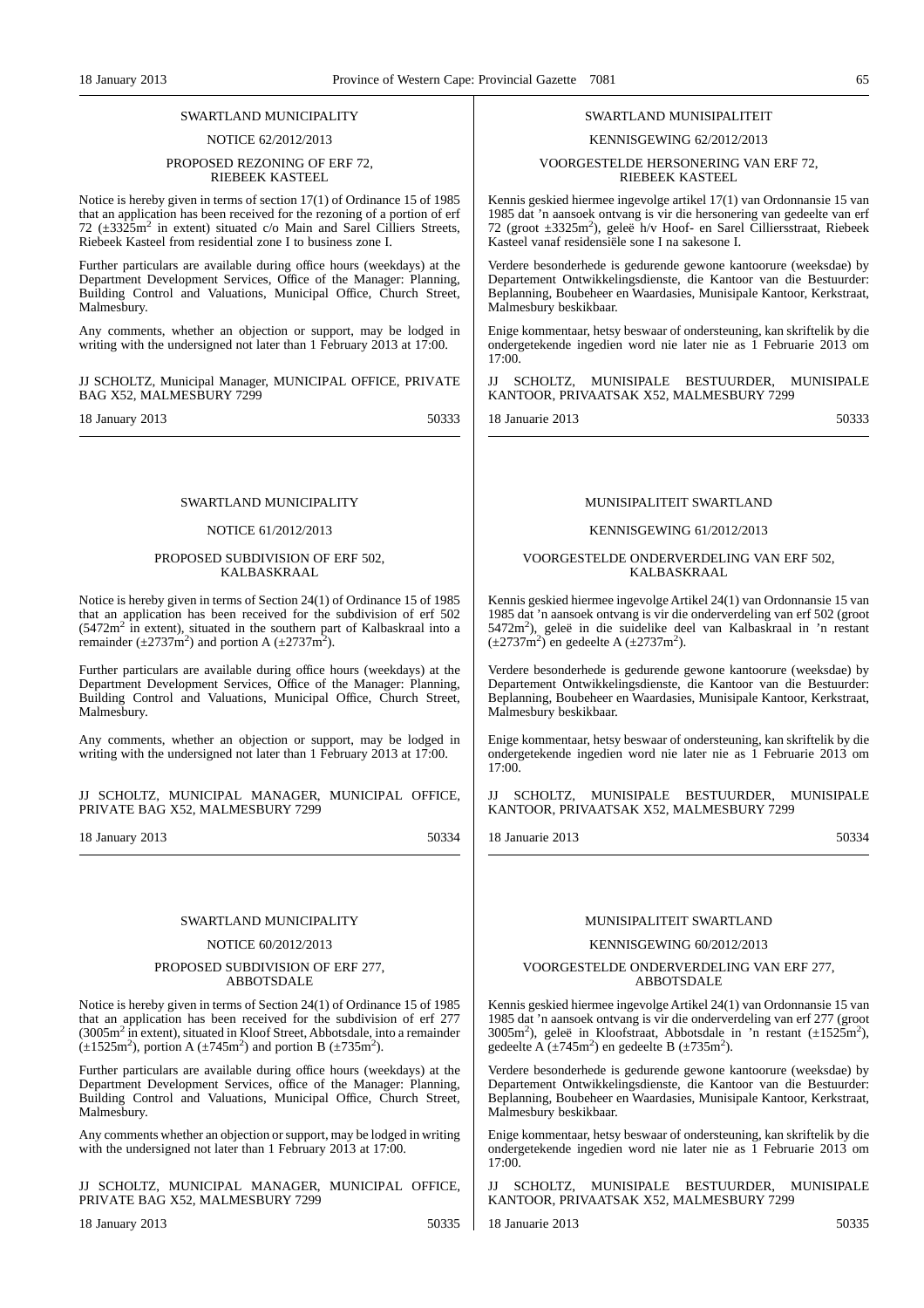#### SWARTLAND MUNICIPALITY

#### NOTICE 59/2012/2013

#### PROPOSED REZONING AND DEPARTURE ON ERF 151, DARLING

Notice is hereby given in terms of section 17(1) of Ordinance 15 of 1985 that an application has been received for the rezoning of erf 151  $(\pm 2189 \text{m}^2 \text{ in extent})$  situated in Pastorie Street, Darling from residential zone I to institutional zone III in order to operate a rehabilitation centre.

Application has also been received in terms of Section  $15(1)(a)(i)$  of Ordinance 15 of 1985 to depart from the 10m building lines respectively to the position of the existing buildings on the property.

Further particulars are available during office hours (weekdays) at the Department Development Services, Office of the Manager: Planning, Building Control and Valuations, Municipal Office, Church Street, Malmesbury.

Any comments, whether an objection or support, may be lodged in writing with the undersigned not later than 1 February 2013 at 17:00.

JJ SCHOLTZ, MUNICIPAL MANAGER, MUNICIPAL OFFICE, PRIVATE BAG X52, MALMESBURY 7299

18 January 2013 50336

#### SWARTLAND MUNICIPALITY

#### NOTICE 58/2012/2013

#### PROPOSED DEPARTURE ON ERF 1426, RIEBEEK WEST

Notice is hereby given in terms of section 15(1)(a)(ii) of Ordinance 15 of 1985 that an application has been received for a departure on erf 1426  $(299m<sup>2</sup>)$  in extent), situated in Merindal Street, Riebeek West in order to operate a house shop  $(\pm 37 \text{m}^2)$ .

Further particulars are available during office hours (weekdays) at the Department Development Services, Office of the Manager: Planning, Building Control and Valuations, Municipal Office, Church Street, Malmesbury.

Any comments, whether an objection or support, may be lodged in writing with the undersigned not later than 1 February 2013 at 17:00.

JJ SCHOLTZ, MUNICIPAL MANAGER, MUNICIPAL OFFICE PRI-VATE BAG X52 MALMESBURY 7299

18 January 2013 50337

#### SWELLENDAM MUNICIPALITY

#### APPLICATION FOR SUBDIVISION OF THE REMAINDER OF PORTION 3 OF THE FARM LEEUW RIVIER NO. 251, SWELLENDAM

Notice is hereby given in terms of the Land Use Planning Ordinance, 1985 (Ordinance No. 15 of 1985) that Council has received an application from Bekker & Houterman Land Surveyors on behalf of Petrus Jacobus Bernardus Crous for the subdivision of the Remainder of Portion 3 of the farm Leeuw Rivier No. 251 into Portion A (43.48ha) and Remainder (279.21ha) and consolidation of Portion A with the Remainder of farm No. 253, Swellendam.

Further particulars regarding the proposal are available for inspection at the Municipal office, Swellendam during office hours. Objections to the proposal, if any, must reach the undermentioned on or before 18 February 2013. Persons who are unable to write will be assisted, during office hours, at the Municipal office, Swellendam, to write down their objections.

G PAULSE, ACTING MUNICIPAL MANAGER, MUNICIPAL OF-FICE, SWELLENDAM

Notice No: 6/2013

18 January 2013 50339

18 Ianuarie 2013 **50339** 

#### SWARTLAND MUNISIPALITEIT

#### KENNISGEWING 59/2012/2013

#### VOORGESTELDE HERSONERING EN AFWYKING VAN ERF 151, DARLING

Kennis geskied hiermee ingevolge artikel 17(1) van Ordonnansie 15 van 1985 dat 'n aansoek ontvang is vir die hersonering van erf 151 (groot ±2189m2 ), geleë in Pastoriestraat, Darling vanaf residensiële sone I na institusionele sone III ten einde 'n rehabilitasiesentrum te bedryf.

Aansoek word ook gedoen ingevolge Artikel 15(1)(a)(i) van Ordonnansie 15 van 1985 ten einde af te wyk van die 10m boulyne onderskeidelik na die posisie van die bestaande geboue op die perseel.

Verdere besonderhede is gedurende gewone kantoorure (weeksdae) by Departement Ontwikkelingsdienste, die Kantoor van die Bestuurder: Beplanning, Boubeheer en Waardasies, Munisipale Kantoor, Kerkstraat, Malmesbury beskikbaar.

Enige kommentaar, hetsy beswaar of ondersteuning, kan skriftelik by die ondergetekende ingedien word nie later nie as 1 Februarie 2013 om 17:00.

SCHOLTZ, MUNISIPALE BESTUURDER, MUNISIPALE KANTOOR, PRIVAATSAK X52, MALMESBURY 7299

18 Januarie 2013 50336

#### SWARTLAND MUNISIPALITEIT

#### KENNISGEWING 58/2012/2013

#### VOORGESTELDE AFWYKING OP ERF 1426, RIEBEEK-WES

Kennis geskied hiermee ingevolge artikel 15(1)(a)(ii) van Ordonnansie 15 van 1985 dat 'n aansoek ontvang is vir 'n afwyking op erf 1426 (groot 299m2 ), geleë te Merindalstraat, Riebeek-Wes ten einde 'n huiswinkel  $(\pm 37m^2)$  te bedryf.

Verdere besonderhede is gedurende gewone kantoorure (weeksdae) by Departement Ontwikkelingsdienste, die Kantoor van die Bestuurder: Beplanning, Boubeheer en Waardasies, Munisipale Kantoor, Kerkstraat, Malmesbury beskikbaar.

Enige kommentaar, hetsy beswaar of ondersteuning, kan skriftelik by die ondergetekende ingedien word nie later nie as 1 Februarie 2013 om 17:00.

JJ SCHOLTZ, MUNISIPALE BESTUURDER, MUNISIPALE KANTOOR, PRIVAATSAK X52, MALMESBURY 7299

18 Ianuarie 2013 **50337** 

#### SWELLENDAM MUNISIPALITEIT

#### AANSOEK OM ONDERVERDELING VAN RESTANT VAN GEDEELTE 3 VAN DIE PLAAS LEEUW RIVIER NR. 251, SWELLENDAM

Kennis geskied hiermee in terme van die Ordonnansie op Grondgebruikbeplanning, 1985 (Ordonnansie Nr. 15 van 1985) dat die Raad 'n aansoek ontvang het van Bekker & Houterman Landmeters namens Petrus Jacobus Bernardus Crous vir die onderverdeling van Gedeelte 3 van die plaas Leeuw Rivier Nr. 251, in Gedeelte A (43.48ha) en Restant (279.21ha) en konsolidasie van Gedeelte A met Restant van die plaas Nr. 253, Swellendam.

Verdere besonderhede van die voorstel lê gedurende kantoorure by die Swellendam Munisipale kantoor ter insae. Skriftelike besware teen die voorstel, indien enige, moet die ondergemelde bereik voor of op 18 Februarie 2013. Persone wat nie kan skryf nie, sal gedurende kantoorure by die Munisipale kantoor, Swellendam gehelp word om hul besware neer te skryf.

G PAULSE, WAARNEMENDE MUNISIPALE BESTUURDER, MUNISIPALE KANTOOR, SWELLENDAM

Kennisgewingnr: 6/2013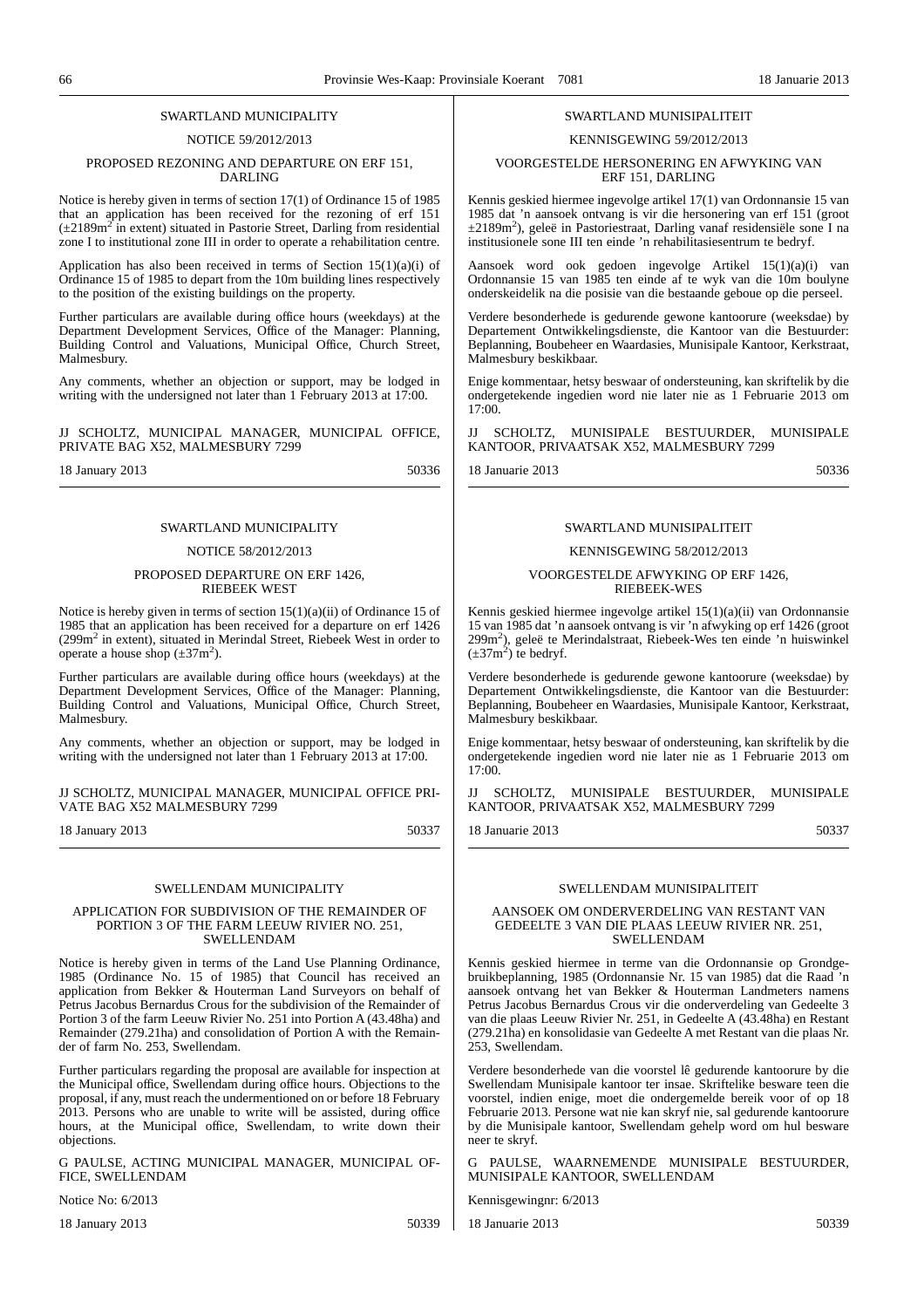# (KHAYELITSHA/MITCHELLS PLAIN DISTRICT)

### PROPOSED LESS FORMAL TOWNSHIP ESTABLISHMENT

#### • Portion  $(\pm 2.6$ ha &  $\pm 1.1$ ha) of Erf 54338, Lansdowne Road, Khayelitsha

Notice is hereby given in terms of Chapter 1 of the Less Formal Township Establishment Act, No. 113 of 1991, that Council has received the undermentioned application, which is open for inspection at the office of the District Manager, Department: Planning & Building Development Management, Stocks and Stocks Complex, Ntlazane Street, Illitha Park, Private Bag X93, Bellville 7535. Enquiries: Nabeel Bassadien, weekdays between 08:00 and 13:00. Any written objections with reasons may be submitted to the office of the abovementioned District Manager on or before 23 January 2013, quoting the above applicable legislation, the application number, as well as your erf number, contact number and address.

*Application property:* Erf 54338 (OR Tambo)

*Location:* Lansdowne Road, Khayelitsha

*Owner:* City of Cape Town

*Applicant:* Human Settlements Directorate

*Application no:* 226597

*Nature of application:* The designation of a portion  $(\pm 2.6$ ha &  $\pm 1.1$ ha) of Erf 54338, Khayelitsha (see map below), to allow the properties to be used as a temporary relocation area constituting approximately 332 residential sites and associated uses.

18 January 2013 50341

#### STAD KAAPSTAD

#### (KHAYELITSHA/MITCHELLS PLEIN-DISTRIK)

VOORGESTELDE STIGTING VAN 'N MINDER FORMELE DORP

#### • Gedeelte ( $\pm 2.6$ ha en  $\pm 1.1$ ha) van Erf 54338, Lansdowneweg, Khayelitsha

Kennis geskied hiermee ingevolge hoofstuk 1 van die Wet op Minder Formele Dorpstigting, Wet 113 van 1991, dat die Raad die onderstaande aansoek ontvang het, wat ter insae is by die kantoor van die Distriksbestuurder, Departement Beplanning en Bou-ontwikkelingsbestuur, Stocks and Stocks-kompleks, Ntlazanestraat, Illitha Park, Privaatsak X93, Bellville 7535. Navrae: Nabeel Bassadien, weeksdae tussen 08:00 en 13:00. Enige skriftelike besware kan ingedien word by die kantoor van die bogenoemde distriksbestuurder voor of op 23 Januarie 2013, met vermelding van die bogenoemde wetgewing, die aansoeknommer, u erfnommer, kontaknommer en adres.

*Aansoek-eiendom:* Erf 54338 (OR Tambo)

*Ligging:* Lansdowneweg, Khayelitsha

*Eienaar:* Stad Kaapstad

*Aansoeker:* Direktoraat Menslike Nedersettings

*Aansoeknr:* 226597

*Aard van aansoek:* Die aanwysing van 'n gedeelte (±2.6ha en ±1.1ha) van erf 54338, Khayelitsha (sien kaart hieronder) sodat die eiendomme gebruik kan word as 'n tydelike hervestigingsgebied, bestaande uit ongeveer 332 residensiële persele en verwante gebruike.

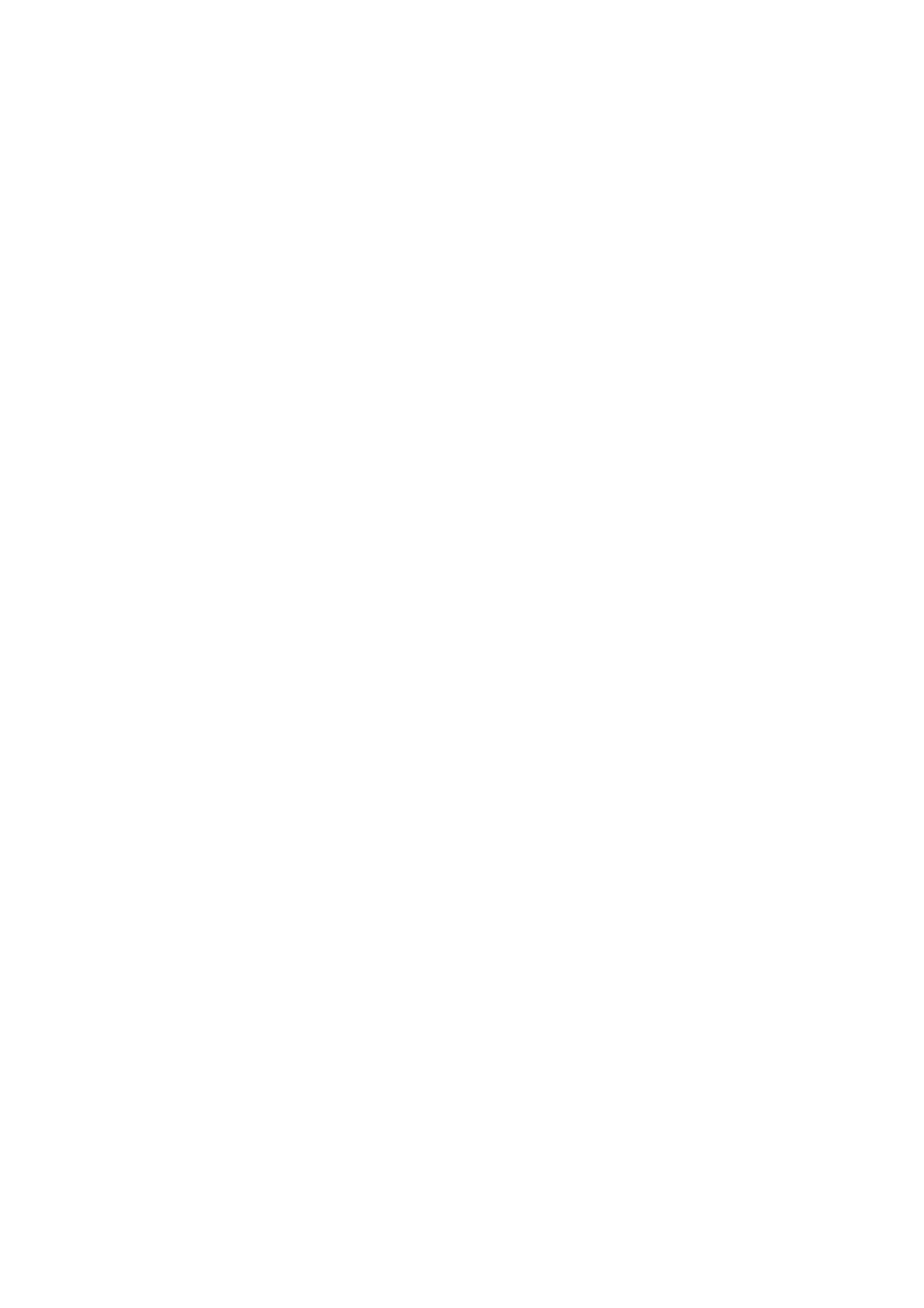| The "Provincial Gazette" of the<br><b>Western Cape</b>                                                                                                                                                                                    | Die "Provinsiale Koerant" van die<br><b>Wes-Kaap</b>                                                                                                                                                                                                                   |
|-------------------------------------------------------------------------------------------------------------------------------------------------------------------------------------------------------------------------------------------|------------------------------------------------------------------------------------------------------------------------------------------------------------------------------------------------------------------------------------------------------------------------|
| appears every Friday, or if that day is a public holiday,<br>on the last preceding working day.                                                                                                                                           | verskyn elke Vrydag of, as die dag 'n openbare<br>vakansiedag is, op die laaste vorige werkdag.                                                                                                                                                                        |
| <b>Subscription Rates</b>                                                                                                                                                                                                                 | Tarief van Intekengelde                                                                                                                                                                                                                                                |
| R233,88 per annum, throughout the Republic of South<br>Africa.                                                                                                                                                                            | R233,88 per jaar, in die Republiek van<br>Suid-Afrika.                                                                                                                                                                                                                 |
| R233,88 + postage per annum, Foreign Countries.                                                                                                                                                                                           | R233,88 + posgeld per jaar, Buiteland.                                                                                                                                                                                                                                 |
| Selling price per copy over the counter R13,80                                                                                                                                                                                            | Prys per eksemplaar oor die toonbank is R13,80                                                                                                                                                                                                                         |
| Subscriptions are payable in advance.                                                                                                                                                                                                     | Intekengeld moet vooruitbetaal word.                                                                                                                                                                                                                                   |
| Single copies are obtainable at Room M21, Provincial<br>Legislature Building, 7 Wale Street, Cape Town<br>8001.                                                                                                                           | Los eksemplare is verkrygbaar by Kamer M21,<br>Provinsiale Wetgewing-gebou, Waalstraat 7,<br>Kaapstad 8001.                                                                                                                                                            |
|                                                                                                                                                                                                                                           |                                                                                                                                                                                                                                                                        |
| <b>Advertisement Tariff</b>                                                                                                                                                                                                               | <b>Advertensietarief</b>                                                                                                                                                                                                                                               |
| First insertion, R33,00 per cm, double column.                                                                                                                                                                                            | Eerste plasing, R33,00 per cm, dubbelkolom.                                                                                                                                                                                                                            |
| Fractions of cm are reckoned as a cm.                                                                                                                                                                                                     | Gedeeltes van 'n cm word as een cm beskou.                                                                                                                                                                                                                             |
|                                                                                                                                                                                                                                           |                                                                                                                                                                                                                                                                        |
| Notices must reach the Director-General not later than<br>10:00 on the last working day but one before the issue<br>of the Gazette.                                                                                                       | Kennisgewings moet die Direkteur-generaal uiterlik om<br>10:00 op die voorlaaste werkdag voor die uitgawe van<br>die Koerant bereik.                                                                                                                                   |
| Whilst every effort will be made to ensure that notices<br>are published as submitted and on the date desired,<br>the Administration does not accept responsibility for<br>errors, omissions, late publications or failure to<br>publish. | Hoewel alle pogings aangewend sal word om te sorg<br>dat kennisgewings soos ingedien en op die verlange<br>datum gepubliseer word, aanvaar die Administrasie<br>nie verantwoordelikheid vir foute, weglatings, laat<br>publikasies of versuim om dit te publiseer nie. |
| All correspondence must be addressed to the<br>Director-General, PO Box 659, Cape Town 8000, and<br>cheques, bank drafts, postal orders and money orders<br>must be made payable to the Department of the<br>Premier.                     | Alle briefwisseling moet aan die Direkteur-generaal,<br>Posbus 659, Kaapstad 8000, gerig word en tjeks,<br>bankwissels, posorders en poswissels moet aan die<br>Departement van die Premier betaalbaar gemaak<br>word.                                                 |